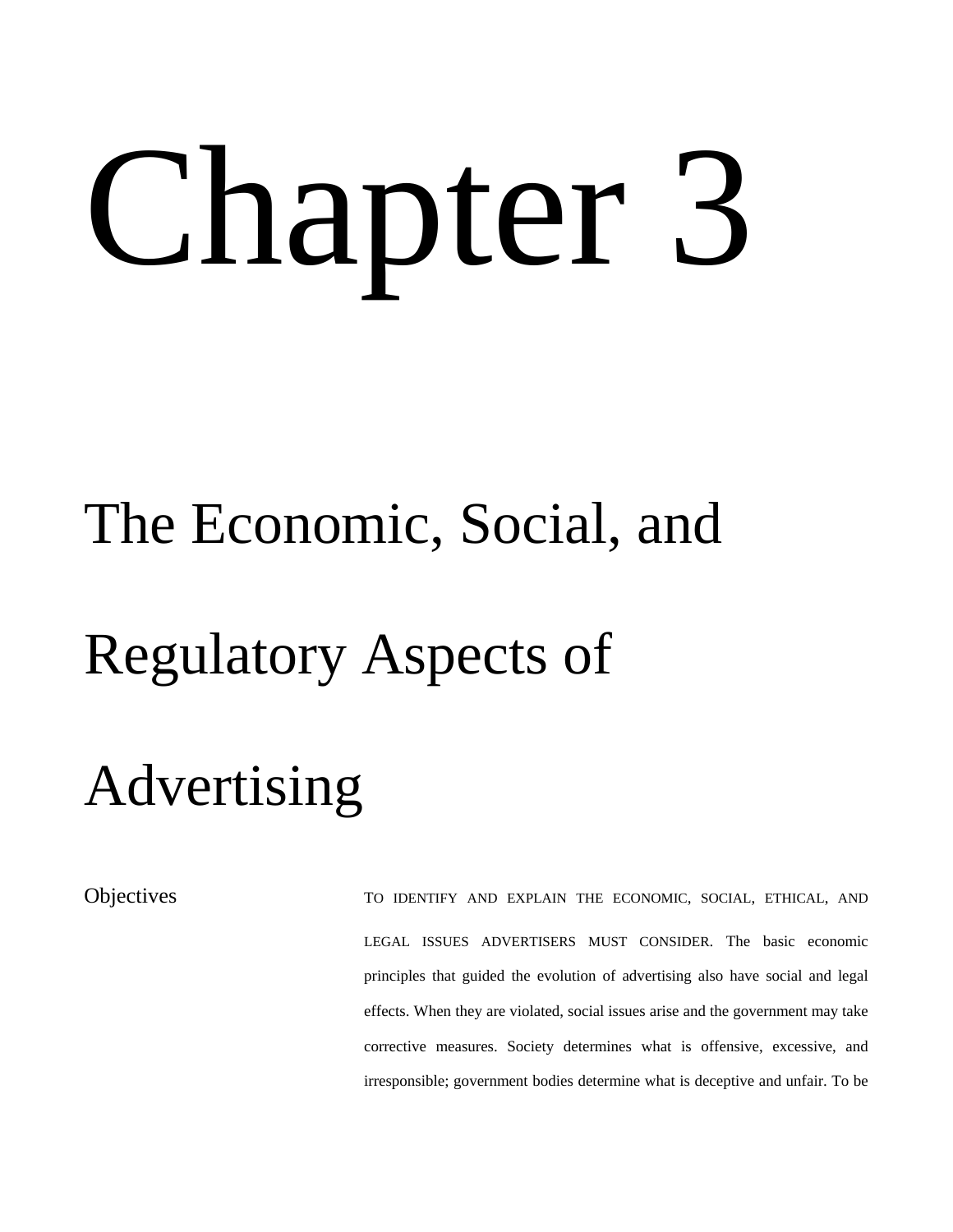law-abiding, ethical, and socially responsible, as well as economically effective, advertisers must understand these issues.

After studying this chapter, you will be able to:

- Classify the two main types of social criticisms of advertising.
- Employ an economic model to discuss advertising's effect on society.
- Explain the difference between social responsibility and ethics in advertising.
- Understand how governments regulate advertising here and abroad.
- Discuss recent court rulings that affect advertisers' freedom of speech.
- Describe how federal agencies regulate advertising to protect both consumers and competitors.
- Define the roles state and local governments play in advertising regulation.
- Discuss the activities of nongovernment organizations in fighting fraudulent and deceptive advertising.

In their constant quest to attract consumers and associate products with "cool" or luxurious and hedonistic lifestyles, some advertisers have consistently pushed the boundaries of what is ethically and socially acceptable. American advertising has always embraced erotic suggestiveness while usually staying clear of full nudity and explicit sexuality. Campaigns that blur that distinction often arouse controversy and even protest. For two decades, the most notorious purveyor of sensual "cool" was Calvin Klein—beginning in the late 1970s with the "nothing comes between me and my Calvin's" campaign featuring Brooke Shields and culminating in 1998's "kiddie-porn" controversy. Klein's racy advertisements provoked the ire of conservative groups but earned him the respect of edgier critics who viewed his campaigns as artistically ironic. In the end, the controversies benefited Klein, as the media firestorm provided free publicity for his brand name and underscored the sophisticated "cool" of the campaigns. Since the millennium, however, the mantle of "most controversial advertiser" has passed from Klein to trendy teen retailer Abercrombie and Fitch (A&F). A subsidiary of The Limited since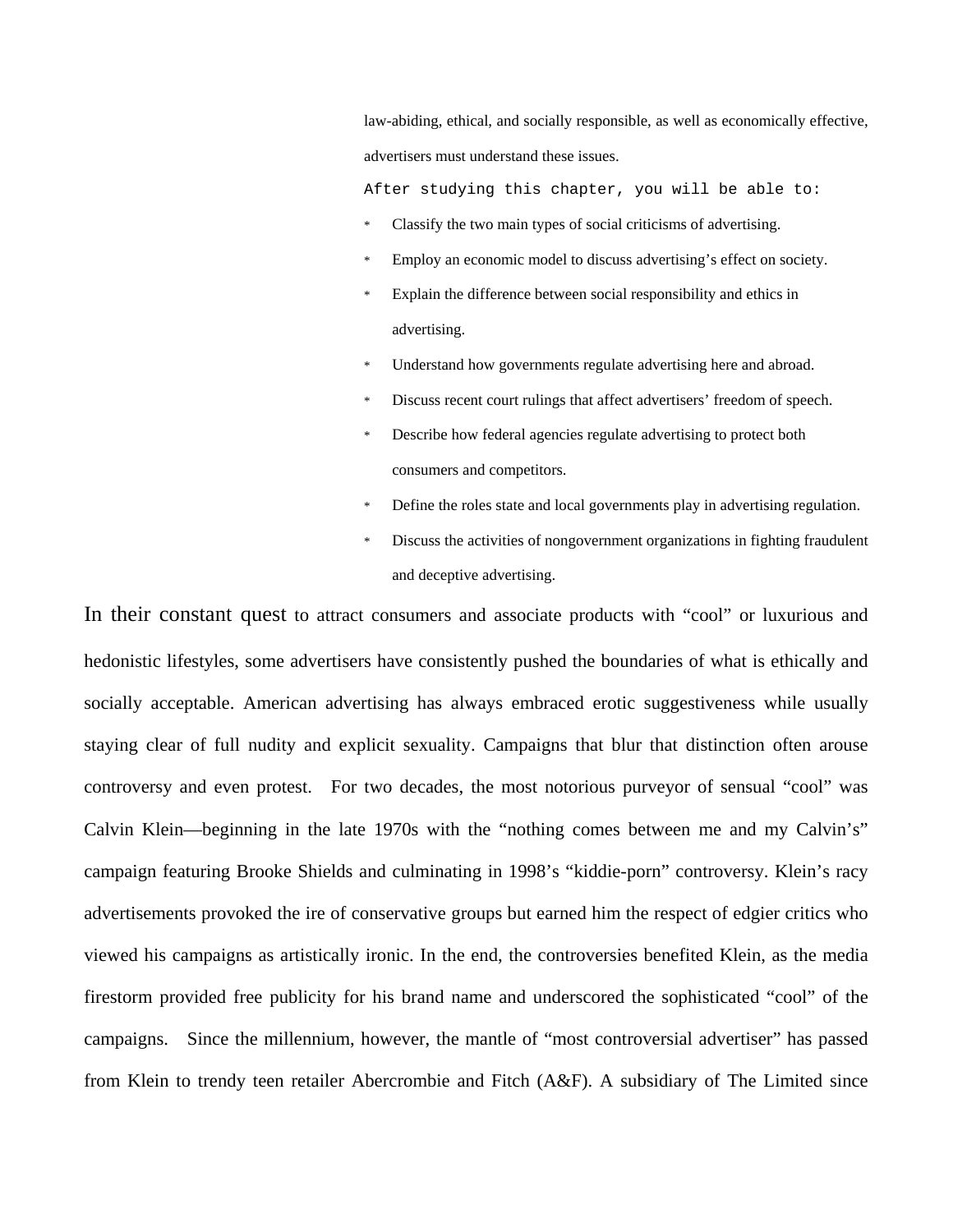1988, A&F flirted with controversy in the early 1990s, when a black-and-white print ad, ostensibly featuring a father and son on a boating outing, was misinterpreted as a gay couple. Capitalizing on the angle, A&F hired iconic 1980s fashion photographer Bruce Weber, who had been responsible for some of the steamier Calvin Klein images, as the principal photographer for the A&F Quarterly, a hybrid catalog and lifestyle magazine, known as a "magalog." According to Quarterly contributor Sean Collins, the magalog was intended as an "outside-looking-in fantasy version of college life" that parodied "the idealized life of leisure, while at the same time celebrating that ideal for its very unattainability." The magazine originally featured pseudo-adult photographs of hunky, underdressed young adult men, but as it became increasingly popular in campus Greek culture, it began featuring under- and undressed women as well, in increasingly suggestive sexual situations. The publication's articles, sexually explicit but often tongue-in-cheek, underscored this "sex and games" attitude. Although opposition always existed toward Weber's erotic photographs, the explicit articles bred controversy, particularly as it was hard to see what they had to do with the clothing. A feature article on alcohol consumption, called "Drinking 101," caught the attention of Mothers Against Drunk Driving, and the magazine's 1999 issue "Naughty or Nice" prompted Illinois Lieutenant Governor Corinne Wood to call for a boycott of the retailer for "peddling soft porn in the guise of a clothing catalog." In 2002– 2003, the company faced two public relations problems regarding ethnically insensitive T-shirt designs and racial discrimination in hiring practices. So when controversy over the Quarterly broke out again, in December 2003, this time over an article on group sex, the company finally reformatted the magalog and introduced a new publication for summer 2004, A&F Magazine, which focused exclusively on artistic photographs of models wearing A&F clothing. The outcry over the Quarterly occurred in spite of the fact that the magalog was sold in a wrapper labeling it as "for over 18" and required identification to purchase. Although containing no full-frontal nudity and only marginally raunchier than magazines like Maxim and Stuff, the confusion of the soft-porn genre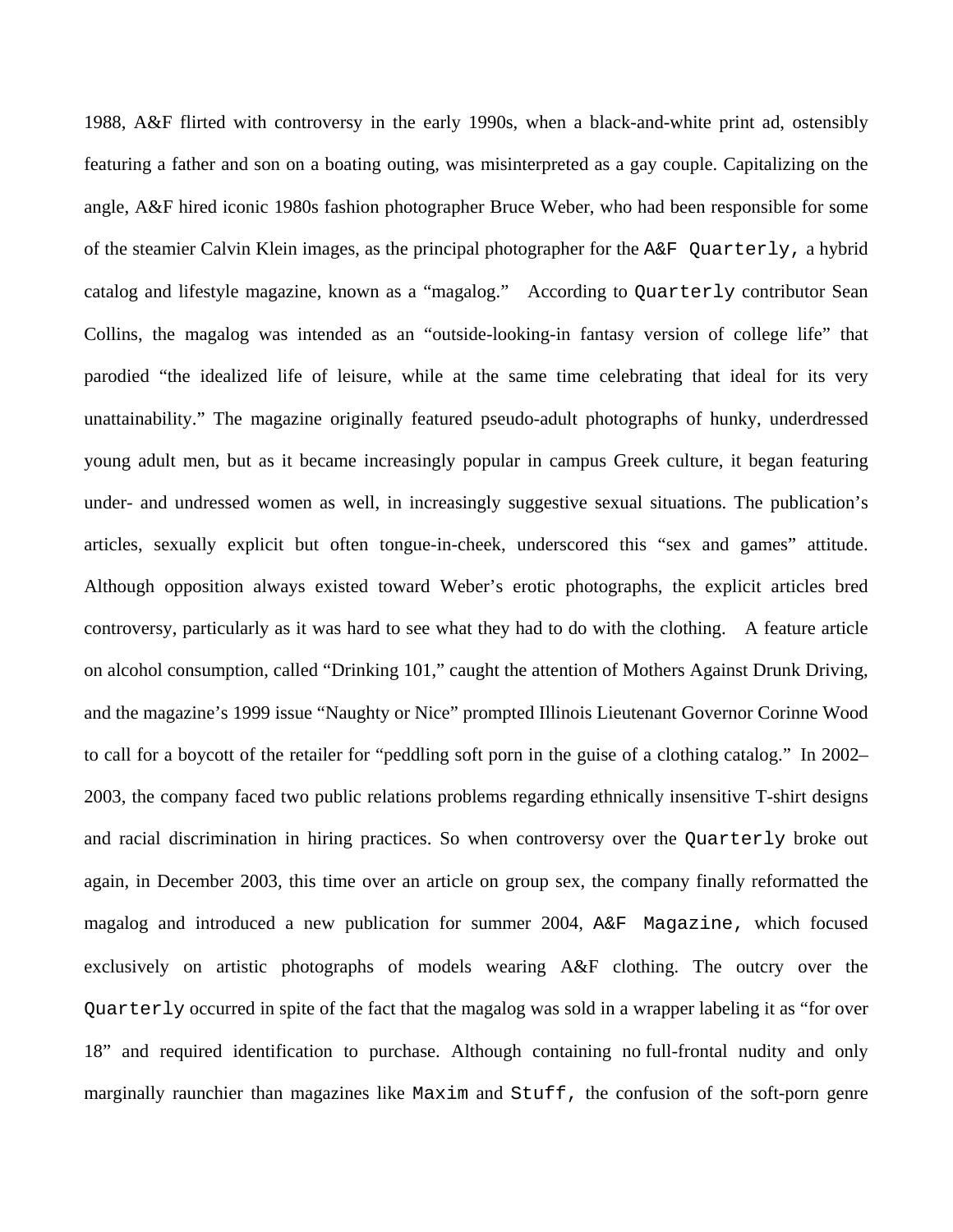with conventional advertising seemed particularly distressing to conservative critics like the National Coalition for the Protection of Children and Families, who claim that the company uses "clothing to sell a sexual philosophy." Especially since the target market is teens and young adults, the advertising is viewed as transgressing the proper place of marketing. Critics claim it reverses the conventional purpose of ads, using the clothing to sell the lifestyle rather than invoking the lifestyle to sell the clothing. But as with the Calvin Klein ads, the impact of controversy on brand-name recognition is sometimes worth the risk to the corporate image: Abercrombie and Fitch's profits were up for the second quarter of 2004, and copies of the last issue of the A&F Quarterly fetch up to \$100 on eBay. And although the lifestyle depicted may not be popular with certain groups, the clothes themselves have achieved the status of uniform among preppy suburban youth. In advertising, it seems generating controversy is a sure way to be seen.

## The Many Controversies about Advertising

Advertising is one of the most visible activities of business. By inviting people to try their products, companies risk public criticism and attack if their advertising displeases or offends the audience or if their products don't measure up to the advertised promise. Proponents of advertising say it's therefore safer to buy advertised products because, when a company's name and reputation are on the line, it tries harder to fulfill its promises (especially when it lists product benefits).

Advertising is both applauded and criticized not only for its role in selling products but also for its influence on the economy and on society. For years, critics have denigrated advertising for a wide range of sins—some real, some imagined.

John O'Toole, the late chair of Foote, Cone & Belding and president of the American Association of Advertising Agencies, pointed out that many critics attack advertising because it isn't something else. Advertising isn't journalism, education, or entertainment—although it often performs the tasks of all three. To go back to Albert Lasker's original definition, advertising is salesmanship in print (or in today's parlance, in the paid space and time of mass media). As a means of communication, advertising shares certain traits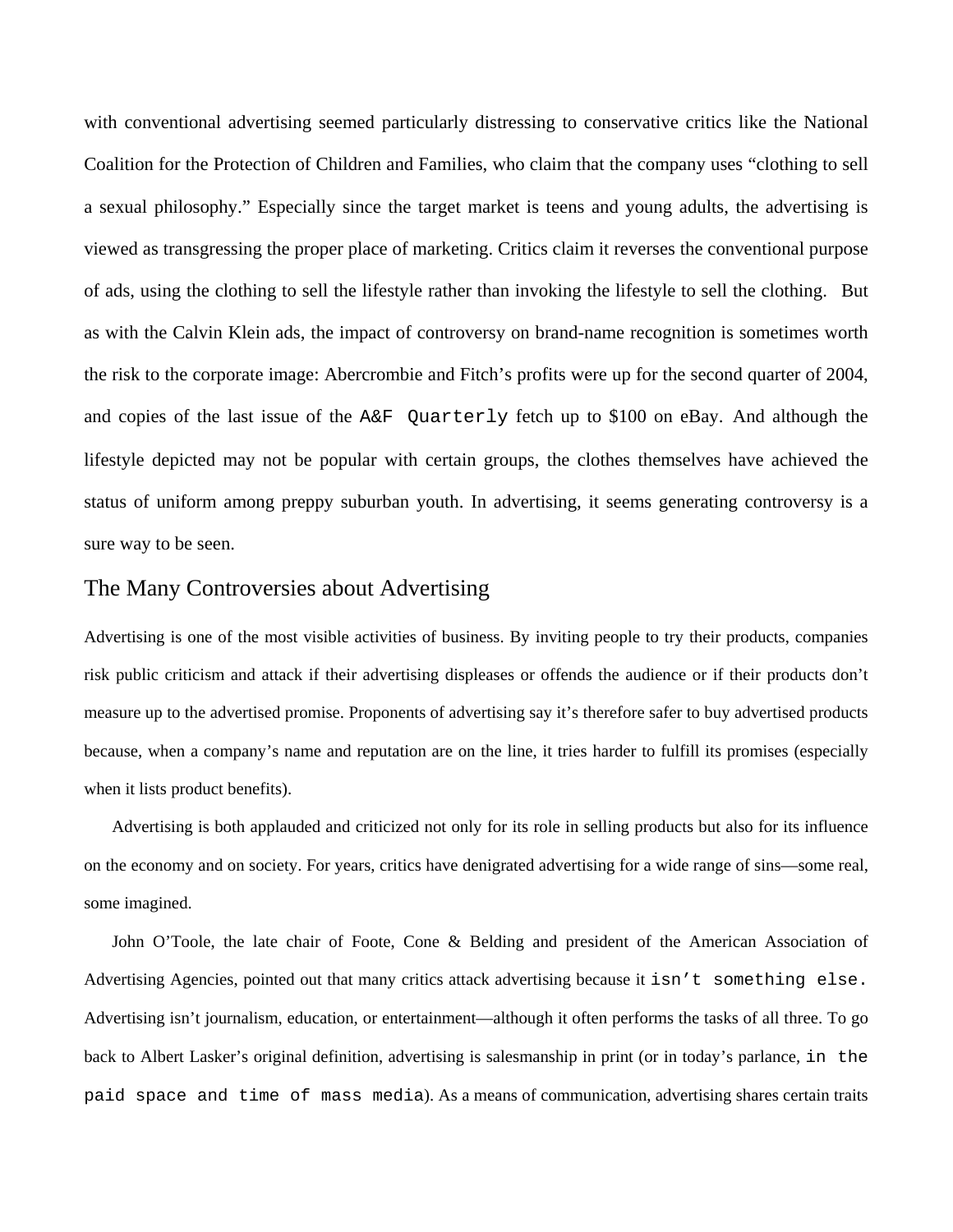of journalism, education, and entertainment, but it shouldn't be judged by those standards. Sponsors advertise because they hope it will help them sell some product, service, or idea.

Notwithstanding O'Toole's articulate defense, many controversies still swirl around the whole field of advertising. Some of them focus on advertising's economic role. For example, how does advertising affect the value of products? Does it cause higher or lower prices? Does it promote competition or discourage it? How does advertising affect overall consumer demand? What effect does it have on consumer choice and on the overall business cycle?

Other controversies focus on the societal effects of advertising. For instance, does advertising make us more materialistic? Does it force us to buy things we don't need? Does it reach us subliminally in ways we can't control? How does it affect the art and culture of our society? Does advertising debase our language?

From these economic and social controversies, new questions arise regarding the responsibility for and control of advertising. What is the proper role for participants in the marketing process? How much latitude should marketers have in the kinds of products they promote and how they advertise them? And what about consumers? Don't they have some responsibility in the process? Finally, what is the proper role of government? What laws should we have to protect consumers? And what laws go too far and violate the marketer's freedom of speech?

These are important questions, and there are no simple answers. But debate is healthy. This chapter addresses some of the major questions and criticisms about advertising, both the pros and the cons, and delves into the regulatory methods used to remedy advertisers' abuses.

Recall from Chapter 2 the underlying principle of free-market economics—that a society is best served by empowering people to make their own decisions and act as free agents, within a system characterized by four fundamental assumptions: self-interest, many buyers and sellers, complete information, and absence of externalities (social costs).

This fundamentally utilitarian framework, derived from the goal of society to promote behaviors that foster the greatest good for the most people, offers a system of economic activity—free enterprise—that has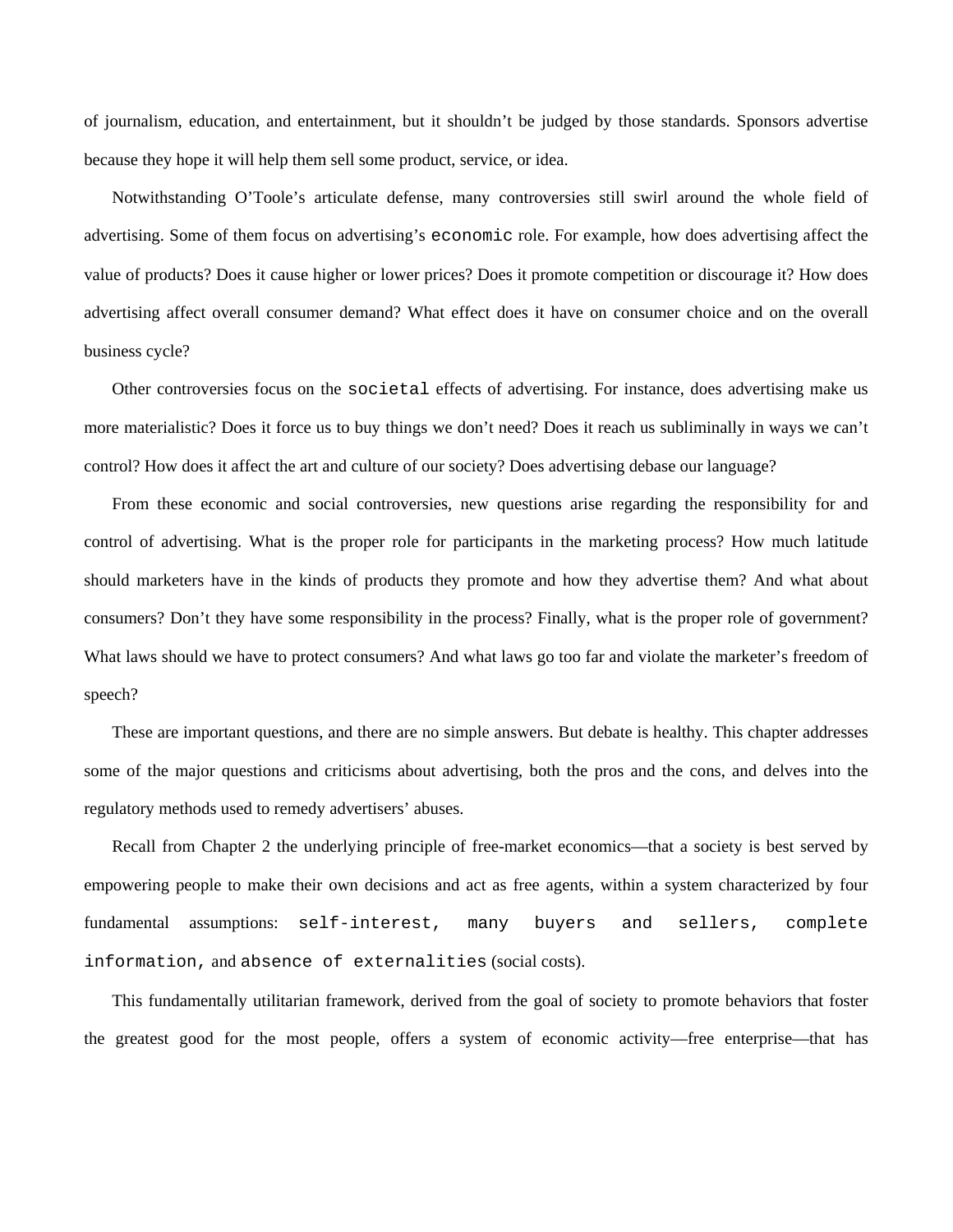accomplished that goal better than any other economic system in history. This is why societies around the world are increasingly adopting free-enterprise economics.

By using this framework for our discussion of advertising controversies, we have a basis for understanding how advertising may contribute to, or detract from, the basic goal of free enterprise: "the most good for the most people."

# The Economic Impact of Advertising

Advertising accounts for approximately 2.3 percent of the U.S. gross domestic product (GDP). In relation to the total U.S. economy, this percentage is small, but it's higher than in most countries. It amounts to a spending level of \$437.60 for every person in the country—the highest per capita spending in the world. As Marcel Bleustein-Blanchet, the father of modern French advertising, pointed out, it's no coincidence that the level of advertising investment in a country is directly proportional to its standard of living.

The economic effect of advertising is like the break shot in billiards or pool. The moment a company begins to advertise, it sets off a chain reaction of economic events. The extent of the chain reaction, although hard to predict, is related to the force of the shot and the economic environment in which it occurred. Let's consider the economic questions we posed earlier.

#### Effect on the Value of Products

Why do most people prefer Coca-Cola to some other cola? Why do some people prefer Calvin Klein underwear to some other unadvertised brand? Are the advertised products functionally better? Not necessarily. But, in the mind of the consumer, advertising has given these brands added value.

In the mid-1960s, a famous psychologist named Ernest Dichter asserted that a product's image, created in part by advertising and promotion, is an inherent feature of the product itself. Subsequent studies showed that while an ad may not address a product's quality directly, the positive image conveyed by advertising may imply quality. Moreover, by simply making the product better known, advertising can make the product more desirable to the consumer. In these ways, advertising adds value to the brand. That's why people pay more for Bufferin than an unadvertised brand displayed right next to it—even though all buffered aspirin, by law, is functionally the same.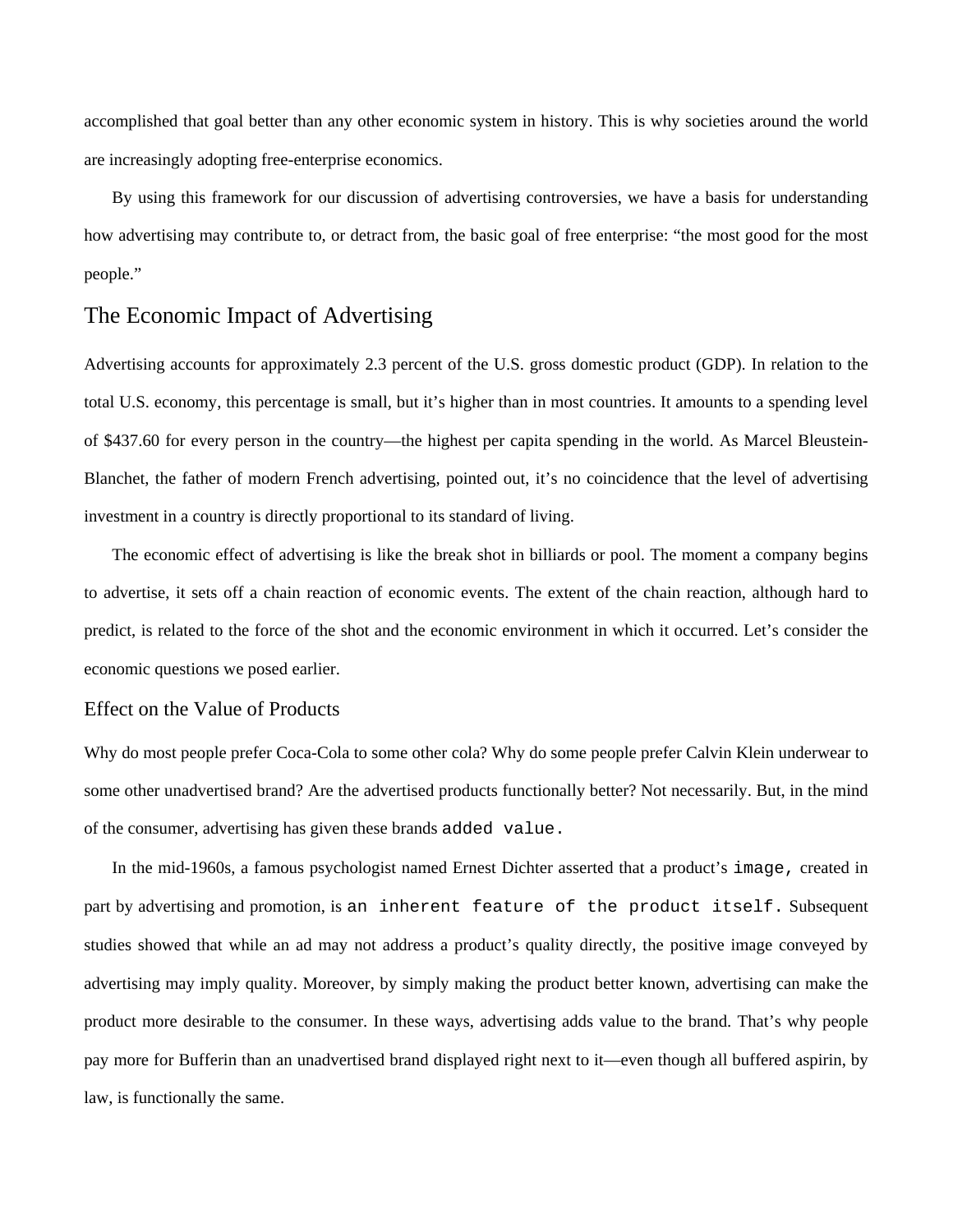Advertising also adds value to a brand by educating customers about new uses for a product. Kleenex was originally advertised as a makeup remover, later as a disposable handkerchief. AT&T first promoted the telephone as a necessity and later as a convenience.

One advantage of the free-market system is that consumers can choose the values they want in the products they buy. If, for example, low price is important, they can buy an inexpensive economy car. If status and luxury are important, they can buy a fancy sedan or racy sports car. Many of our wants are emotional, social, or psychological rather than functional. One way we communicate who we are (or want to be) is through the products we purchase and display. By associating the product with some desirable image, advertising offers people the opportunity to satisfy those psychic or symbolic wants and needs.

In terms of our economic framework, by adding value to products, advertising contributes to self-interest—for both the consumer and the advertiser. It also contributes to the number of sellers. That increases competition, which also serves the consumer's self-interest.

#### Effect on Prices

If advertising adds value to products, it follows that advertising also adds cost, right? And if companies stopped all that expensive advertising, products would cost less, right?

#### Wrong.

Some advertised products do cost more than unadvertised products, but the opposite is also true. Both the Federal Trade Commission and the Supreme Court have ruled that, by encouraging competition, advertising has the effect of keeping prices down. That again serves the consumer's self-interest. And that is why professionals such as attorneys and physicians are now allowed to advertise.

Sweeping statements about advertising's positive or negative effect on prices are likely to be too simplistic. We can make some important points, though:

 \* As one of the many costs of doing business, advertising is indeed paid for by the consumer who buys the product. In most product categories, though, the amount spent on advertising is usually very small compared with the total cost of the product.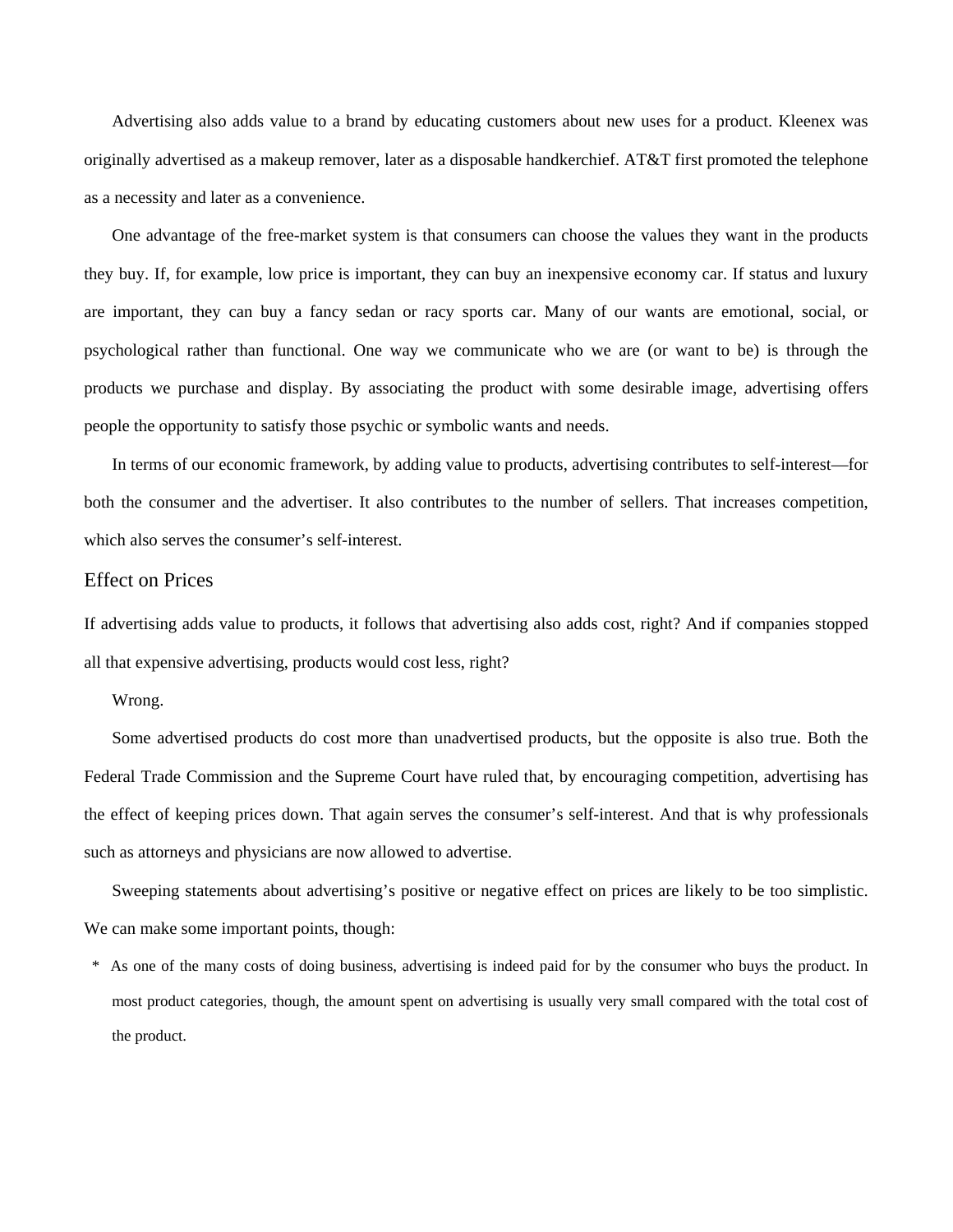- Advertising is one element of the mass-distribution system that enables many manufacturers to engage in mass production, which in turn lowers the unit cost of products. These savings can then be passed on to consumers in the form of lower prices. In this indirect way, advertising helps lower prices.
- In industries subject to government price regulation (agriculture, utilities), advertising has historically had no effect on prices. In the 1980s, though, the government deregulated many of these industries in an effort to restore free-market pressures on prices. In these cases, advertising has affected price—usually downward, but not always.
- In retailing, price is a prominent element in many ads, so advertising tends to hold prices down. On the other hand, national manufacturers use advertising to stress features that make their brands better; in these cases advertising tends to support higher prices for their brands.

#### Effect on Competition

Some observers believe advertising actually restricts competition because small companies or industry newcomers can't compete with the immense advertising budgets of large firms.

It's true that intense competition does tend to reduce the number of businesses in an industry. However, some of the firms eliminated by competition may be those that served customers least effectively. In other cases, competition is reduced because of mergers and acquisitions (big companies working in their own self-interest).

High costs may inhibit the entry of new competitors in industries that spend heavily on advertising. In some markets, the original brands probably benefit greatly from this barrier. However, the investments needed for plants, machinery, and labor are of far greater significance. These are typically the real barriers to entry, not advertising.

Advertising by big companies often has only a limited effect on small businesses because a single advertiser is rarely large enough to dominate the whole country. Regional oil companies, for example, compete very successfully with national oil companies on the local level. In fact, the freedom to advertise encourages more sellers to enter the market. And we've all seen non-advertised store brands of food compete very effectively with nationally advertised brands on the same grocery shelves.

#### Effect on Consumer Demand

The question of advertising's effect on total consumer demand is extremely complex. Numerous studies show that promotional activity does affect aggregate consumption, but they disagree as to the extent. Many social and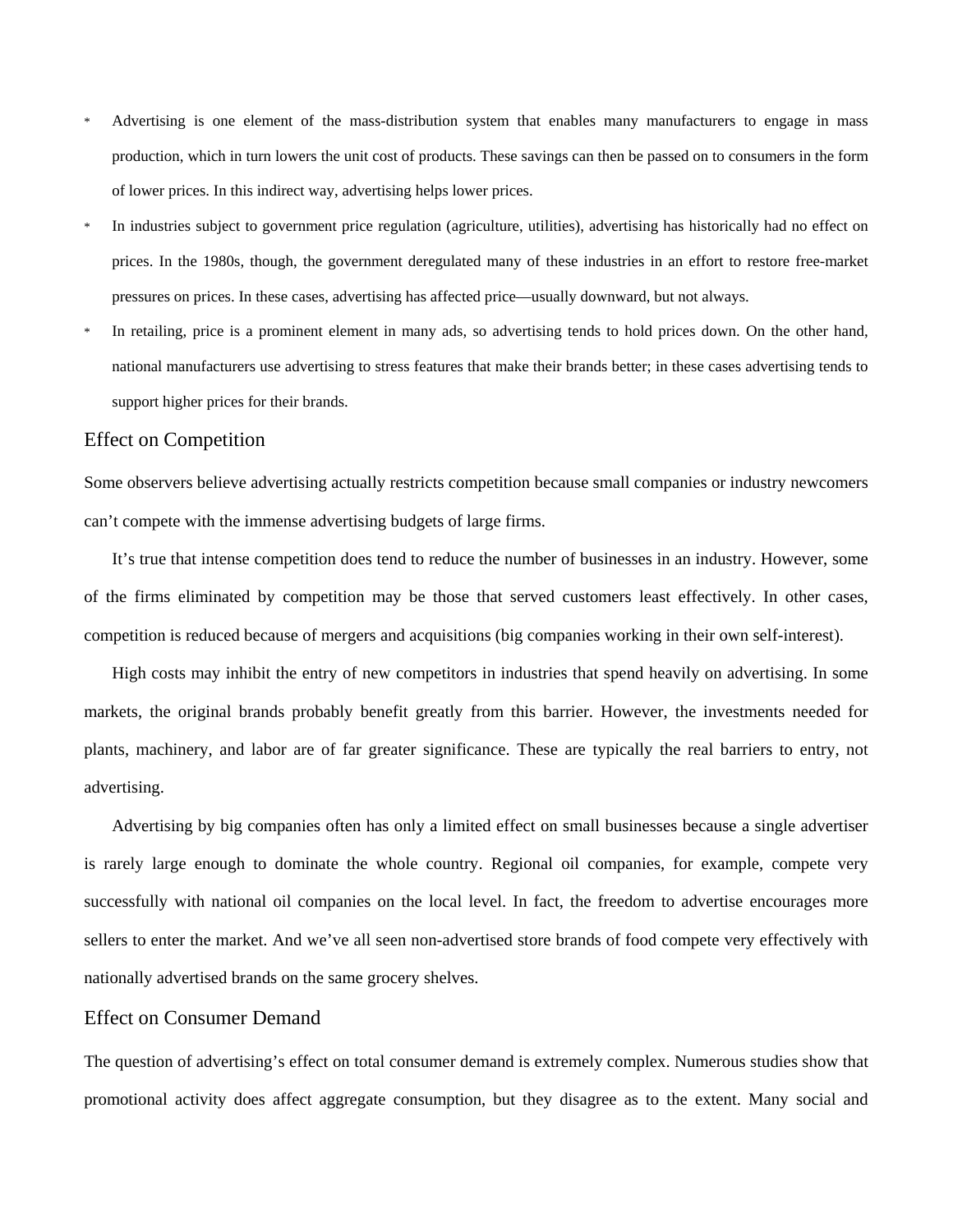economic forces, including technological advances, the population's educational level, increases in population and income, and revolutionary changes in lifestyle, are more significant. For example, the demand for CD players, cellular phones, and personal computers expanded at a tremendous rate, thanks in part to advertising but more to favorable market conditions. At the same time, advertising hasn't reversed declining sales of such items as hats, fur coats, and manual typewriters.

As we shall discuss in Chapter 6, advertising can help get new products off the ground by giving more people more "complete information," thereby stimulating primary demand—demand for the entire product class. In declining markets, when the only information people want is price information, advertising can influence selective demand—demand for a particular brand. But the only effect it will have on primary demand is to slow the rate of decline. In growing markets, advertisers generally compete for shares of that growth. In mature, static, or declining markets, they compete for each other's shares—conquest sales.

#### Effect on Consumer Choice

For manufacturers, the best way to beat the competition is to make their product different. For example, look at the long list of car models, sizes, colors, and features designed to attract different buyers. And grocery shelves may carry more than 100 different brands of breakfast cereals—something for everybody.

The freedom to advertise encourages businesses to create new brands and improve old ones. When one brand reaches market dominance, smaller brands may disappear for a time. But the moment a better product comes along and is advertised skillfully, the dominant brand loses out to the newer, better product. Once again, the freedom to advertise promotes the existence of more sellers, and that gives consumers wider choices.

#### Effect on the Business Cycle

The relationship between advertising and gross domestic product has long been debated. John Kenneth Galbraith, a perennial critic of advertising, concedes that, by helping to maintain the flow of consumer demand (encouraging more buyers), advertising helps sustain employment and income. But he maintains that, despite declines in the value of the dollar, the U.S. trade deficit persists because advertising and marketing activities create consumer preference for certain foreign products.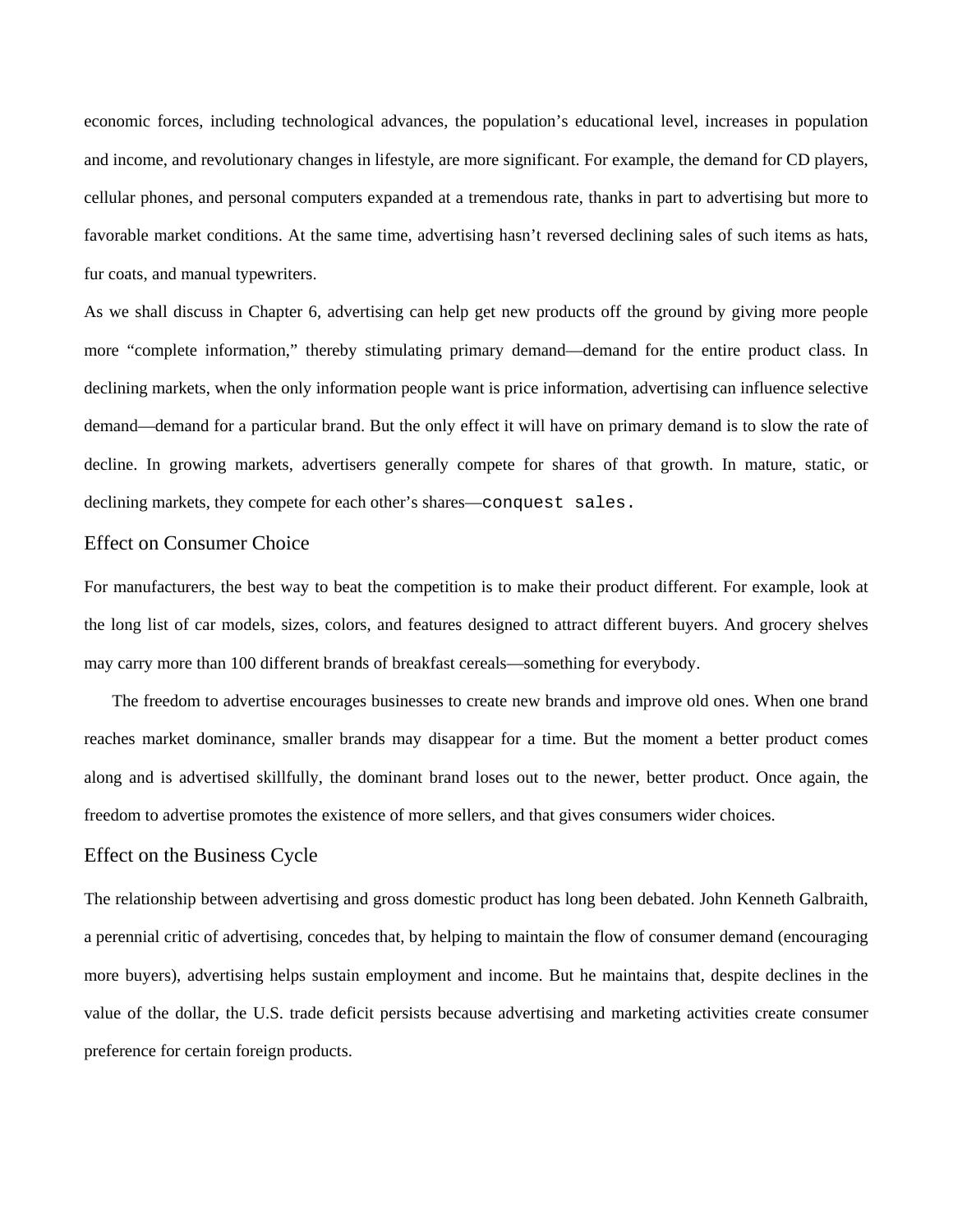Historically, when business cycles dip, companies cut advertising expenditures. That may help short-term profits, but studies prove that businesses that continue to invest in advertising during a recession are better able to protect, and sometimes build, market shares. However, no study has shown that if everybody just keeps advertising, the recessionary cycle will turn around. We conclude that when business cycles are up, advertising contributes to the increase. When business cycles are down, advertising may act as a stabilizing force by encouraging more buyers to buy.

#### The Abundance Principle: The Economic Impact of Advertising in Perspective

To individual businesses such as Calvin Klein, the local car dealer, and the convenience store on the corner, advertising pays back more than it costs. If advertising didn't pay, no one would use it. And the various news and entertainment media that depend on advertising for financial support would go out of business.

Advertising costs less for the consumer than most people think. The cost of a bottle of Coke includes about a penny for advertising. And the \$20,000 price tag on a new car usually includes a manufacturer's advertising cost of less than \$400.

To the economy as a whole, the importance of advertising may best be demonstrated by the abundance principle. This states that in an economy that produces more goods and services than can be consumed, advertising serves two important purposes: It keeps consumers informed of their alternatives (complete information), and it allows companies to compete more effectively for consumer dollars (selfinterest). In North America alone, the U.S. and Canadian economies produce an enormous selection of products. Most supermarkets carry more than 30,000 different items. Each carmaker markets dozens of models. And many suppliers compete for the consumer dollar. This competition generally results in more and better products at similar or lower prices.

Advertising stimulates competition (many buyers and sellers). In countries where consumers have more income to spend after their physical needs are satisfied, advertising also stimulates innovation and new products. However, no amount of advertising can achieve long-term acceptance for products that do not meet consumer approval. Despite massive advertising expenditures, fewer than a dozen of the 50 best-known cars developed in the twentieth century are still sold today.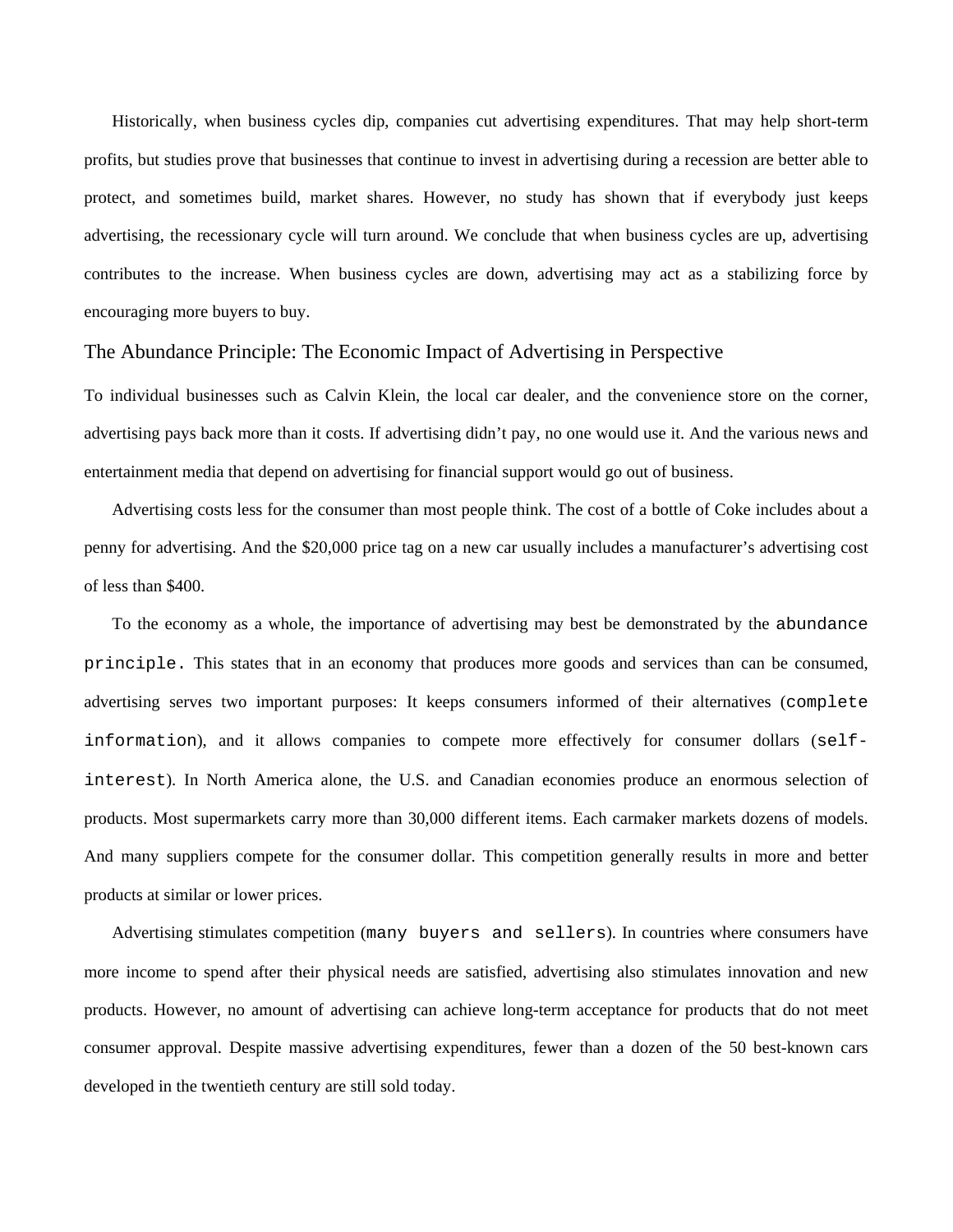Advertising stimulates a healthy economy. It also helps create financially healthy consumers who are more informed, better educated, and more demanding. As a result, consumers now demand that manufacturers be held accountable for their advertising. This has led to an unprecedented level of social criticism and legal regulation, the subject of our next sections.

# The Social Impact of Advertising

Because it's so visible, advertising gets criticized frequently, for both what it is and what it isn't. Many of the criticisms focus on the style of advertising, saying it's deceptive or manipulative. Collectively we might refer to these as short-term manipulative arguments. Other criticisms focus on the social or environmental impact of advertising. These are long-term macro arguments.

In our discussion of the economic impact of advertising, we focused primarily on the first two principles of free-market economics: self-interest and many buyers and sellers. The social aspect of advertising typically involves the last two principles: complete information and absence of externalities. In fact, social issue debates can be seen as instances where advertising tends to violate one or more of these basic economic principles. We can examine many issues from these two perspectives. Some of the most important are deception and manipulation in advertising, the effect of advertising on our value system, commercial clutter, stereotypes, and offensiveness. Let's look at some of these common criticisms of advertising, debunk some misconceptions, and examine the problems that do exist.

#### Deception in Advertising

One of the most common short-term arguments about advertising is that it is so frequently deceptive. Professor Ivan Preston notes that the essence of a marketplace lies in the willingness of buyers and sellers to enter commercial transactions. Anything that detracts from the satisfaction of the transaction produces a loss of activity that ultimately hurts both parties. If a product does not live up to its ads, dissatisfaction occurs—and in the long term that is as harmful to the advertiser as to the buyer.

For advertising to be effective, consumers must have confidence in it. So any kind of deception not only detracts from the complete information principle of free enterprise but also risks being self-defeating. Even meaningless (but legal) puffery might be taken literally and therefore become deceptive. Puffery refers to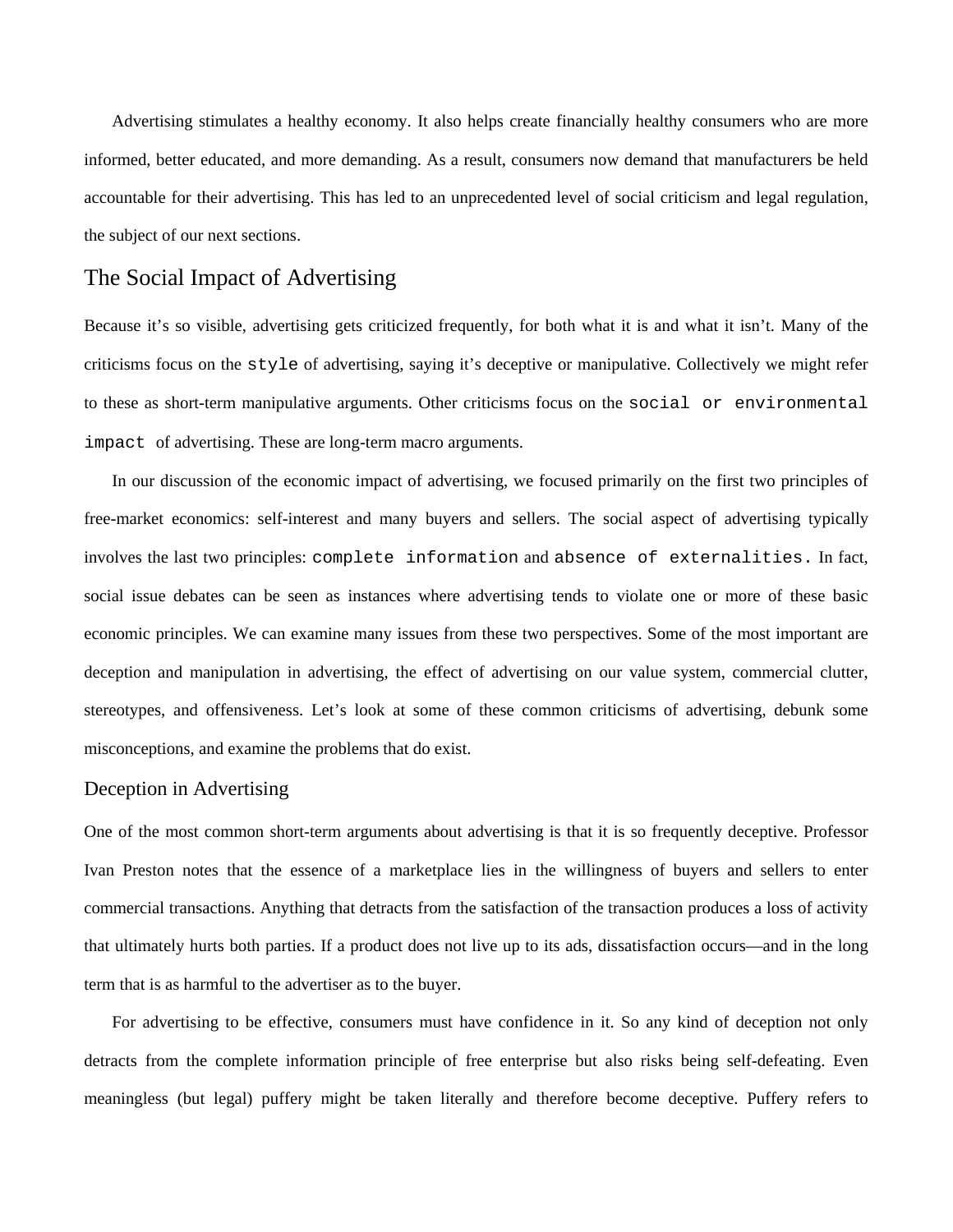exaggerated, subjective claims that can't be proven true or false, such as "the best," "premier," or "the only way to fly."

Under current advertising law, the only product claims—explicit or implied—that are considered deceptive are those that are factually false or convey a false impression and therefore have the potential to deceive or mislead reasonable people. But puffery is excluded from this requirement because regulators maintain that reasonable people don't believe it anyway. Preston points out that since advertisers regularly use puffery and nonproduct facts to enhance the image of their products, they must think consumers do believe it. Nonproduct facts are not about the brand but about the consumer or the social context in which the consumer uses the brand. An example is "Pepsi. The choice of a new generation."

The fact is that advertising, by its very nature, is not complete information. It is biased in favor of the advertiser and the brand. People expect advertisers to be proud of their products and probably don't mind if they puff them a little. But when advertisers cross the line between simply giving their point of view and creating false expectations, that's when people begin to object. One problem is the difficulty of seeing the line, which may be drawn differently by different people. Papa John's Pizza no doubt thought it was just puffing when it advertised "Better ingredients. Better pizza." Pizza Hut saw it differently, though, and sued Papa John's for deceptive advertising. A U.S. District judge agreed and awarded Pizza Hut close to half a million dollars in damages. The judge then ordered Papa John's to stop using its "Better ingredients" slogan. This decision was later overturned on appeal, but the case still goes to show that there are limits on what an advertiser can safely puff. Preston points out, "Only puffs open to measurement lose their invisible shields. If Papa John's says it has better dough, you can attack it. But if Papa John's says it's better overall, that's OK. The bigger the lie, the bigger the protection. Isn't that amazing?" For more on this story and on puffery, see the Ethical Issue: "Truth in Advertising: Fluffing and Puffing," on page 72.

Ivan Preston believes these kinds of problems can be avoided if marketers simply improve the kind of information they give in their advertising. He would require advertisers to have a reasonable basis for any claims they make, whether those claims are facts about the product, nonfacts such as "Coke is it," or nonproduct facts.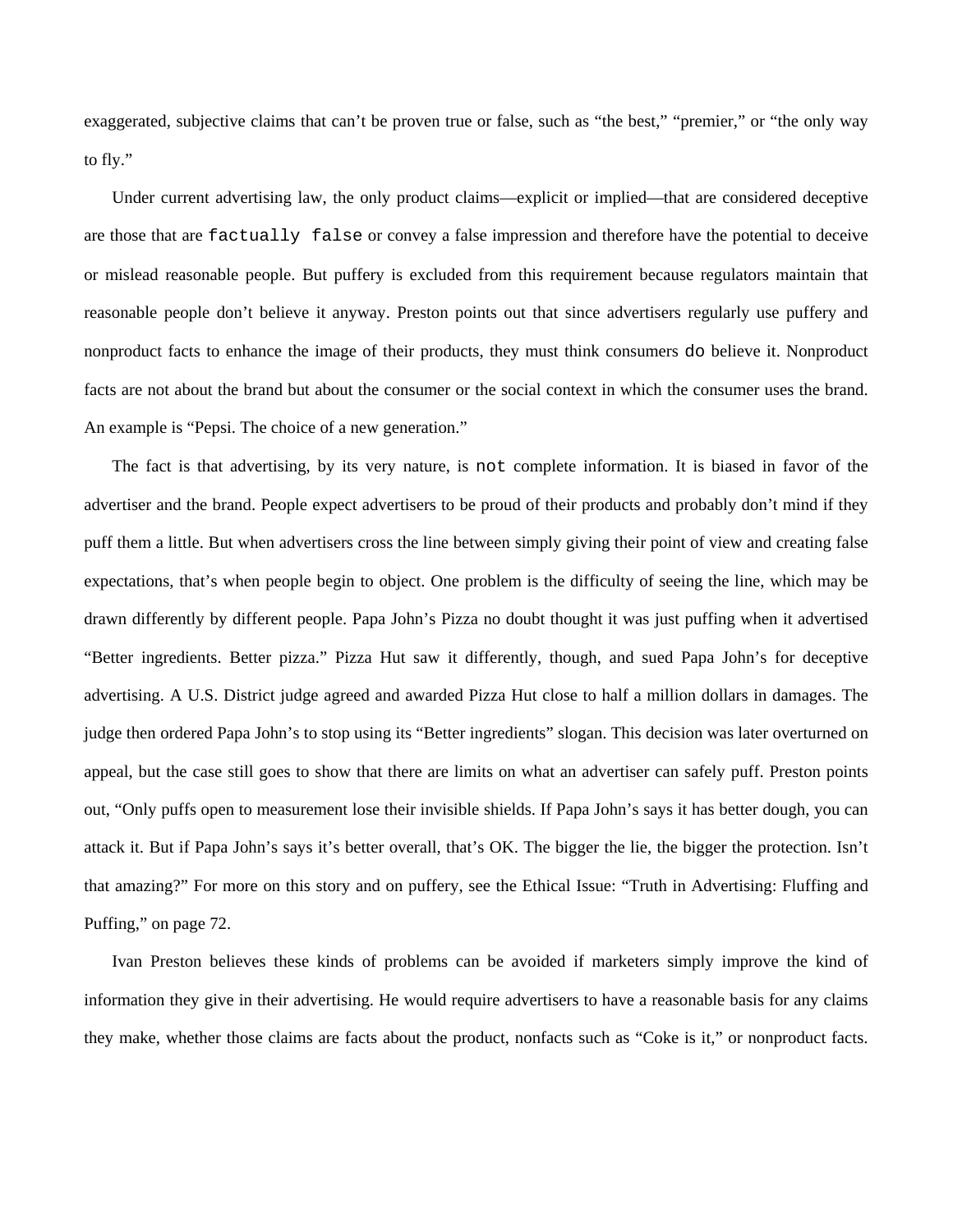This, he believes, would contribute positively to our free market system. Ad Lab 3–A lists some other common deceptive practices.

#### The Subliminal Advertising Myth

Wilson Bryan Key promotes the notion that, to seduce consumers, advertisers intentionally create ads with sexual messages hidden in the illustrations just below the limen—or the threshold of perception. He calls this subliminal advertising. His premise is that by embedding dirty words in the ice cubes in a liquor ad, for instance, advertisers can somehow make us want to buy the product. Over the years, many academic studies have completely debunked this theory. In fact, to date, no study has proved that such embedding exists or that it would have any effect if it did exist. Unfortunately, by promulgating this fiction, Key has been able to sell many thousands of books; worse, he has propagated a generation of consumers who believe in the poppycock of subliminal advertising.

The chord that Key has been able to touch on, though, is important to discuss: the widespread fear that advertisers are messing with our heads—manipulating us psychologically, and without our consent, into buying things we don't want or need. This gets to the heart of the complete information principle because the criticism suggests that advertising does not give consumers information upon which to base rational decisions, but rather manipulates us through brainwashing. Consumers are, therefore, like captured prey, helpless in the jaws of marketing predators.

If this were true, it would be cause for great alarm and a congressional investigation. But, in fact, if we stop to think about it, we all know it's not true. Marketers introduce thousands of new products to the marketplace every year. And every year—despite massive advertising expenditures—the vast majority of them fail. Why? Because of competition—many sellers are fiercely competing for the patronage of the same customers. Only some succeed. Most fail.

If you think about all the products you buy, how many involve a choice between different brands and different styles? And how many involve a decision based on price or convenience? Probably most. So how many of your purchases can you trace to having been helplessly manipulated? Probably none. You receive information from many different sources: friends and relatives, store displays, ads, packaging, and retail store clerks. At some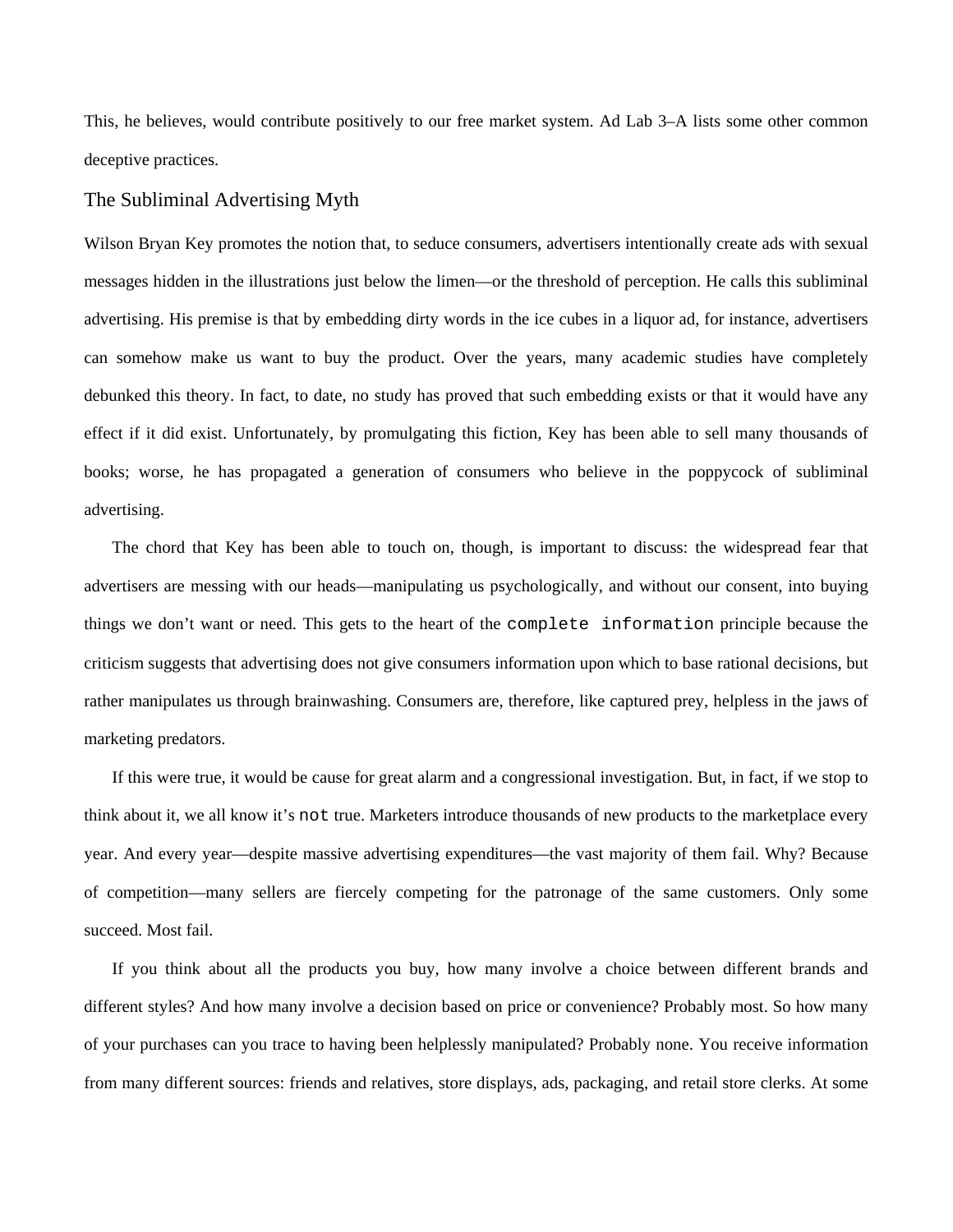point, you make a decision. In many cases, your decision is not to buy at all—to wait for either more information or more money. As always, the customer, acting in his or her own self-interest, is king.

#### The Effect of Advertising on Our Value System

A related long-term argument, often voiced by certain professional critics—sociologists, journalists, consumer advocates, and government regulators—is that advertising degrades people's value systems by promoting a hedonistic, materialistic way of life. Advertising, they say, encourages us to buy more cars, more CDs, more clothing, and more junk we don't need. It is destroying the essence of our "citizen democracy," replacing it with a self-oriented consumer democracy.

Critics claim advertising manipulates us into buying things by playing on our emotions and promising greater status, social acceptance, and sex appeal. It causes people to take up harmful habits, makes poor kids buy \$170 sneakers, and tempts ordinary people to buy useless products in the vain attempt to emulate celebrity endorsers. Again, they claim advertising is so powerful consumers are helpless to defend themselves against it.

Once again, this argument exaggerates the power of advertising. In fact, most Americans express a healthy skepticism toward it. One study showed that only 17 percent of U.S. consumers see advertising as a source of information to help them decide what to buy. Perhaps that's why more advertised products fail than succeed in the marketplace.

Still, this may be the most damning criticism of advertising because there's no question that advertisers do indeed spend millions trying to convince people their products will make them sexier, healthier, and more successful. The very amount of advertising we witness every day seems to suggest that every problem we have can be solved by the purchase of some product.

Even if we assume that most people can willingly accept or reject an advertising message, they are still not getting the whole picture. After all, advertising is supported by marketers who want to sell their products, but nobody markets the opposite stance of why we don't need to or shouldn't buy a particular product at all. In this sense, consumers don't have complete information, so our advocacy system has failed. This is an important issue of externalities, because the aggregate activities of the nation's advertisers affect many people outside the immediate marketing transaction and create an unexpected cost to society.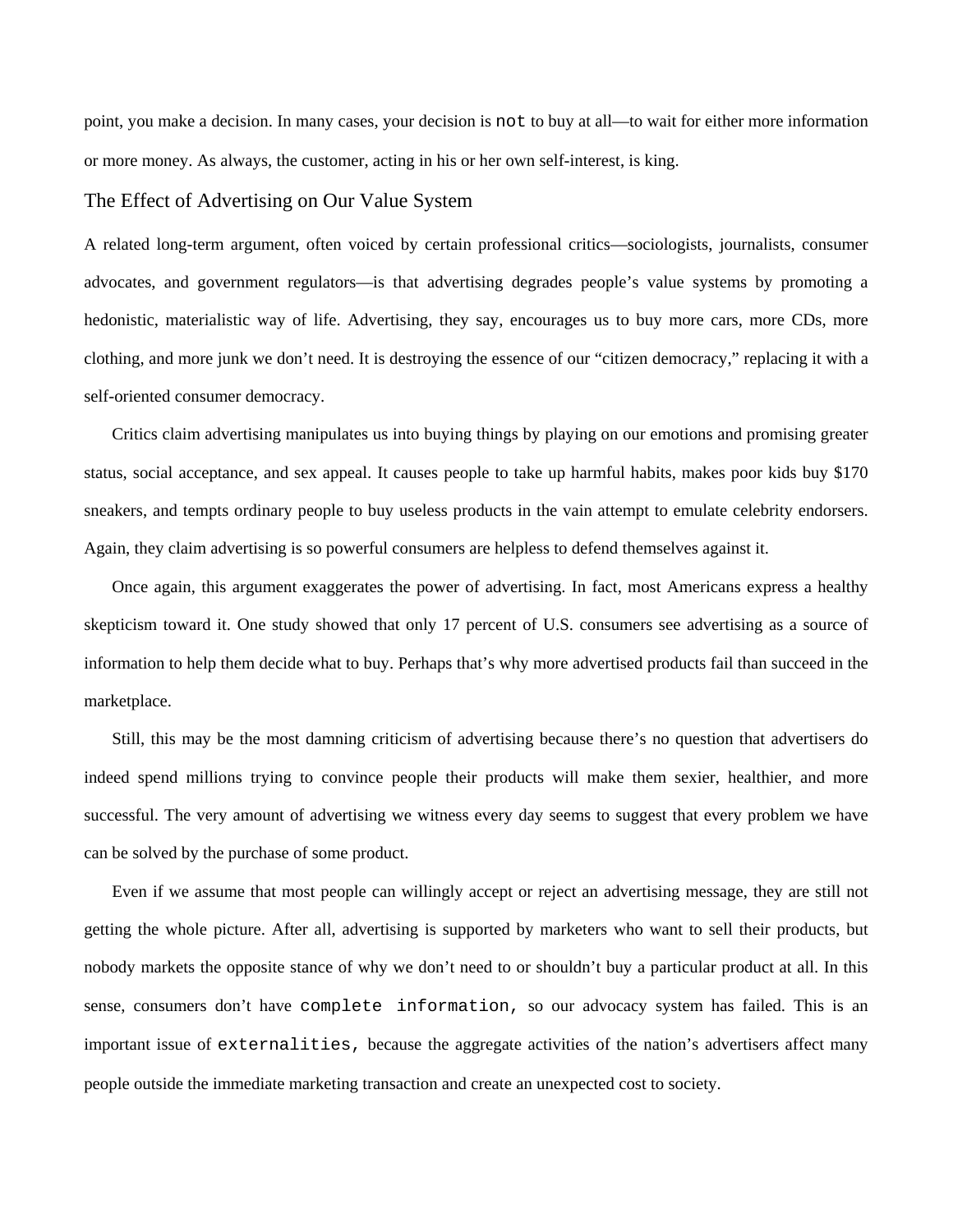#### The Proliferation of Advertising

One of the most common long-term complaints about advertising is that there's just too much of it. In the United States alone, the average person may be exposed to 500 to 1,000 commercial messages a day. With so many products competing for attention (more than 30,000 in the average supermarket), advertisers themselves worry about the negative impact of excessive advertising. According to a recent study by the American Association of Advertising Agencies, ad clutter is still on the rise. In 2002, the amount of nonprogram time ranged from a low of 16 minutes per hour in prime time to nearly 21 minutes per hour in daytime, a day part that is particularly important to advertisers. The networks add to the problem themselves by jamming every possible moment with promotions for their shows. Too much advertising creates an externality not only for consumers (nuisance), but for the advertisers themselves—the more commercials that hit the consumer's brain, the less effective paid advertising is. Conscious of this, Meredith Broadcasting Group cut 15 percent of its advertising inventory from local newscasts at its CBS-affiliate, WGNX Atlanta, and saw its household ratings go up 20 percent. Higher ratings, of course, means they can charge more for their remaining commercial time. Hopefully, other stations will follow suit.

While the clutter problem is irksome to viewers and advertisers alike, most people tolerate it as the price for free TV, freedom of the press, and a high standard of living. However, with the proliferation of new media choices, this externality is only likely to get worse. Virtually every popular website is cluttered with advertising banners, and our e-mail boxes are flooded with advertising messages on a daily basis. While the Federal Communications Commission exercises no jurisdiction over the Internet, it did consider reinstating commercial time limits on television. But, as of now, the only limits currently in force relate to TV programming aimed at children 12 and under—advertising may not exceed 10.5 minutes per hour on weekends and 12 minutes per hour on weekdays.

Clutter is not so evident in other countries. In France, for example, government-owned stations can carry no more than 12 minutes of commercials per hour. During movies there is only one 4-minute commercial break, although the government is considering changing that rule to allow two breaks.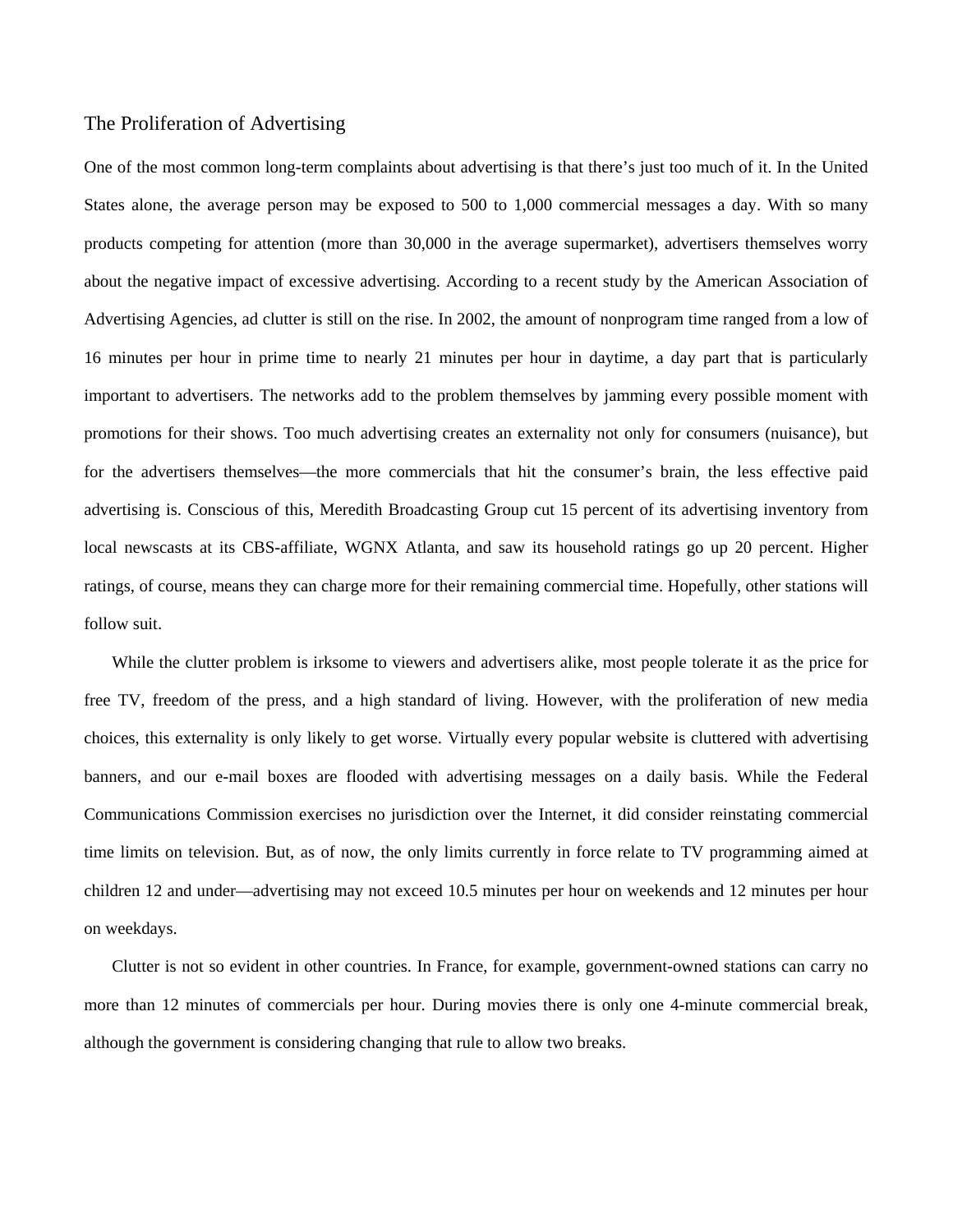In North America we should be so lucky. During election periods, the clutter problem gets worse, seriously devaluing an advertiser's commercial. One year, in fact, after an unexpectedly large number of political ads ran during the fall election season, the Association of Canadian Advertisers urged its members to try to renegotiate the prices they had been charged for air time during that period.

#### The Use of Stereotypes in Advertising

Advertising has long been criticized for insensitivity to minorities, women, immigrants, the disabled, the elderly, and a myriad of other groups—that is, for not being "politically correct." This long-term argument also addresses externalities because the very presence of advertising affects the nature of our culture and environment, even when we do not want it. This is ironic, because marketing and advertising practitioners are supposed to be professional students of the communication process and consumer behavior (a subject we cover in Chapter 5). But, in fact, they sometimes lose touch with the very people they're trying to reach. This is one reason the discipline of account planning (discussed in Chapter 4) is growing so rapidly.

Since the 1980s, national advertisers have become more sensitive to the concerns of minorities and women. Latinos, African Americans, Asians, Native Americans, and others are now usually portrayed favorably in ads, not only because of pressure from watchdog groups, but also because it's just good business; these consumers represent sizable target markets. Marilyn Kern-Foxworth, a Texas A&M professor and an expert on minorities in advertising, points out that positive role portrayal in some mainstream ads has had a positive effect on the selfesteem of African-American youth. As we'll see in Chapter 4, this positive trend has accelerated with the emergence of many ad agencies owned and staffed by minorities that specialize in reaching minority markets.

In national advertising, the image of women is also changing from their historic depiction as either subservient housewives or sex objects (see the Ethical Issue, "Does Sex Appeal?" in Chapter 12). This may be partially due to the increasing number of women in managerial and executive positions with both advertisers and agencies. Stanford professor Debra Meyerson says "the glass ceiling definitely exists, but at the same time, there are an increasing number of women who are breaking through it." By 2000, more than 60 percent of all women were participating in the workforce, with more than 20 million of them in managerial and professional careers. Advertisers want to reach, not offend, this sizable market of upwardly mobile consumers. Some agencies now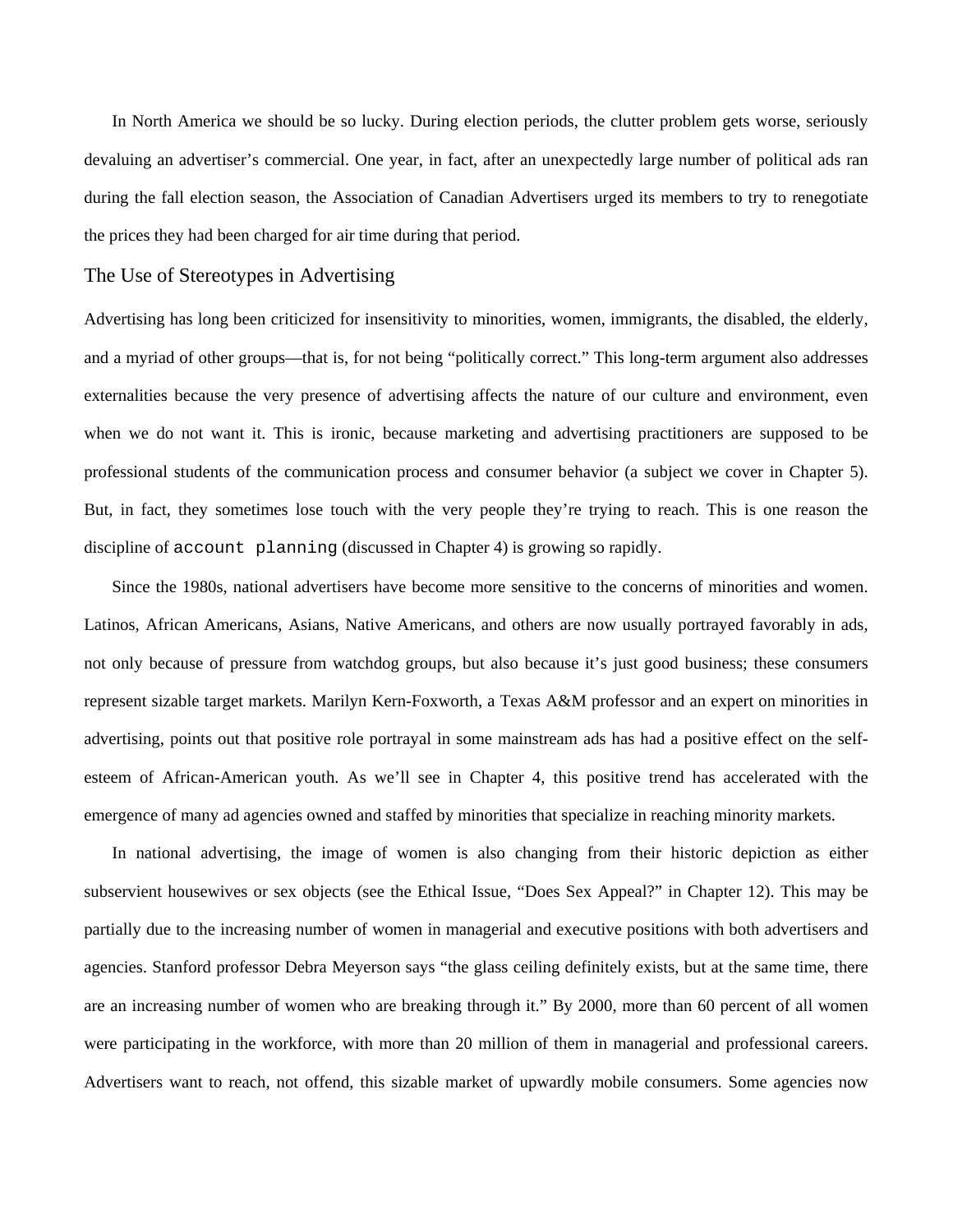retain feminist consultants to review ads that may risk offending women. And in 2003, Ann Fudge shattered the glass ceiling when she was named chairman and CEO of Young and Rubicam and became the first African-American woman to head a major U.S. agency.

However, problems still exist, especially in local and regional advertising and in certain product categories such as beer and sports promotions. Many advertisers are just not aware of the externalities that their ads can create, and they may perpetuate male and female stereotypes without even realizing it. Other advertisers resort to stereotypes for convenience. All too often, women are still not represented accurately. And the minimal use of minorities in mainstream ads, both local and national, still smacks of tokenism. Observers hope that with increasing numbers of women and minorities joining the ranks of marketing and advertising professionals, and with continuing academic studies of minority and sex-role stereotyping, greater attention will be focused on these issues.

#### Offensiveness in Advertising

Offensiveness is another short-term style argument that also speaks to externalities. Many parents, for instance, were incensed at Calvin Klein's ads because they perceived them as pornographic, thereby causing a social cost that extended well beyond the limited scope of merely selling clothes. More recently, Abercrombie & Fitch came under attack for showing nude and seminude models in the company's quarterly catalogs. The fact is, people just don't want their children exposed to messages that they deem immoral, offensive, or strictly adult-oriented.

Taste, of course, is highly subjective: What is bad taste to some is perfectly acceptable to others. And tastes change. What is considered offensive today may not be so tomorrow. People were outraged when the first ad for underarm deodorant appeared in a 1927 Ladies Home Journal; today no one questions such ads. Yet, even with the AIDS scare, all the broadcast networks except Fox still restrict condom ads to local stations, and all forbid any talk of contraception.

Taste is also geographic. A shockingly bloody ad for a small surfwear company in Sydney, Australia, showed a gutted shark lying on a dock. Protruding from its cut-open belly were a human skeleton and an intact pair of surfer shorts. The tagline: "Tough clothes by Kadu—Triple stitched. Strongest materials available. Homegrown and sewn."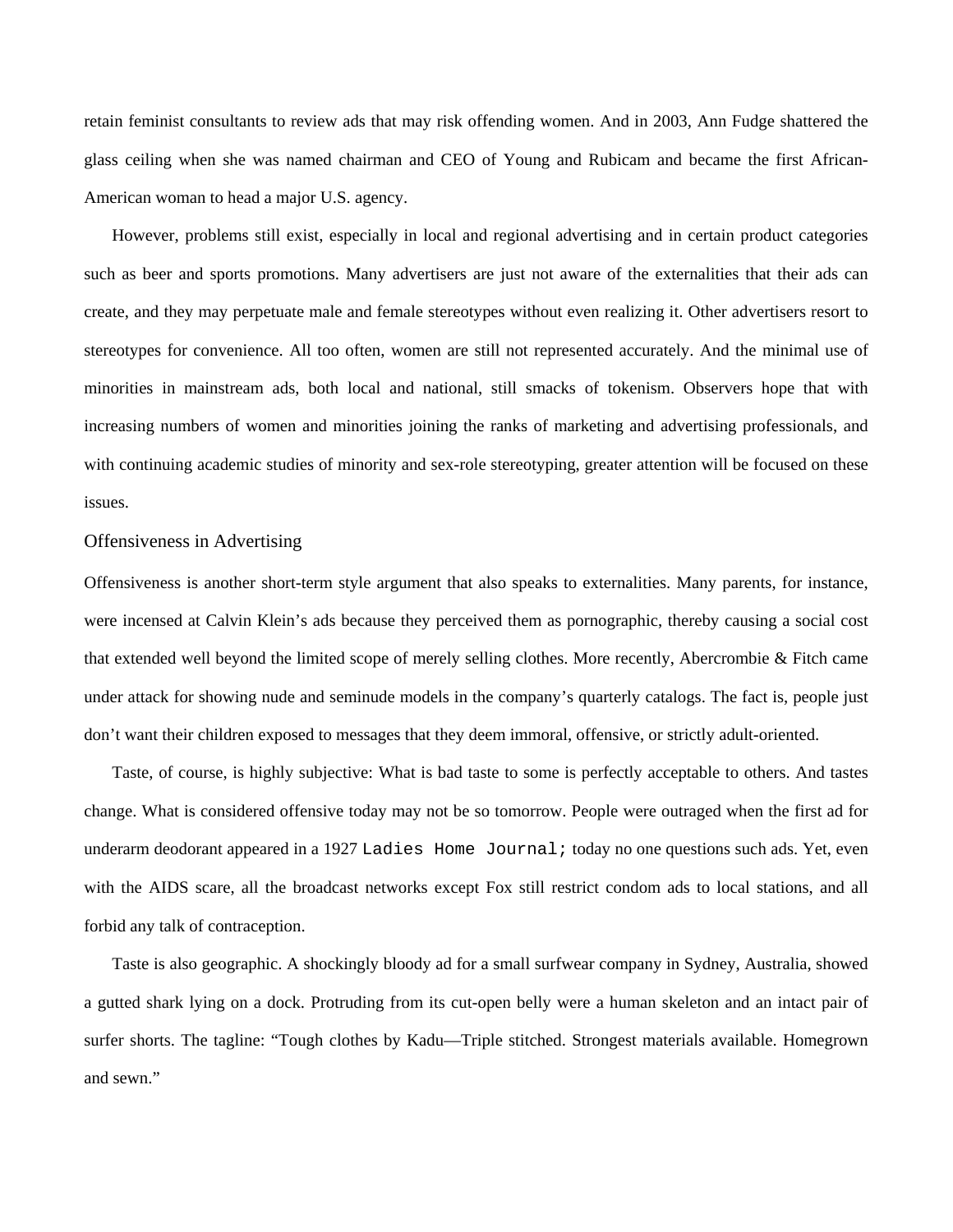While we might consider that ad quite offensive in North America, it won the Grand Prix at the International Advertising Festival in Cannes, France, several years ago. In Australia it received wide media coverage, since two surfers were killed by sharks while it was running. Rather than pulling the ad out of respect, the company reveled in its timeliness, and the local surfer set responded very favorably.

Today, grooming, fashion, and personal hygiene products often use partial nudity in their ads. Where nudity is relevant to the product, people are less likely to regard it as obscene or offensive—except, as in the case of Abercrombie & Fitch, when the advertising is targeting kids. In many European countries, in fact, nudity in commercials is commonplace. Even the usually staid Brits are starting to see women's breasts in TV commercials and posters.36 Some industry observers predict that nudity in U.S. advertising will increase in the twenty-first century but there will be fewer overt sexual scenes of the Abercrombie & Fitch style.

Some consumers get so offended by both advertising and TV programming that they boycott sponsors' products. Of course, they also have the option to just change the channel. Both of these are effective strategies for consumers because, ultimately, the marketplace has veto power. As the 2003 demise of A&F Quarterly shows, if ads don't pull in the audience, the campaign will falter and die.

#### The Social Impact of Advertising in Perspective

Marketing professionals earnestly believe in the benefits that advertising brings to society. Advertising, they say, encourages the development and speeds the acceptance of new products and technologies. It fosters employment. It gives consumers and business customers a wider variety of choices. By encouraging mass production, it helps keep prices down. And it stimulates healthy competition between producers, which benefits all buyers. Advertising, they point out, also promotes a higher standard of living; it pays for most of our news media and subsidizes the arts; it supports freedom of the press; and it provides a means to disseminate public information about important health and social issues.

Critics of advertising might agree with some of these points but certainly not all of them. For example, critics charge that rather than supporting a free press, advertising actually creates an externality that interferes with it. The media, they say, pander to national advertisers to attract the big ad dollars. In the process, they modify their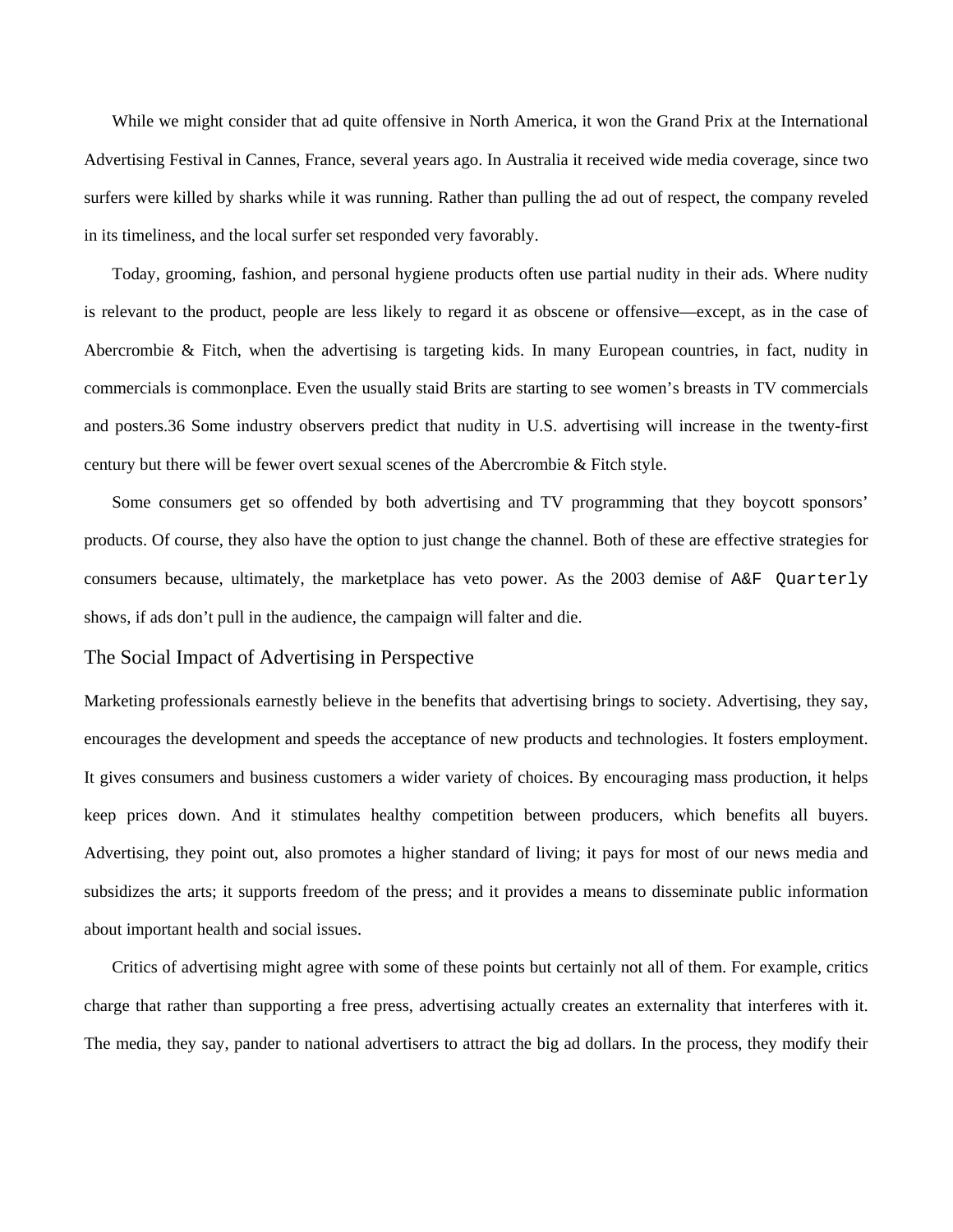editorial content to suit their corporate benefactors and consequently shirk their primary journalistic responsibility of presenting news in the public interest.

In summary, we can conclude that while advertising may legitimately be criticized for offering less-thancomplete information and, in some instances, for creating unwanted externalities, it should also be applauded when it contributes to the validity of the principles of free enterprise economics. In most cases, by being a rich information source (albeit not complete), advertising contributes to the existence of many buyers and sellers and, therefore, to the self-interest of both consumers and marketers.

### Social Responsibility and Advertising Ethics

When advertising violates one of the basic economic assumptions we've described, some corrective action is needed. As we'll discuss in the next section, numerous laws determine what advertisers can and cannot do, but they also allow a significant amount of leeway. That's where ethics and social responsibility come into play. An advertiser can act unethically or irresponsibly without breaking any laws. Beer and tobacco companies could sponsor rock concerts for college students, and a shoe company could market a basketball sneaker to urban youth as the "Run 'N Gun" brand. As Ivan Preston says, ethics begin where the law ends.

Ethical advertising means doing what the advertiser and the advertiser's peers believe is morally right in a given situation. Social responsibility means doing what society views as best for the welfare of people in general or for a specific community of people. Together, ethics and social responsibility can be seen as the moral obligation of advertisers not to violate our basic economic assumptions, even when there is no legal obligation.

#### Advertisers' Social Responsibility

The foundation of any human society is the amicable relationship among its members. Without harmony, a society will collapse. So all the institutions within a society have some responsibility for helping to maintain social harmony through proper stewardship of families and companies, exercise of honesty and integrity in all relationships, adherence to accepted ethical standards, willingness to assist various segments of the society, and the courtesy to respect the privacy of others.

Advertising plays an important role in developed countries. It influences a society's stability and growth. It helps secure large armies, creates entertainment events attracting hundreds of thousands of fans, and often affects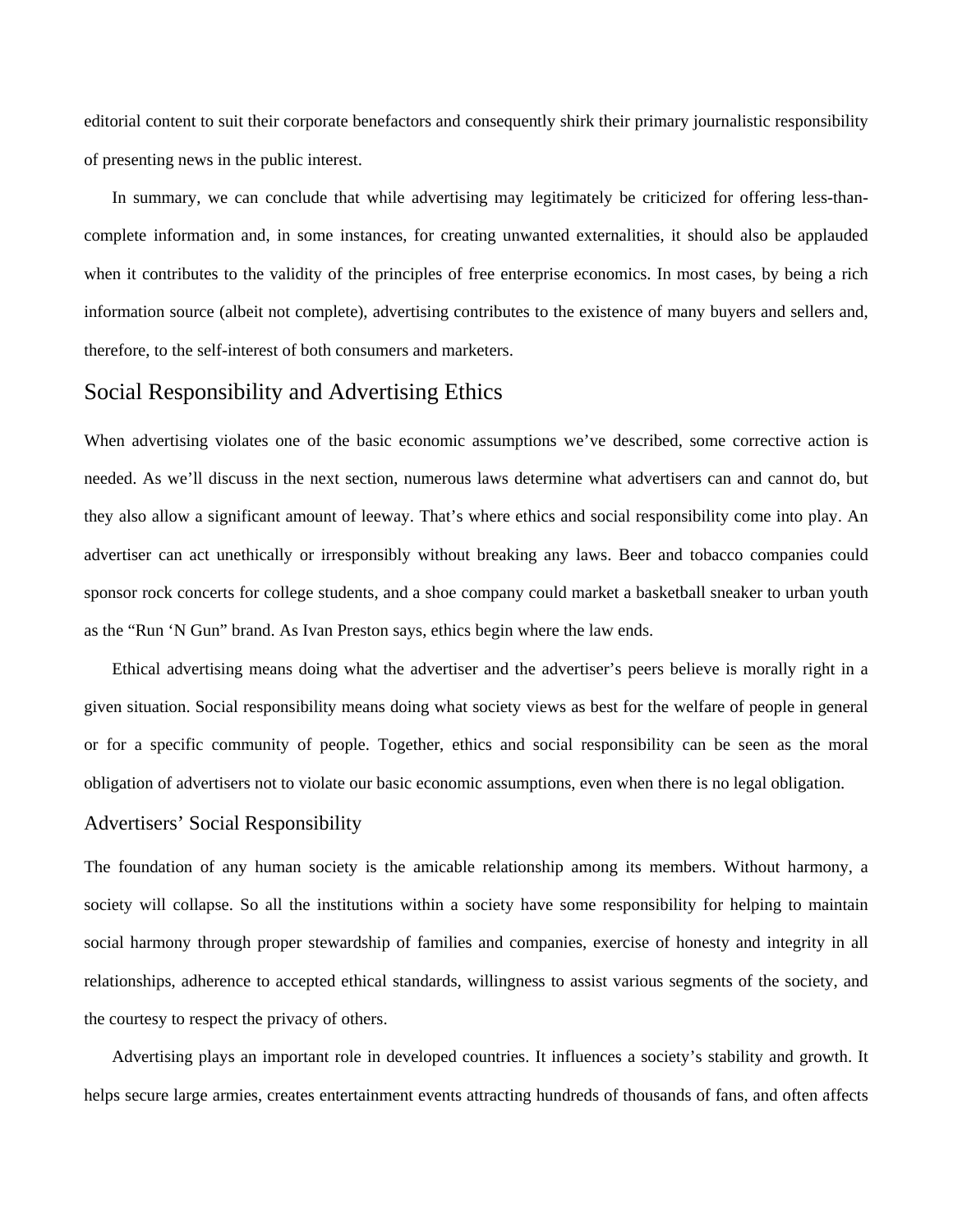the outcome of political elections. Such power places a burden of responsibility on those who sponsor, buy, create, produce, and sell advertising to maintain ethical standards that support the society and contribute to the economic system.

In the United States, for example, the advertising industry is part of a large business community. Like any good neighbor, it has responsibilities: to keep its property clean, participate in civic events, support local enterprises, and improve the community. U.S. advertising professionals have met these challenges by forming local advertising clubs, the American Advertising Federation (AAF), the American Association of Advertising Agencies (AAAA), and the Ad Council. These organizations provide thousands of hours and millions of dollars' worth of pro bono (free) work to charitable organizations and public agencies. They also provide scholarships and internships, contributions that serve the whole society. As we discuss later, they even regulate themselves fairly effectively.

Advertisers such as AT&T, IBM, and Honda commit significant dollars to supporting the arts, education, and various charitable causes as well as their local Better Business Bureaus and Chambers of Commerce. Still, advertisers are regularly chided when they fail the social responsibility litmus test. Concerned citizens, consumer advocates, and special-interest groups pressure advertisers when they perceive the public's welfare is at risk. The earliest "green advertising" campaigns, for instance, exemplified a blatant effort by some advertisers to cash in on consumers' desire for a cleaner environment. Some promoted nebulous product qualities, such as "environmental friendliness," that actually had no basis in fact. Finally, when the state attorneys general got together and defined relevant terms for use in green advertising, marketers cleaned up their act.

Advertisers also receive criticism when they sponsor programming with content that offends particular interest groups. The Southern Baptist Church, for instance, urged its members in 1997 to boycott Disney theme parks and movies because of its perception that Disney had strayed from its tradition of promoting family values.

#### Ethics of Advertising

Philosophies of ethics span the centuries since Socrates. We can hardly do them justice here. But for practical purposes, let's consider three levels of ethical responsibility and apply them to advertising.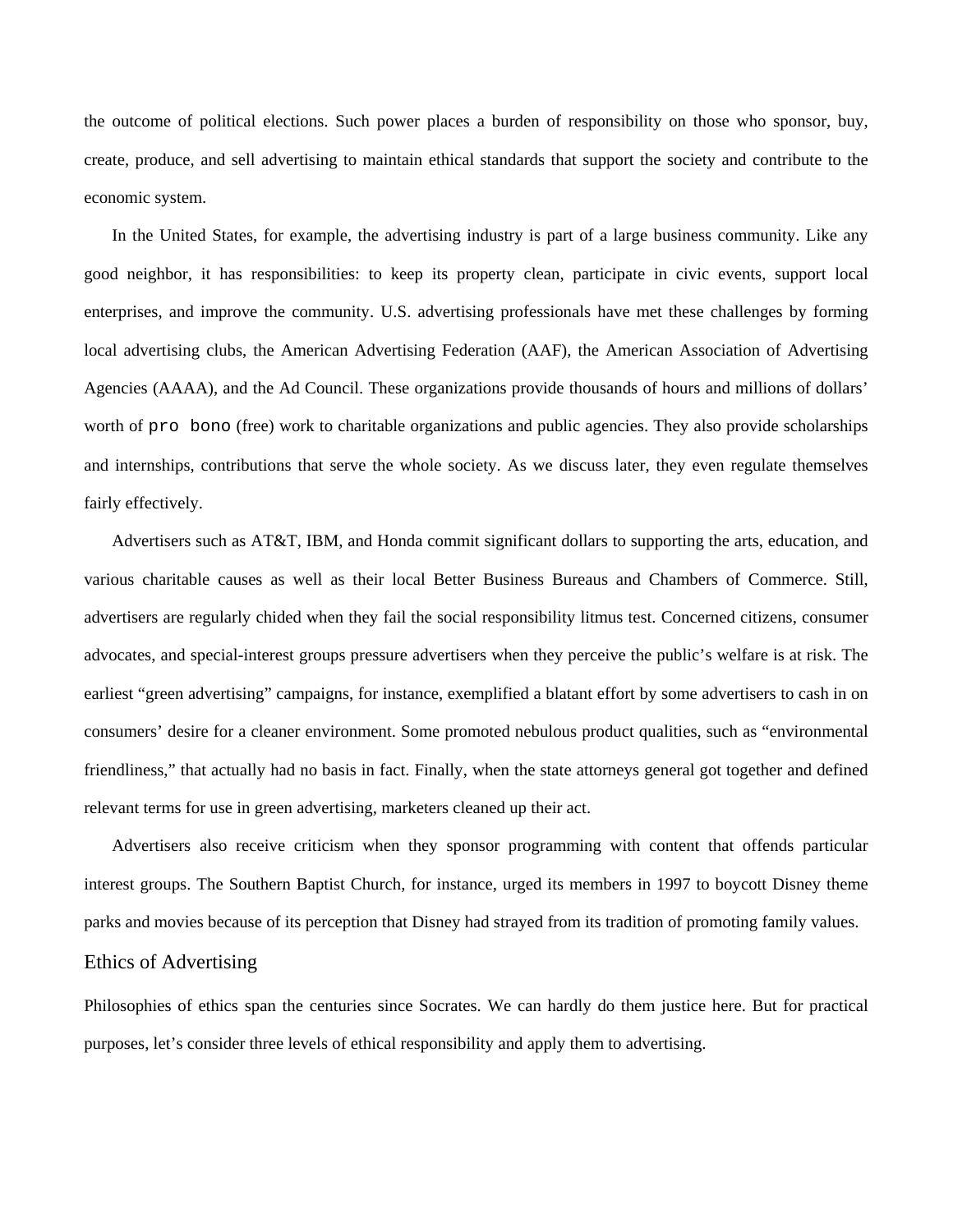On one level, ethics comprise two interrelated components: the traditional actions taken by people in a society or community and the philosophical rules that society establishes to justify such past actions and decree future actions. These components create the primary rules of ethical behavior in the society and enable us to measure how far an individual or company (or advertiser) strays from the norm. Here, the individual's rights are subject to the standards of what is customary (and therefore proper) for the group.

Every individual also faces a second set of ethical issues: the attitudes, feelings, and beliefs that add up to a personal value system. When these two systems conflict, should the individual act on personal beliefs or on the obligation to serve the group and its policies? For example, nonsmoking ad agency people may create ads for a tobacco client. At the first societal level of ethics there is some conflict: Smoking has been a custom in the United States for centuries and is not illegal today. However, the U.S. Surgeon General has declared that smoking is a national health problem (harmful to the group). This conflict at the first ethical level passes the responsibility for decision making to the second, individual level. Because the penalty may be the loss of income, nonsmokers may decide to produce the ads while keeping their own work area smoke-free. The ethical issue is at least temporarily and partially resolved, or at least rationalized, at the second ethical level.

When the group or individuals cannot resolve an ethical dilemma, they must redefine the issue in dispute. Thus, the third level of ethics concerns singular ethical concepts such as good, bad, right, wrong, duty, integrity, and truth. Are these concepts absolute, universal, and binding? Or are they relative, dependent on situations and consequences? A person's moral and ethical philosophy, influenced by religion, society, and individual values, will determine their answer.

Let's say, for example, the copywriter for a cigarette ad is a smoker, and he writes copy that implies that smoking is a favorable behavior. But the ad's art director, a nonsmoker, complains that the ad is unethical because the copy conflicts with the truth, because smoking is actually an unsafe behavior. At this point they reach the third ethical level, and a more senior person, such as the creative director, may step in and lead a discussion aimed at defining the agency's ethical policy on smoking.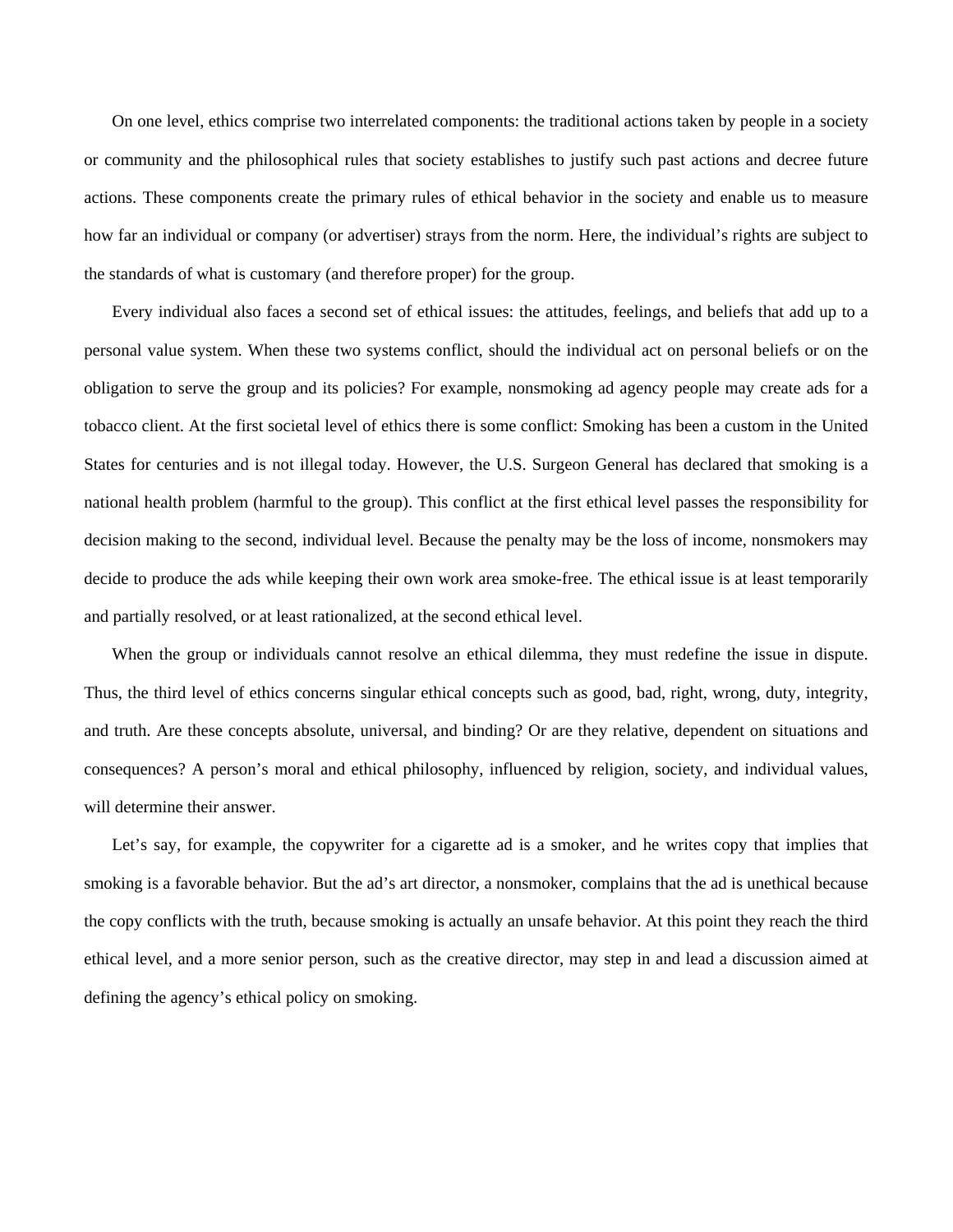As we mentioned before, ethics is such an important topic that we address those issues that pertain to advertising in Ethical Issue sidebars in each chapter. The Ethical Issue here considers the issue of puffery as it relates to truth in advertising.

Most advertisers today strive to maintain fair ethical standards and practice socially responsible advertising. Ad agencies rarely force employees to work on accounts they morally oppose. Once a free-swinging, unchecked business, advertising is today a closely scrutinized and heavily regulated profession. Advertising's past shortcomings have created layer upon layer of laws, regulations, and regulatory bodies. Consumer groups, governments, special-interest groups, and even other advertisers now review, control, and modify advertising in order to create more complete information and reduce the impact of unwanted externalities.

# How Government Regulates Advertising

One of the characteristics of the American political scene is our tripartite system of checks and balances. There are many laws that govern what advertisers can and cannot do. These laws are passed by legislatures, enforced by the executive branch, and interpreted by the judiciary. This system is repeated at the state and local levels.

On the national level, the president, cabinet departments, and various federal commissions are responsible for executing the laws passed by Congress. On the state level, the governor, attorney general, and state departments administer state laws. Locally, mayors, city managers, city attorneys, and police chiefs enforce the laws passed by city councils.

Similarly, local laws are interpreted by municipal courts, while the superior courts and state supreme courts interpret state laws. Federal laws are interpreted by federal district courts and the U.S. Supreme Court. Every day, advertisers from the local copy shop to international soft-drink marketers have to deal with the actions and decisions of all these branches of government. We'll discuss shortly some of the most important issues that concern U.S. regulators.

#### Government Restraints on International Advertisers

Now that advertising has become global, many campaigns use similar themes and even the same ads across frontiers. But foreign governments often regulate advertising considerably more than either the United States or Canada. And while Europe has moved toward uniformity in marketing activities, the laws governing advertising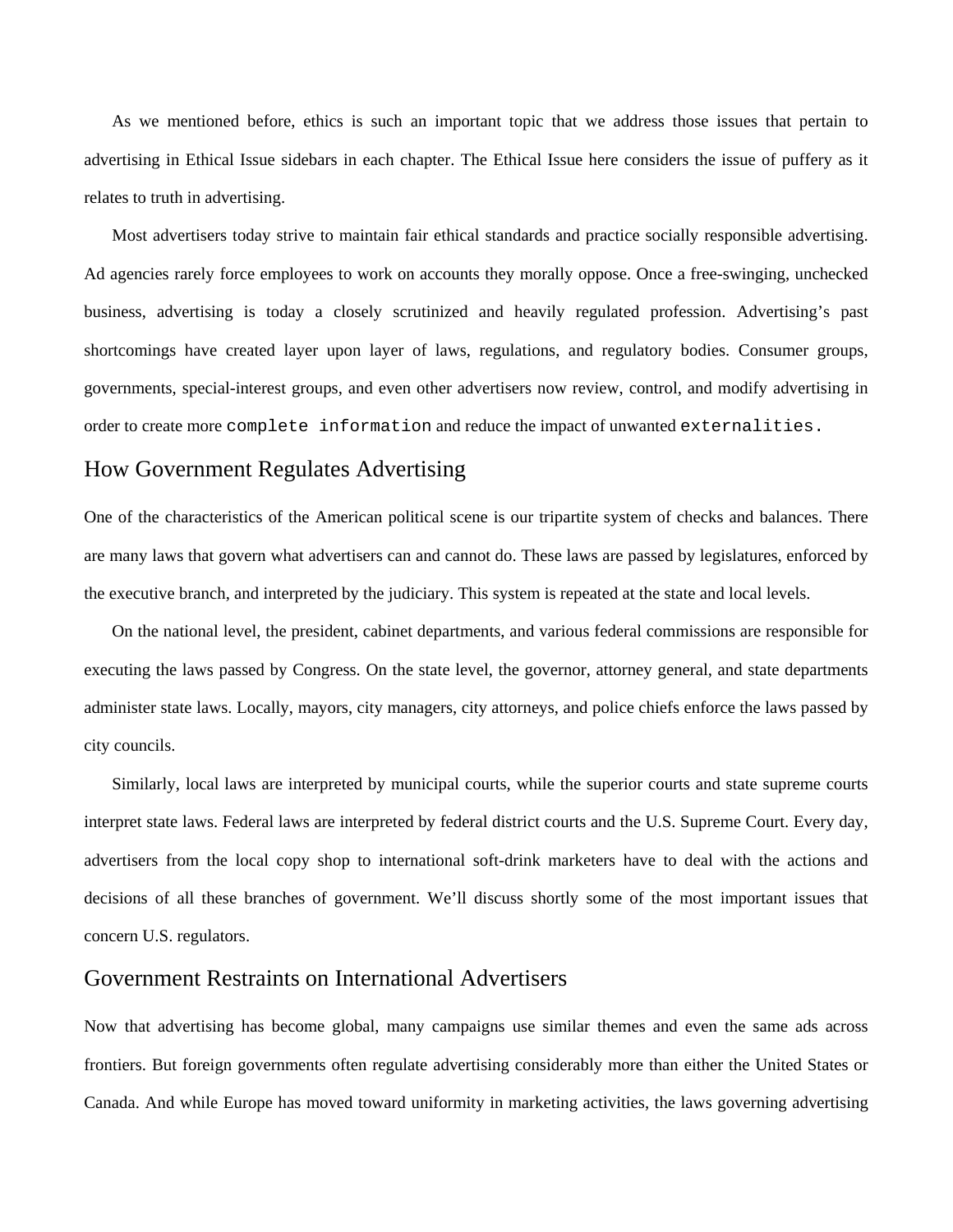remain largely national. So advertisers need to keep up with the changing legal environments of the countries in which they advertise.

Foreign governments are frequently more authoritarian, and many do not have a system of checks and balances like ours. Some governments not only regulate what ads say, show, or do; they often impose severe restrictions or outright bans on advertising specific products. The Swedes ban advertising to children on television. The Greeks ban toy advertising before 10:00 P.M. Throughout Europe, broadcast advertising for tobacco products is prohibited, and liquor ads are sharply restricted, especially in France.

In fact, the European Union enacted legislation in 1998 that would gradually have phased out all forms of tobacco advertising and sponsorships by the year 2006. But the highest court on the Continent, the European Court of Justice, struck down the ban in October 2000 declaring it unlawful. Notwithstanding, the British still enacted legislation in 2002 that outlawed all consumer advertising for tobacco products. And late in 2002, the 15 nation European Union passed a bill that would outlaw all tobacco ads in newspapers and magazines, on the Internet, and at international sporting events beginning in 2005.

Many countries prohibit puffery superlatives. In Germany, for example, advertisers may use only scientifically provable superlatives. McCann-Erickson once had to retranslate the old Coca-Cola slogan, "Refreshes you best," because it implied a leadership position that was unprovable. The agency substituted "Refreshes you right" in Germany (in Austria, however, which typically follows Germany's lead in advertising law, the original line would be permissible).

Many European countries also ban coupons, premiums, free tie-in offers, and the like. Companies may advertise price cuts only during "official sales periods," and advertisers often need government approval before publishing a sale ad. Across Europe, advertising on television must be clearly recognizable and kept separate from other programming. Paid product placements in programs, therefore, are typically prohibited.

In Singapore, the state-owned broadcasting company yanked a Qantas Airline spot after the Ministry of Information and the Arts criticized the ad's "harmful values." The spot had used the line "last of the big spenders," which the ministry felt encouraged reckless spending by consumers.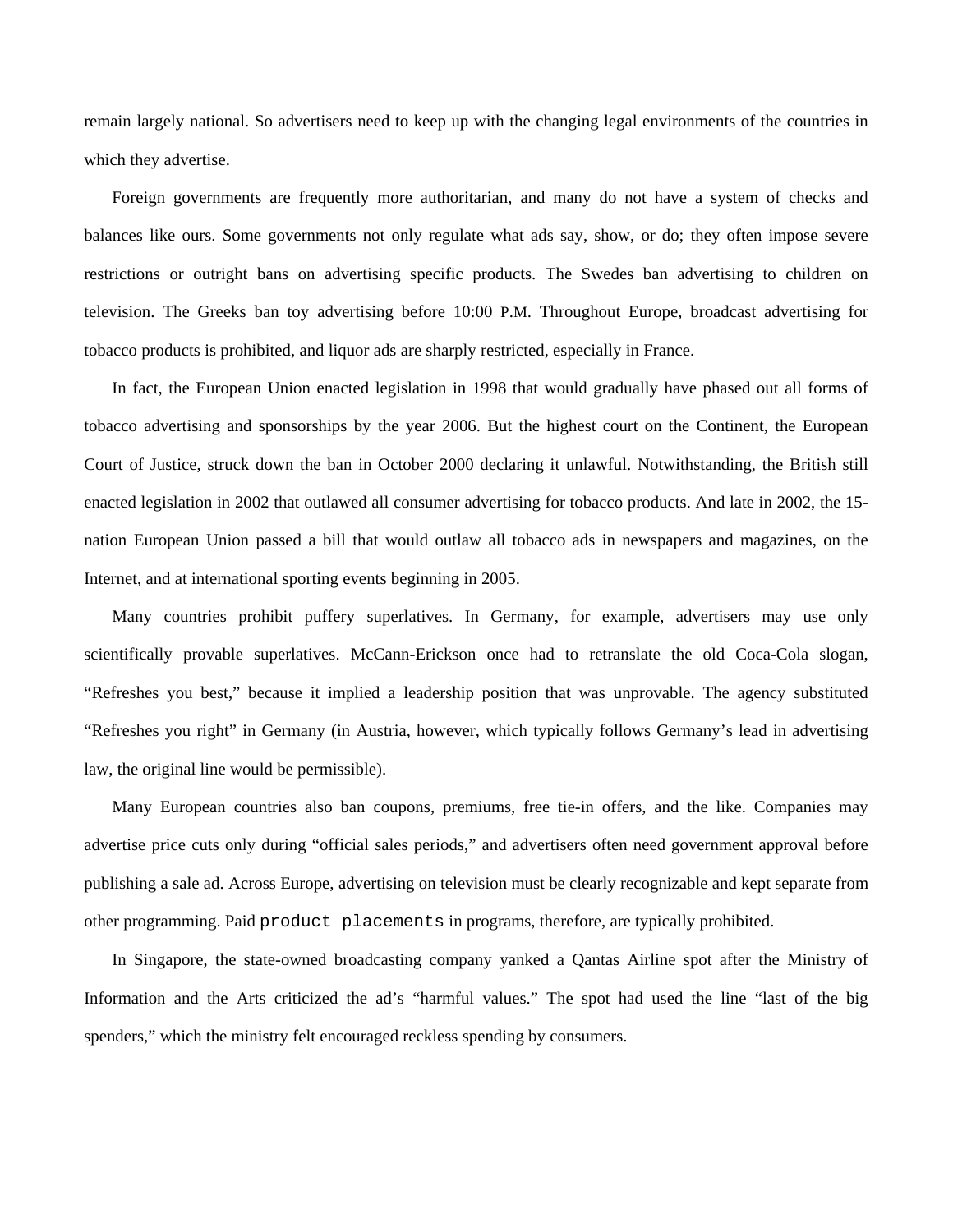Costa Rica has more than 250 laws regulating advertising. Recently, government officials agreed to consider an industry proposal that would overturn the particularly onerous law mandating preclearance of all advertising.

Regulators are cracking down in China as well. A new comprehensive advertising law targets false, "unscientific, and superstitious" claims and requires preclearance of all advertising in all media. However, China now allows Taiwanese advertising on mainland billboards—after preclearance, of course.

In international advertising, the only solution to this morass of potential legal problems is to retain a good local lawyer who specializes in advertising law.

# Current Regulatory Issues Affecting U.S. Advertisers

In recent years, both federal and state courts have made a number of significant rulings pertaining to advertising issues. The most important of these concern First Amendment rights and privacy rights. We'll discuss each of these, with special attention paid to the recent controversy surrounding tobacco advertising as well as the very sensitive issue of advertising to children.

#### Freedom of Commercial Speech

The Supreme Court historically distinguishes between "speech" and "commercial speech" (speech that promotes a commercial transaction). But decisions over the last two decades suggest that truthful commercial speech is also entitled to significant, if not full, protection under the First Amendment.

The trend started in 1976 when the Supreme Court held in Virginia State Board of Pharmacy versus Virginia Citizens Consumer Council that ads enjoy protection under the First Amendment as commercial speech. The next year the Court declared that the ban by state bar associations on attorney advertising also violated the First Amendment. Now a third of all lawyers advertise, and a few states even permit client testimonials. To help guard against deceptive and misleading lawyer ads, the American Bar Association issues guidelines for attorneys.

In 1980 the Court used Central Hudson Gas versus Public Service Commission to test whether specific examples of commercial speech can be regulated. The four-pronged Central Hudson test includes the following parts: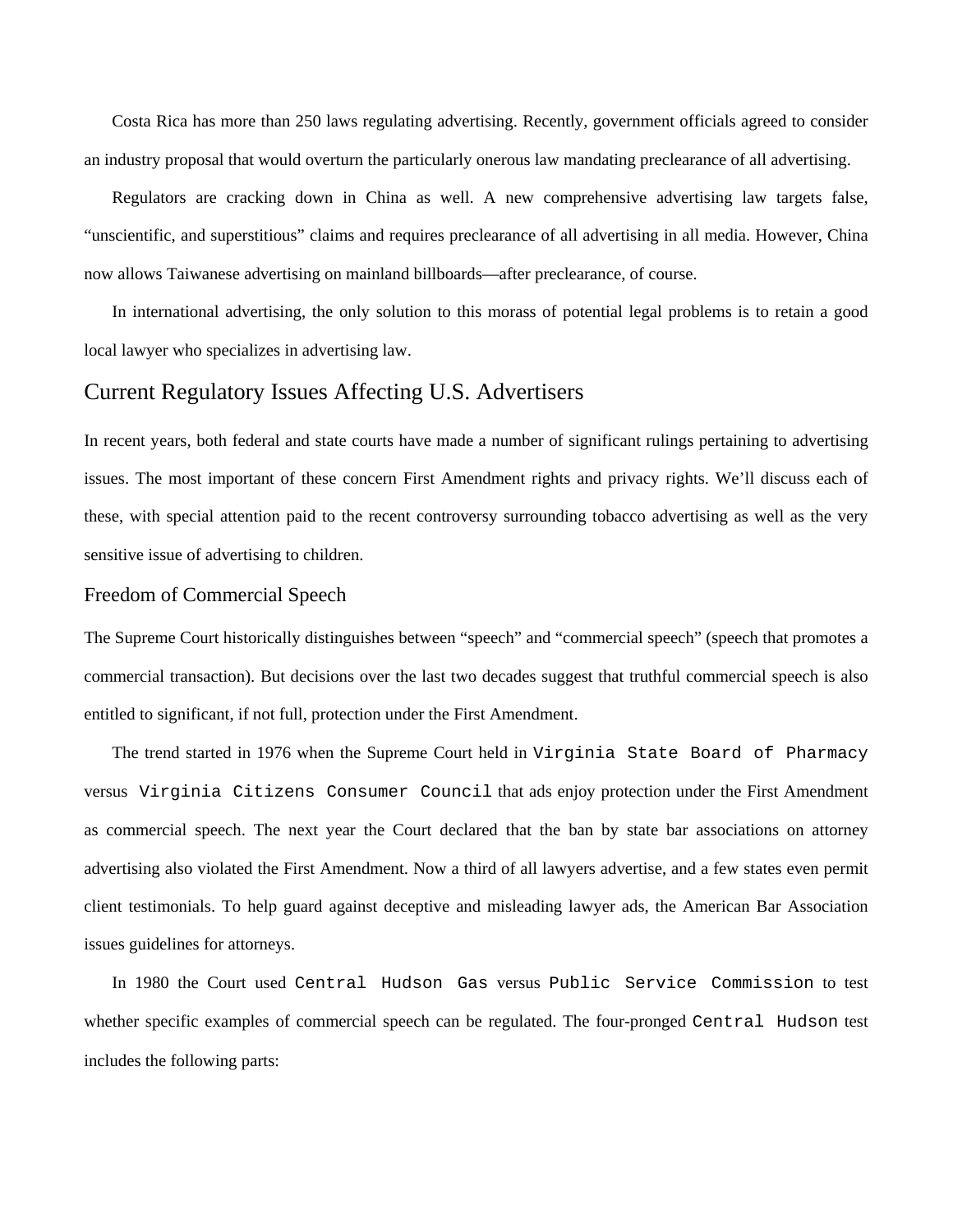1. Does the commercial speech at issue concern a lawful activity? The ad in question must be for a legal product and must be free of misleading claims.

- 2. Will the restriction of commercial speech serve the asserted government interest substantially? The government must prove that the absence of regulation would have a substantial negative effect.
- 3. Does the regulation directly advance the government interest asserted? The government must be able to establish conclusively that cessation of the advertising would be effective in furthering the government's interest.
- 4. Is the restriction no more than necessary to further the interest asserted? The government would have to establish that there are no other means to accomplish the same end without restricting free speech.

In 1982, the Supreme Court upheld an FTC order allowing physicians and dentists to advertise. Since then, advertising for medical and dental services has skyrocketed.

In 1993, the Supreme Court gave the advertising industry its biggest win in years. It said the Cincinnati City Council violated the First Amendment when it banned racks of advertising brochures from city streets for "aesthetic and safety reasons" while permitting newspaper vending machines.

The issue of freedom of commercial speech is far from settled. Allowing greater freedom of commercial speech enhances the "government interests" of many buyers and sellers and complete information. But the additional interest of reducing externalities creates heated controversies surrounding issues like tobacco and alcohol advertising and advertising to children. These will likely continue for years to come.

#### The Tobacco Advertising Controversy

Take the case of cigarette advertising. While tobacco is a legal product, the harm created by smoking ends up killing or disabling more than half a million people annually and costing taxpayers billions of dollars every year in health costs—a major externality. To recover these costs, a number of states' attorneys general sued the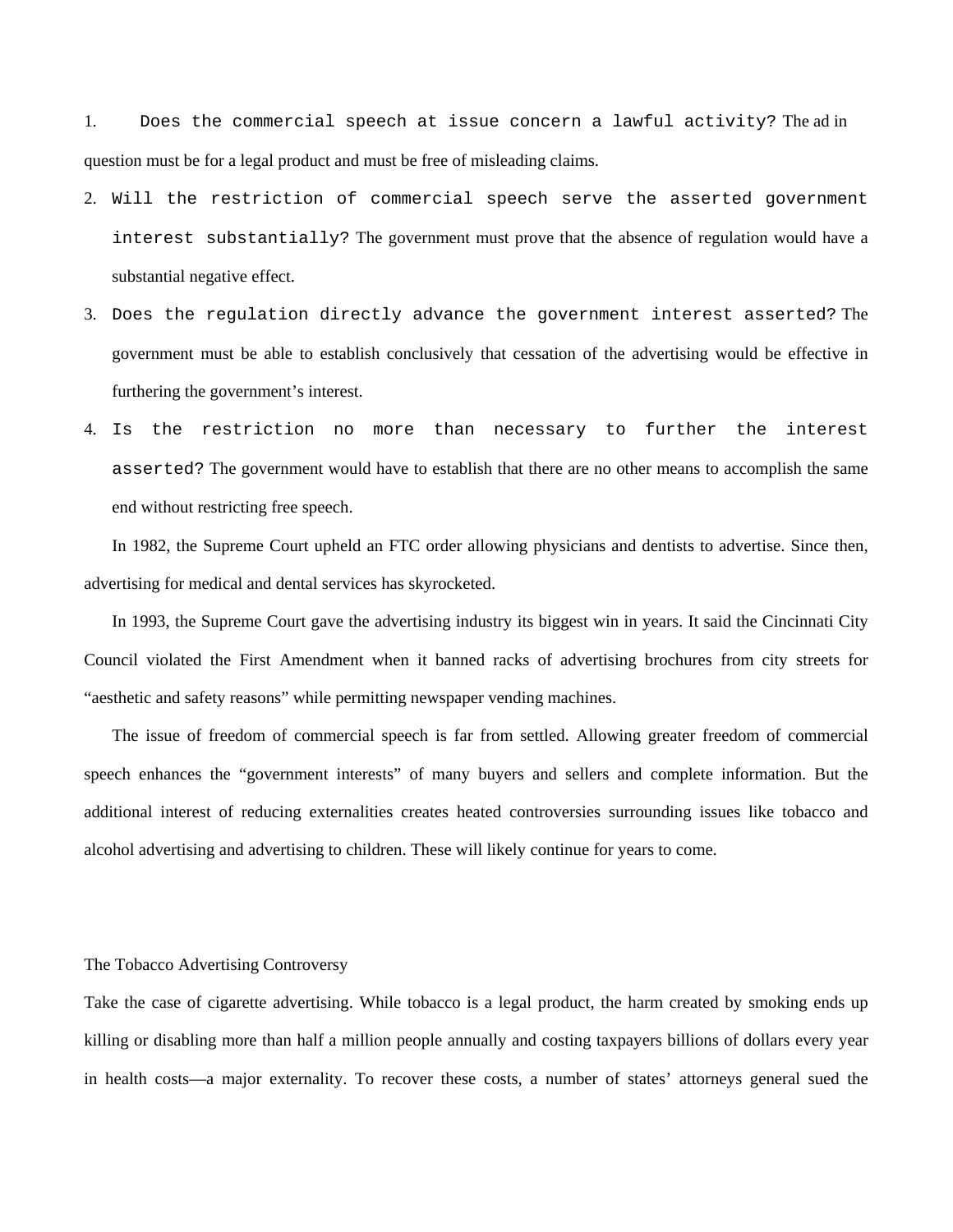tobacco industry. In 1998, they reached a historic settlement. It mandated significant reform on cigarette marketing activities and provided for the largest financial recovery in the nation's history. Because the industry had abused its freedom of commercial speech for so many years, the settlement called for sweeping changes in how, when, and where tobacco companies could advertise. Most important, the attorneys general sought to protect children from tobacco advertising. Thus, the settlement banned outdoor advertising posters (for example, on billboards, buses, and video arcades), sponsorship of events with a significant youth audience, as well as the use of cartoon characters in any tobacco advertising.

For businesspeople who believe that freedom of commercial speech should be afforded equal protection under the First Amendment, the tobacco case is ominous. Many people are antismoking, antialcohol, antipornography, or antigun. But the "free speechers" believe it's a travesty of the First Amendment to selectively abridge any free speech, whether it's for any political, social, or religious idea or any legal, commercial product. They warn that this selective limitation of freedom of commercial speech threatens every legal business in America, especially because any limitation on the freedom to advertise automatically gives a huge, monopolistic advantage to those big brands that are already the category leaders.

#### The Issue of Advertising to Children

Advertising to children presents different challenges. Kids aren't sophisticated consumers. Their conceptions of self, time, and money are immature. As a result, they know very little about their desires, needs, and preferences—or how to use economic resources rationally to satisfy them. And the nature of children's conceptual ability makes it likely that child-oriented advertising can lead to false beliefs or highly improbable product expectations.

While most children and parents are still joint consumers, more and more children are becoming sole decision makers. To protect them, and their parents, both critics and defenders agree that advertisers should not intentionally deceive children. The central issue is how far advertisers should go to ensure that children are not misled by their ads.

To promote responsible children's advertising and to respond to public concerns, the Council of Better Business Bureaus established the Children's Advertising Review Unit (CARU). CARU provides a general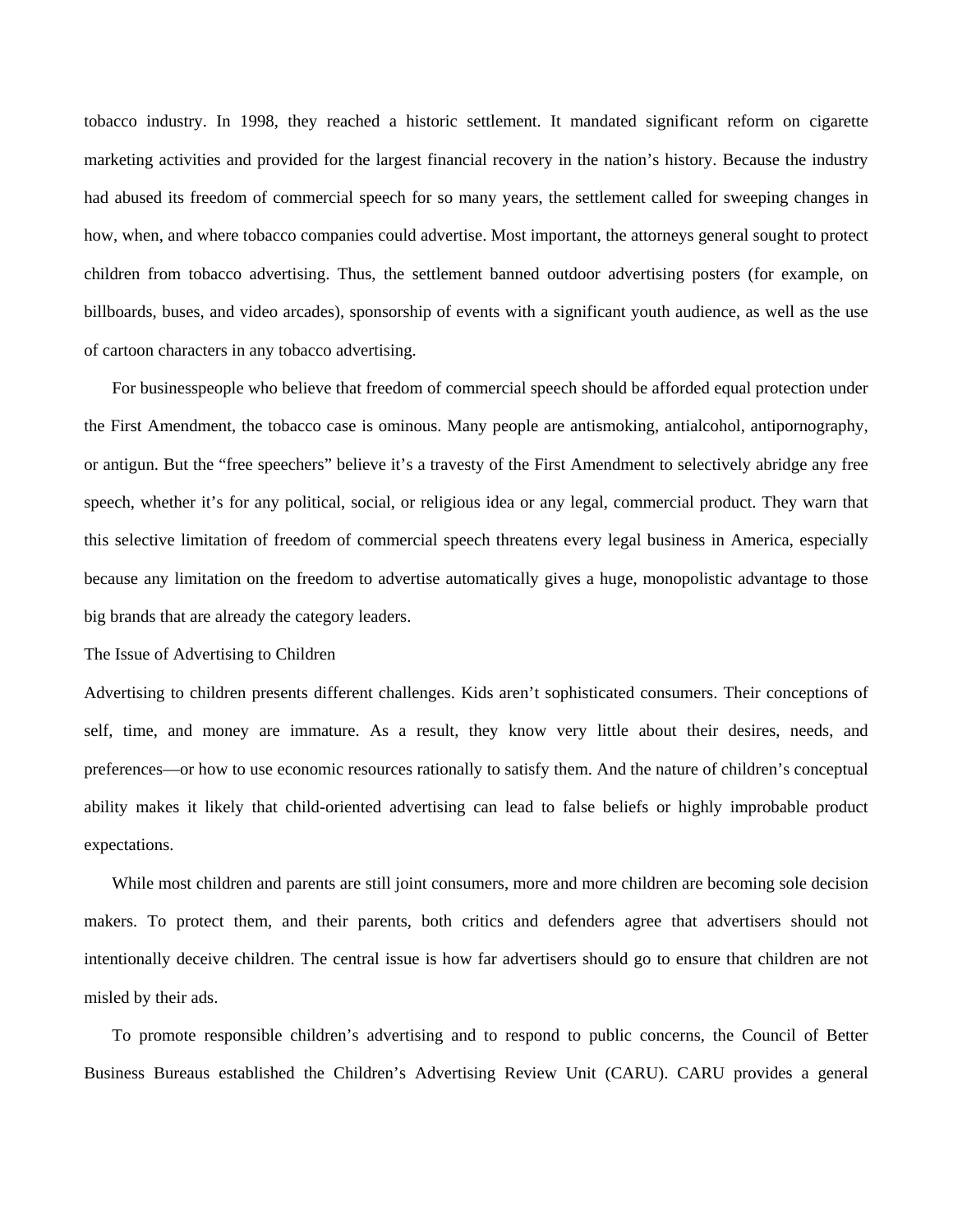advisory service for advertisers and agencies and also offers informational material for children, parents, and educators. For more than 20 years, CARU's Self-Regulatory Guidelines for Children's Advertising has guided marketers in the development of child-directed advertising for all traditional media. In 1997, CARU published its updated Guidelines to include new directions for marketing to children via online media.

The basic activity of CARU is the review and evaluation of child-directed advertising in all media. When children's advertising is found to be misleading, inaccurate, or inconsistent with the Guidelines, CARU seeks changes through voluntary cooperation of the advertisers.

In the developed world, other countries are far more strict than the United States about advertising to children. Sweden and Norway, for example, do not permit any television advertising to be directed toward children under 12, and no advertisements at all are allowed during children's programs. Germany and Holland prohibit sponsorship of children's shows, and the Flemish region of Belgium permits no ads five minutes before or after any programs for children. While the highest level of advertising to children is in Australia (an average of 34 ads per hour), that country allows no ads on programs aimed at preschool children.

In the area of television advertising, the government and consumer groups play an important role at both the national and international level to ensure that adequate consumer protection for children is maintained and strengthened where necessary. For more on child-oriented TV advertising, see the Ethical Issue in Chapter 16.

#### Consumer Privacy

The second major regulatory issue facing advertisers is privacy. Today, most advertisers know it's illegal to use a person's likeness in an ad without the individual's permission. And since 1987, even using a celebrity lookalike (or soundalike) can violate that person's rights. The courts have also ruled that people's privacy rights continue even after their death.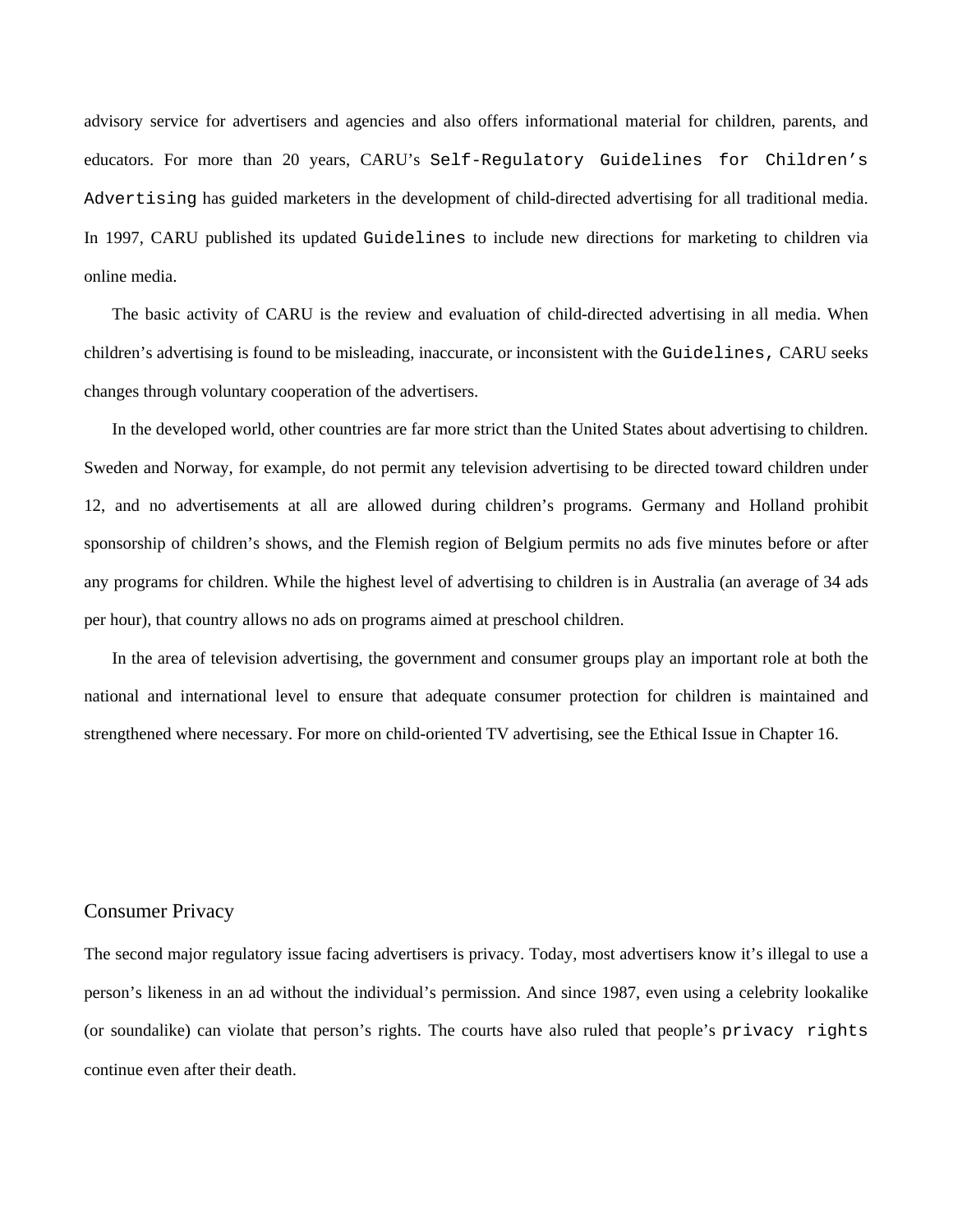Now, with the increased use of fax machines, cell phones, and the Internet, all of which can be used for advertising directly to prospects, the issue of privacy rights is again in the news. This time it's over people's right to protect their personal information. As we shall see in Chapter 17, privacy is an ethical issue as well as a legal one. It's also a practical issue: Prospective customers who find advertising faxes, telemarketing calls, and e-mails annoying and intrusive aren't likely to buy the offending company's products.

Internet users worry about people they don't know, and even businesses they do know, getting personal information about them. And their concern is not without reason. Many websites create profiles of their visitors to get data such as e-mail addresses, clothing sizes, or favorite books. Some sites also track users' surfing habits, usually without their knowledge, to better target ads for products.

To create these user profiles, websites use tiny software programs, called cookies, that keep a log of where people click, allowing sites to track customers' Web-surfing habits. The cookies are placed on people's computers when they first visit a site or use some feature like a personalized news service or a shopping cart.

Internet companies argue that such tracking is not personal; it's typically performed anonymously and helps them customize sites and content to match users' interests. However, DoubleClick, a leading provider of marketing tools for Web advertisers, direct marketers, and Web publishers, recently acquired Abacus Direct, a direct-mail company with an extensive offline database of retail and catalog purchasers. This potentially enables DoubleClick to combine online profiles with offline names, addresses, demographic information, and purchasing data. For more on this story, see the Ethical Issue in Chapter 17, "Profiling: Would You Take Cookies from a Stranger?"

A survey conducted in 2000 revealed that only 27 percent of Internet users accept the industry's claim that tracking is helpful. Somewhat more than half, 54 percent, consider it harmful, and 11 percent believe that it both helps and hurts. A large majority of those surveyed, 87 percent, believe sites should ask permission before collecting personal information.

Fortunately, consumers are not completely helpless. They can disable the cookies on their computers. But this may limit their Internet access, because some websites actually require that cookies be implanted. Internet surfers also have the option to "opt-in." This feature allows users to set the terms for which they give personal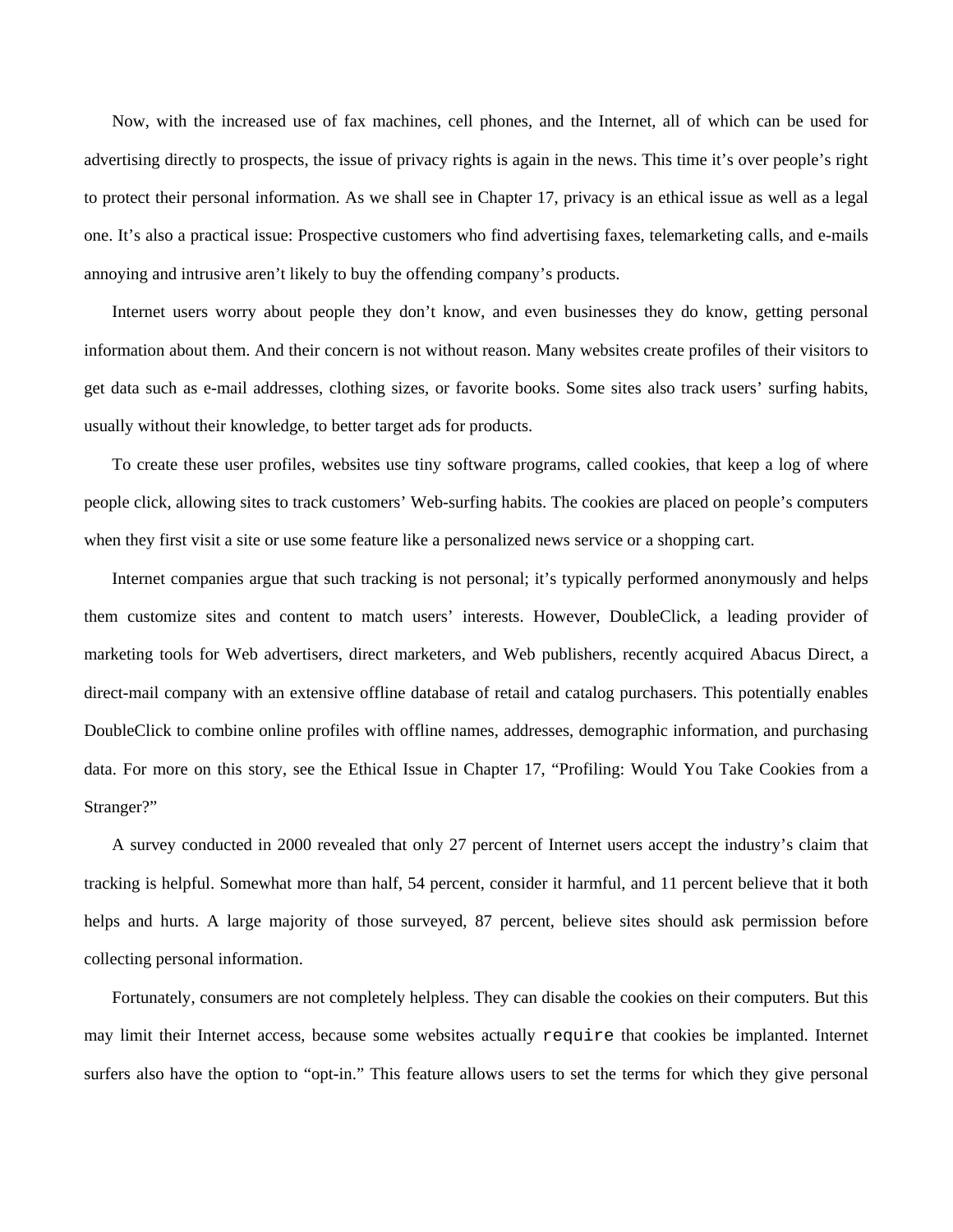information. Also available is the "opt-out" feature, which allows sites to continuously gather information about visitors unless they specifically inform the site not to by clicking on a button.

Responding to the rising concern of many consumers, the Federal Trade Commission together with the Network Advertising Initiative (an organization comprised of leading Internet advertising networks including AdKnowledge, 24/7, Ad Force, and DoubleClick) has created a framework for self-regulation of online profiling. The guidelines are referred to as the "Fair Information Practice Principles" and consist of five core elements:

- Notice, which requires that the website clearly post their privacy policy.
- \* Choice, which relates to consumers' level of control over being profiled and how their information is used.
- Access, the ability for consumers to access information collected about them and make amendments to it.
- Security, which requires that network advertisers make reasonable efforts to protect the data they collect, from loss, misuse, or improper access.
- Enforcement, a requirement that all industry members subject themselves to monitoring by an independent third party in order to assure compliance with the Fair Information Practice Principles.

Naturally the dot-com companies would prefer to avoid government intervention and the layers of laws and regulations that would bring. So it's in everybody's interest for self-regulation to work. Time will tell.

# Federal Regulation of Advertising in North America

The U.S. government imposes strict controls on advertisers through laws, regulations, and judicial interpretations. Among the many federal agencies and departments that regulate advertising are the Federal Trade Commission, the Food and Drug Administration, the Federal Communications Commission, the Patent and Trademark Office, and the Library of Congress. Because their jurisdictions often overlap, advertisers may sometimes have difficulty complying with their regulations.

Canada has a similar maze of federal regulators. But the Canadian legal situation is considerably more complex than the United States' due to the separate (but often concurrent) jurisdictions of paternalistic federal and provincial governments, the broad powers of government regulators, the vast array of self-regulatory codes, and the very nature of a bilingual and bicultural society. One simple example of this is the fact that all packages and labels must be printed in both English and French throughout Canada.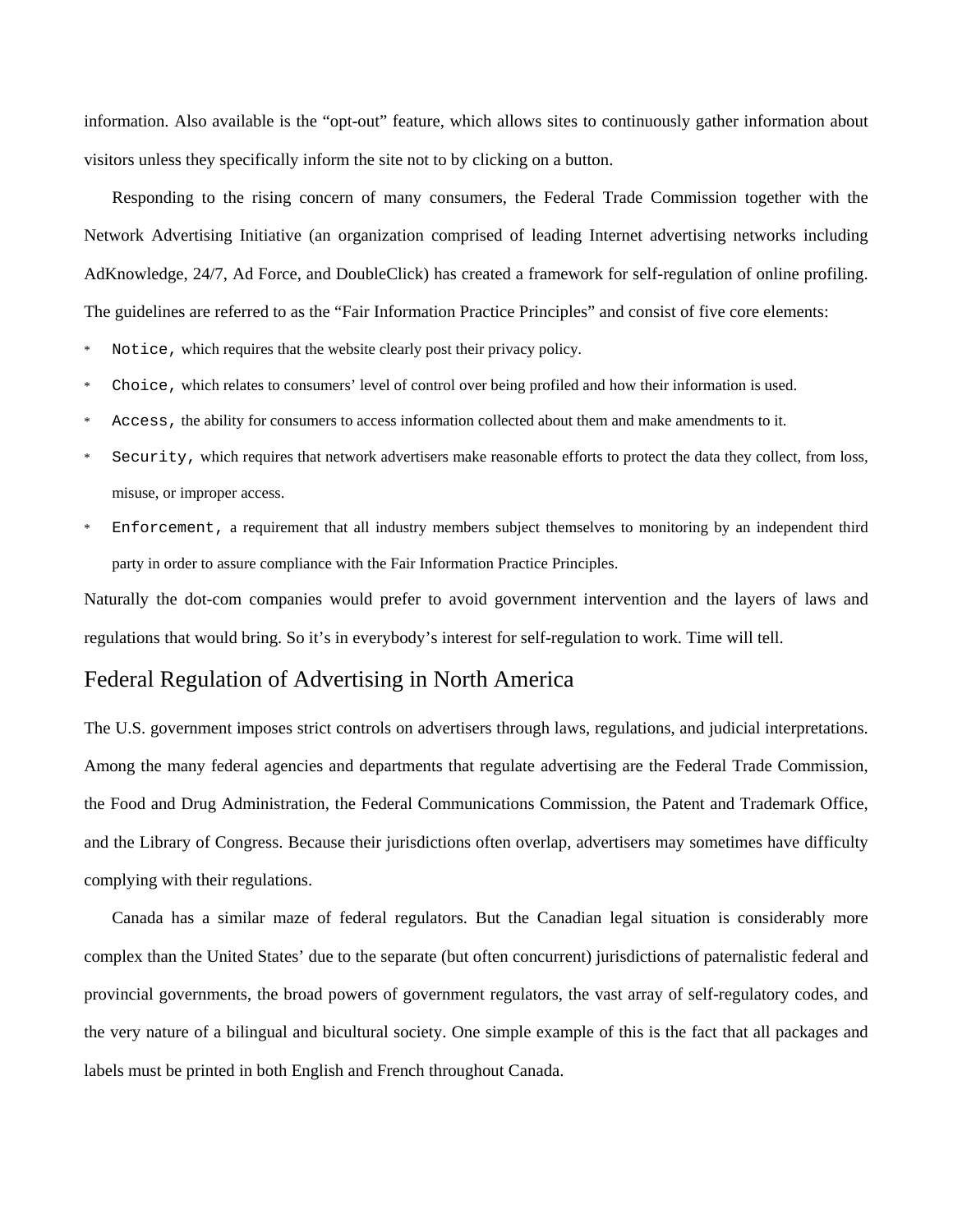#### The U.S. Federal Trade Commission

In the United States, the Federal Trade Commission (FTC) is the major regulator of advertising for products sold in interstate commerce. Established by an act of Congress, the FTC has a mission of ensuring "that the nation's markets function competitively, and are vigorous, efficient, and free of undue restrictions." The commission enforces a variety of federal antitrust and consumer protection laws and works to enhance the operation of the marketplace by eliminating acts or practices that are deceptive or unfair. In other words, it is the FTC's responsibility to maintain the existence of many sellers in the marketplace, strive to provide more complete information to consumers, and keep the marketing process as free of externalities as possible.

The FTC's job is complicated by the fact that the definitions of deceptive and unfair are controversial.

#### Defining Deception

The FTC defines deceptive advertising as any ad that contains a misrepresentation, omission, or other practice that can mislead a significant number of reasonable consumers to their detriment. Proof that consumers were deceived is not required, and the representation may be either expressed or implied. The issue is whether the ad conveys a false impression—even if it is literally true.

Take the case of the FTC against Office Depot, Buy.com, and Value America. According to the FTC, the companies engaged in deceptive practices in advertising "free" and "low-cost" personal computer (PC) systems because they failed to adequately disclose the true costs and important restrictions on the offers. The low cost of the PCs was tied to rebates that were conditioned on the purchase of long-term Internet service contracts.

While the companies' advertisements plugged low-cost and, in some cases, free computer systems, the true costs for the systems were far higher. For example, one ad featured a computer for \$269. But the purchaser's actual expenses would exceed \$1,000 when taking into account the cost of the required three-year Internet service contract. The FTC said the restrictions and charges were inadequately disclosed or that they were disclosed in tiny print. And that amounted to deception.

Without admitting any wrongdoing, the companies all signed consent agreements, agreeing to disclose the information prominently in the future to help consumers easily determine the real costs of such deals.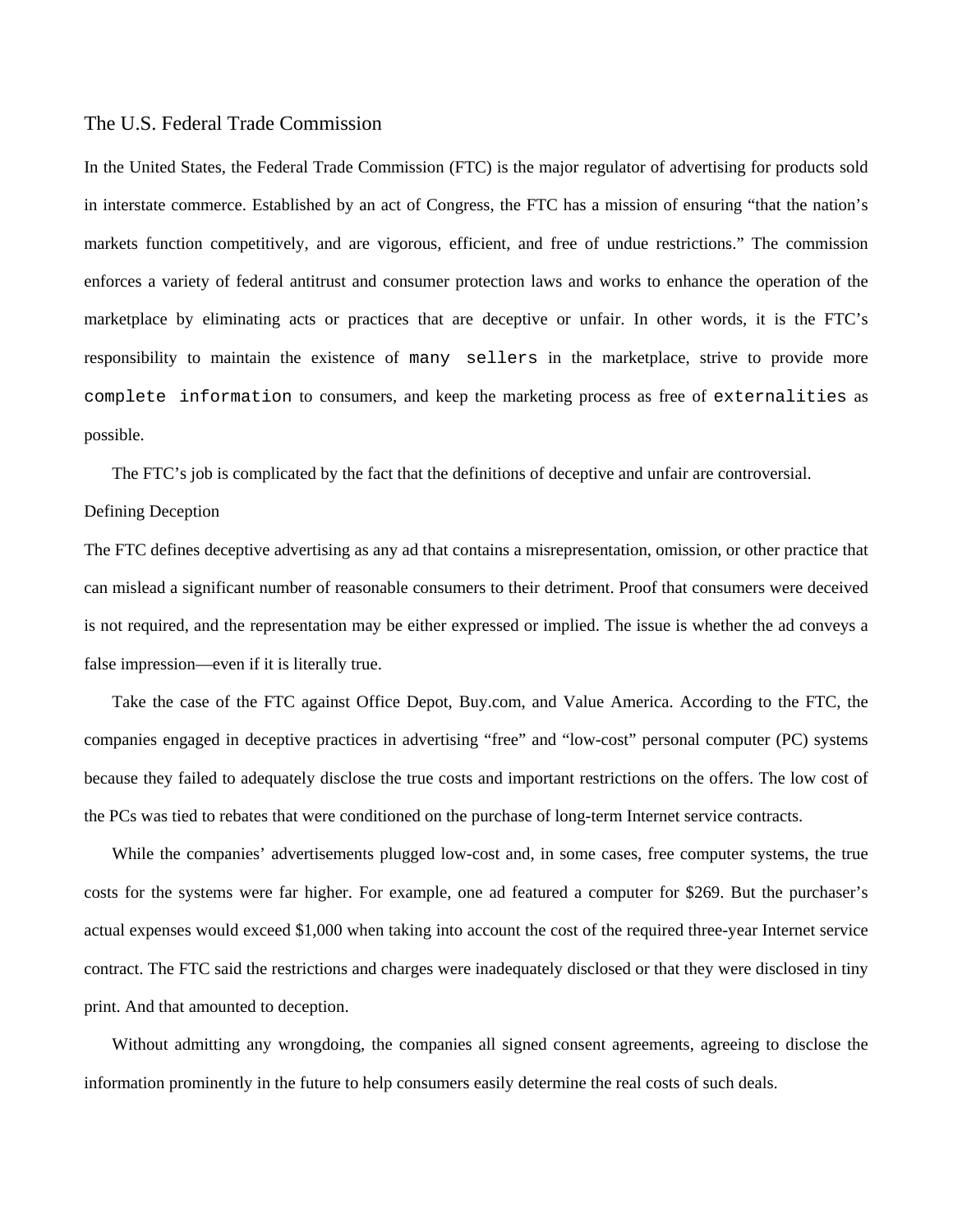The FTC is a powerful regulator. The commission cracked down on Exxon and ordered a groundbreaking educational campaign to inform consumers that the right octane for most cars is regular octane, not the more expensive premium grade. The FTC also looks at environmental claims such as biodegradable, degradable, photodegradable, and recyclable. To avoid confusing terminology, the FTC and the Environmental Protection Agency (EPA) worked jointly with attorneys general from many states to develop uniform national guidelines for environmental marketing claims.

#### Defining Unfairness

According to FTC policy, some ads that are not deceptive may still be considered unfair to consumers. Unfair advertising occurs when a consumer is "unjustifiably injured" or there is a "violation of public policy" (such as other government statutes). In other words, unfair advertising is due to the inadequacy of complete information or some other externality. For example, practices considered unfair are claims made without prior substantiation, claims that exploit vulnerable groups such as children and the elderly, and cases where the consumer cannot make a valid choice because the advertiser omits important information about the product or about competing products mentioned in the ad.

In one case, the FTC found that an automaker's failure to warn of a safety problem was not deceptive but was unfair. Advertising organizations have argued that the word "unfair" is so vague it can mean whatever any given individual wants it to. They have lobbied Congress to eliminate the FTC's power to prosecute on unfairness grounds, and Congress did pass a compromise bill requiring the FTC to show that (1) an alleged unfair practice involves substantial, unavoidable injury to consumers; (2) the injury is not reasonably avoidable by consumers themselves; and (3) the injury is not outweighed by benefits to consumers or competition. This legislation suggests that in the future the FTC will have to balance on a far narrower beam in its effort to regulate unfairness. Comparative Advertising

Advertisers use comparative advertising to claim superiority to competitors in some aspect. In the United States, such ads are legal (and encouraged by the FTC) so long as the comparison is truthful. In fact, the FTC cracked down on the Arizona Automobile Dealers Association for restricting truthful, nondeceptive comparative price advertising among its members.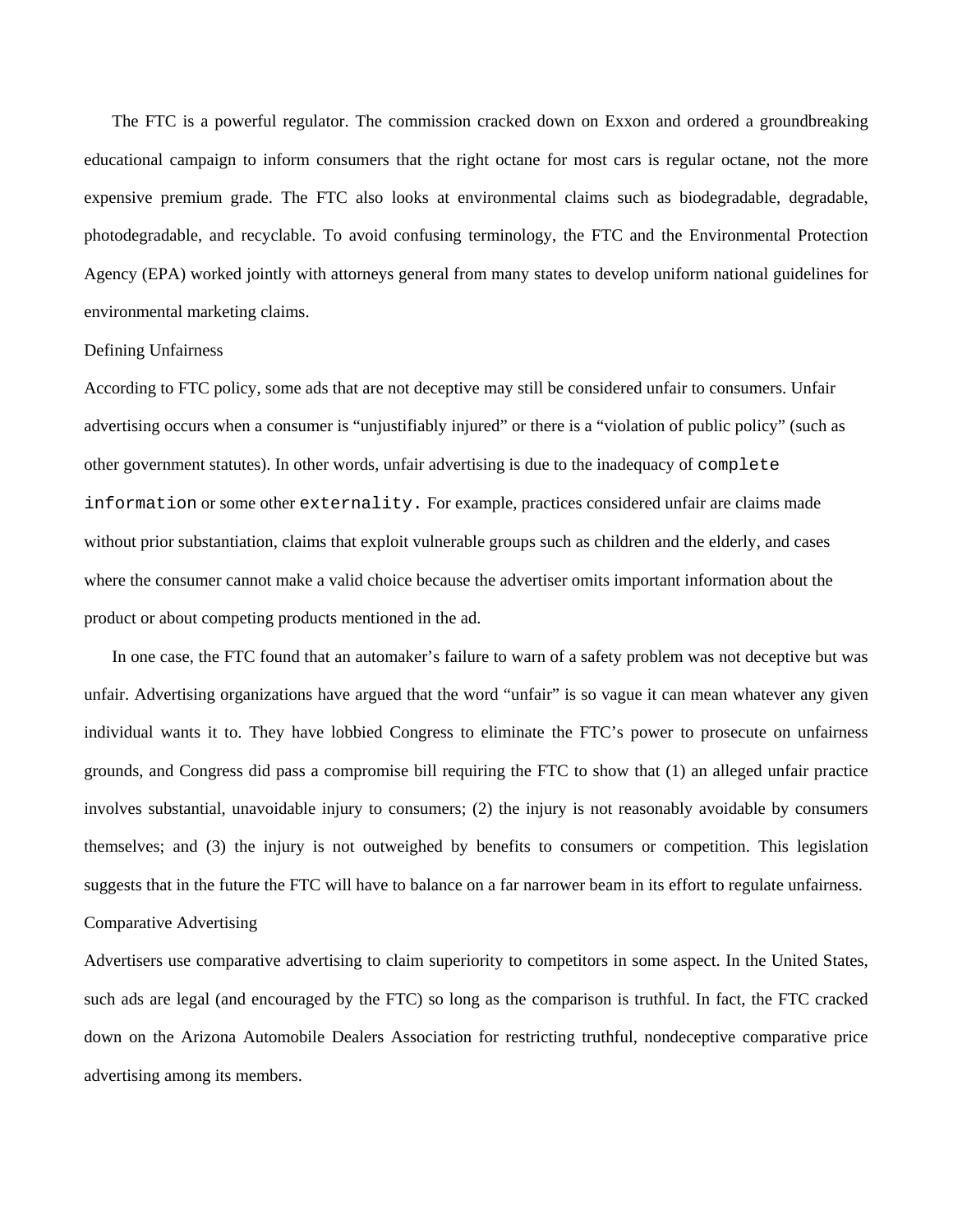The AADA's 199 members constitute 99 percent of the new-automobile and truck dealers in Arizona. The FTC challenged the association's Standards for Advertising Motor Vehicles, which, among other things, prohibited members from advertising that prices are equal to or lower than a competitor's, or are the lowest; that the advertiser will match or beat any price; or that the advertiser will offer compensation if it cannot offer an equal or lower price.

These prohibitions, according to the FTC, unreasonably restrained competition among the member dealers and injured consumers by depriving them of truthful information concerning the prices and financing available for new cars and trucks.

The 1988 Trademark Law Revision Act closed a loophole in the Lanham Act, which governed comparison ads but did not mention misrepresenting another company's product. Under current law, any advertiser that misrepresents its own or another firm's goods, services, or activities is vulnerable to a civil action.

In addition to being truthful, comparative ads must compare some objectively measurable characteristic. And the greatest scrutiny must be given to the substantiation. Given the potential for sizable damages—up to millions of dollars—for faulty comparative advertising, the greatest care must be exercised in this area.

#### Investigating Suspected Violations

If it receives complaints from consumers, competitors, or its own staff members who monitor ads in various media, the FTC may decide to investigate an advertiser. The agency has broad powers to pursue suspected violators and demand information from them. Typically, the FTC looks for three kinds of information: substantiation, endorsements, and affirmative disclosures.

If a suspected violator cites survey findings or scientific studies, the FTC may ask for substantiation. Advertisers are expected to have supporting data before running an ad, although the FTC sometimes allows postclaim evidence. The FTC does not solicit substantiation for ads it is not investigating.

The FTC also scrutinizes ads that contain questionable endorsements or testimonials. If a noncelebrity endorser is paid, the ad must disclose this on-screen. The endorsers may not make claims the advertiser can't substantiate. Further, celebrity endorsers must actually use the product or service (if portrayed), and they can be held personally liable if they misrepresent it.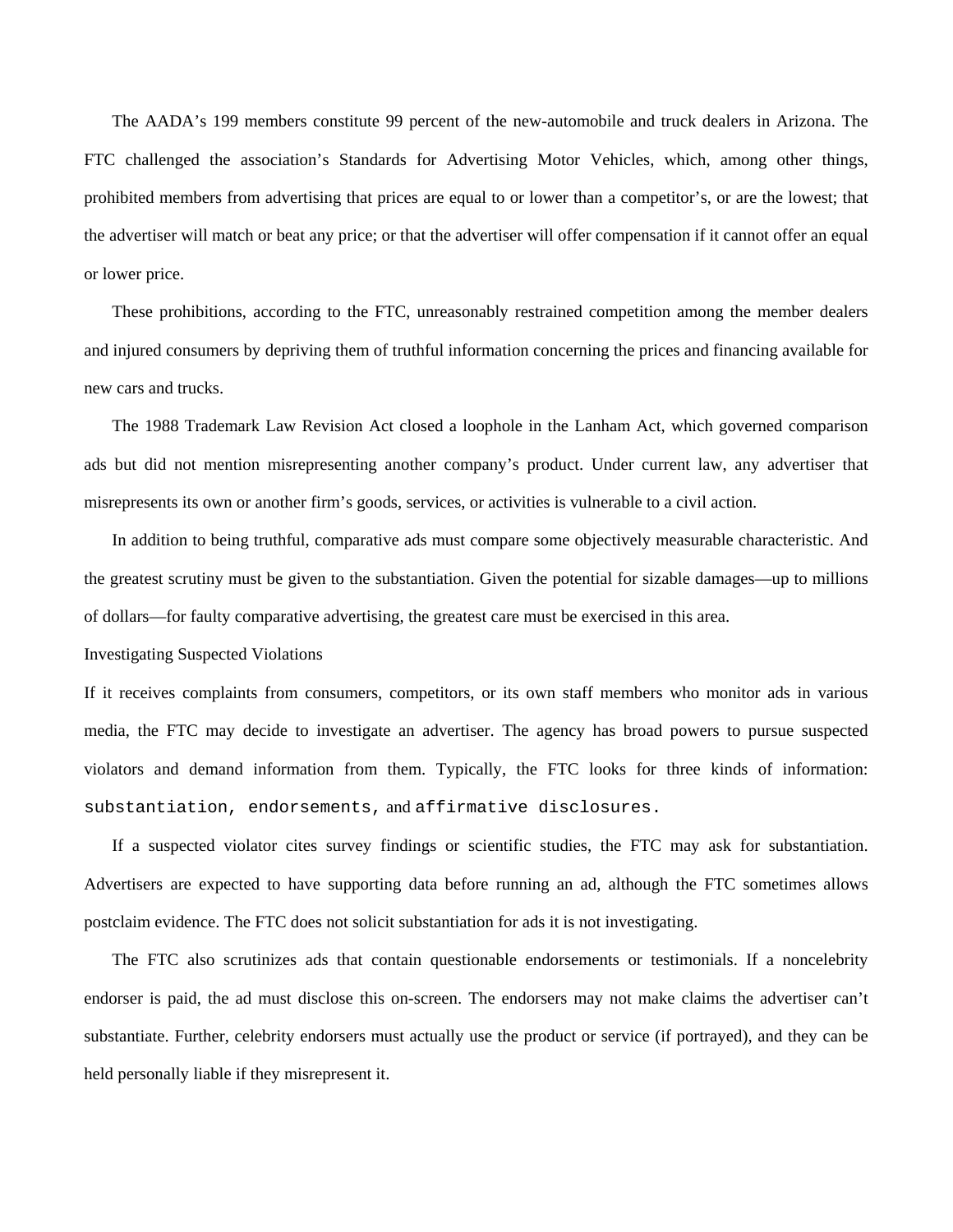Advertisers must make affirmative disclosure of their product's limitations or deficiencies: for example, EPA mileage ratings for cars, pesticide warnings, and statements that saccharin may be hazardous to one's health. Remedies for Unfair or Deceptive Advertising

When the FTC determines that an ad is deceptive or unfair, it may take three courses of action: negotiate with the advertiser for a consent decree, issue a cease-and-desist order, and/or require corrective advertising.

A consent decree is a document the advertiser signs agreeing to stop the objectionable advertising without admitting any wrongdoing. Before signing, the advertiser can negotiate specific directives with the FTC that will govern future advertising claims.

If an advertiser won't sign a consent decree, the FTC may issue a cease-and-desist order prohibiting further use of the ad. Before the order is final, it is heard by an administrative law judge. Most advertisers sign the consent decree after the hearing and agree, without admitting guilt, to halt the advertising. Advertisers that violate either a consent decree or a cease-and-desist order can be fined up to \$11,000 per showing of the offending ad.

The FTC may also require corrective advertising for some period of time to explain and correct offending ads. In 1999 the FTC ruled that pharmaceutical giant Novartis advertised without substantiation that its Doan's Pills brand was more effective against back pain than its rivals. Because the deceptive advertising had gone on for more than nine years, the FTC ordered Novartis to run \$8 million worth of corrective advertising. The advertising was to include the statement: "Although Doan's is an effective pain reliever, there is no evidence that Doan's is more effective than other pain relievers for back pain." The FTC also ordered Doan's to place the statement on their packaging for a year.

To help advertisers avoid such expense, the FTC will review advertising before it runs and give "advance clearance" in an advisory opinion. It also publishes Industry Guides and Trade Regulation Rules, which gives advertisers, agencies, and the media ongoing information about FTC regulations.

In Canada, the laws are even tougher and the consequences stiffer. It's an offense for any public promotion to be "false or misleading in a material respect." It is not necessary that anyone be misled by the representation, only that it be false. An offense is a crime. If convicted, an advertiser or agency executive could go to jail for up to five years, pay a fine, or both.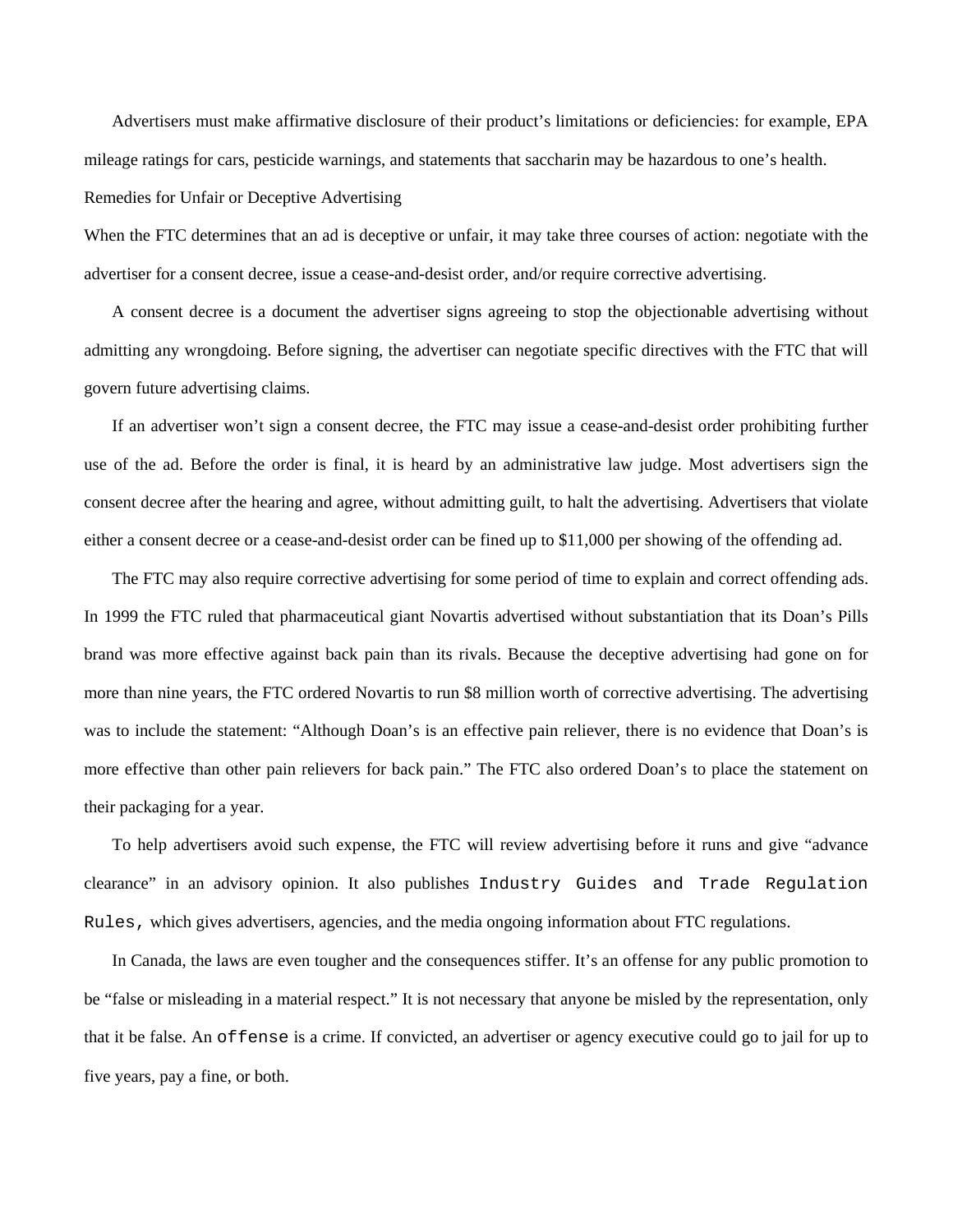#### The Food and Drug Administration (FDA)

A division of the Department of Health and Human Services, the Food and Drug Administration (FDA) is authorized by Congress to enforce the Federal Food, Drug, and Cosmetic Act and several other health laws. The agency monitors the manufacture, import, transport, storage, and sale of over \$1 trillion worth of products annually, which accounts for 25 cents of every dollar spent annually by American consumers. And they do so at a cost to the public of little more than a penny a day per person.

It's the FDA's job to see that the food we eat is safe, the cosmetics we use won't hurt us, and the medicines and therapeutic devices we buy are safe and effective. With authority over the labeling, packaging, and branding of packaged foods and therapeutic devices, the FDA strives to give consumers complete information by ensuring that products are labeled truthfully with the information people need to use them properly. The FDA requires manufacturers to disclose all ingredients on product labels, in in-store product advertising, and in product literature. The label must accurately state the weight or volume of the contents. Labels on therapeutic devices must give clear instructions for use. The FDA can require warning statements on packages of hazardous products. It regulates "cents off" and other promotions on package labels and has jurisdiction over the use of words such as giant or family to describe package sizes.

When consumer-oriented drug ads became common in the mid-1980s, the FDA ruled that any ad for a brandname drug must include all the information in the package insert. That meant advertisers had to run lengthy commercials or use minuscule type in print ads. In 1997, the FDA changed that rule, allowing pharmaceutical companies to advertise their drugs on broadcast media as long as they mentioned any important possible side effects and directed people to their print ads, their Internet sites, or consumers' own doctors for more information. With that ruling, prescription drug advertising instantly soared on television and radio, tripling over the next five years. It's estimated that in 2001, pharmaceutical companies spent some \$2.7 billion in direct-to-consumer advertising. Although the FDA is responsible for ensuring that all these ads are fair and accurate, the agency is so understaffed that many questionable and, unfortunately, deceptive or misleading ads do get through. However, any time the FDA has sent a letter to marketers citing false advertising claims, the companies have stopped running the misleading ads.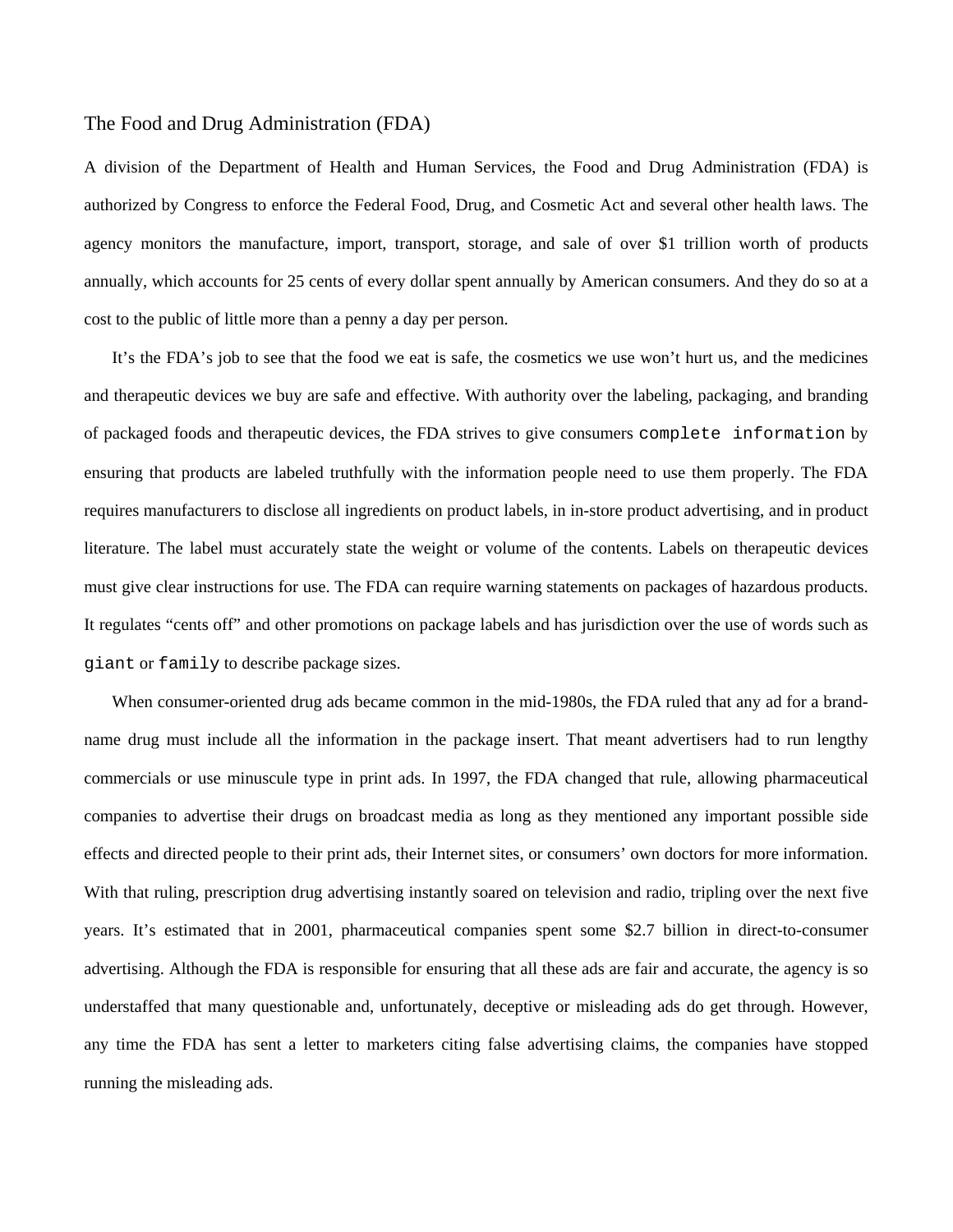The Nutritional Labeling and Education Act (NLEA), which went into effect in 1994, gave the FDA additional muscle by setting stringent legal definitions for terms such as fresh, light, low fat, and reduced calories. It also sets standard serving sizes and requires labels to show food value for one serving alongside the total recommended daily value as established by the National Research Council.

The first time the FDA took severe action against a prominent marketer over a labeling dispute, it seized 2,400 cases of Procter & Gamble's Citrus Hill Fresh Choice orange juice. Fresh Choice was made from concentrate, not fresh-squeezed juice as P&G claimed. Due to increased FDA scrutiny, many advertisers are now more cautious about their health and nutritional claims.

#### The Federal Communications Commission (FCC)

The seven-member Federal Communications Commission (FCC) is an independent federal agency with jurisdiction over the radio, television, telephone, satellite, the Internet, and cable TV industries. The FCC is responsible for protecting the public interest and encouraging competition. Its control over broadcast advertising is actually indirect, stemming from its authority to license broadcasters (or take away their licenses). The FCC stringently controls the airing of obscenity and profanity, and it can restrict both the products advertised and the content of ads. For example, the FCC required stations to run commercials about the harmful effects of smoking even before Congress banned cigarette advertising on TV and radio.

In the 1980s, the FCC decided there were enough buyers and sellers that marketplace forces could adequately control broadcast media, so it deregulated both radio and TV stations. The FCC no longer limits commercial time or requires stations to maintain detailed program and commercial logs. However, stations still keep records of commercial broadcasts to assure advertisers they ran.

The 1992 Cable Television Consumer Protection and Competition Act gave the FCC additional teeth. It placed new controls on the cable TV industry to encourage a more service-oriented attitude and to improve the balance between rates and escalating ad revenues. The FCC can set subscriber rates for cable TV, so subscription revenues should slow while advertising rates rise.

Studies show violence on TV is linked to violent behavior (a public health issue). Congress responded by enacting the 1992 Television Violence Act, exempting network and cable companies from antitrust laws if they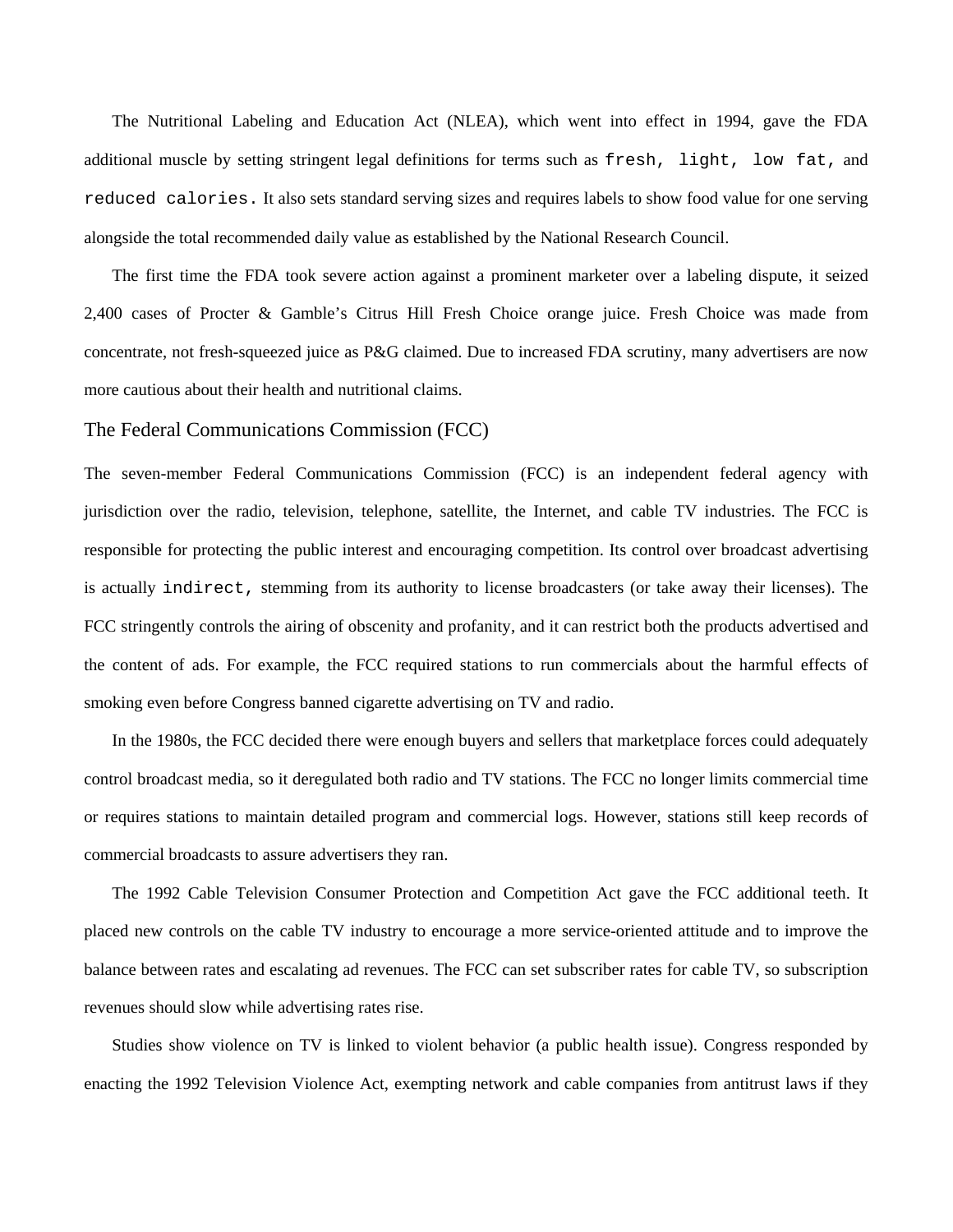agree to self-regulate violence. Because network and cable companies deny that violence on TV is related to violence in life, government intervention is a possibility.

#### The Patent and Trademark Office and the Library of Congress

A basic role of government is to promote and protect the economic well-being (self-interest) of its citizens. One way the U.S. government does this is by promoting "the progress of science and useful arts, by securing for limited times to authors and inventors the exclusive right to their respective writings and discoveries"; in other words, by registering and protecting their intellectual property.

Through the issuance of patents, the government provides incentives to invent, invest in, and disclose new technology worldwide. By registering trademarks and copyrights, the government helps businesses protect their investments, promote their goods and services, and safeguard consumers against confusion and deception in the marketplace (complete information).

A trademark such as Coca-Cola, AT&T, or Levi's is a valuable asset. According to the Lanham Trade-Mark Act (1947), a trademark is "any word, name, symbol, or device or any combination thereof adopted and used by a manufacturer or merchant to identify his goods and distinguish them from those manufactured or sold by others."

Patents and trademarks are registered with and protected by the U.S. Patent and Trademark Office, a bureau of the Department of Commerce. Ownership of a trademark may be designated in advertising or on a label, package, or letterhead by the word Registered, the symbol ®, or the symbol ™. If someone persists in using a trademark owned by another or confusingly similar to another's mark, the trademark owner can ask for a court order and sue for trademark infringement.

The Library of Congress protects all copyrighted material, including advertising, in the United States. A copyright is a form of protection provided to the authors of "original works of authorship," including literary, dramatic, musical, artistic, and certain other "intellectual works." A copyright issued to an advertiser grants the exclusive right to print, publish, or reproduce the protected ad for the life of the copyright owner plus 50 years. An ad can be copyrighted only if it contains original copy or illustrations. An idea cannot be copyrighted; nor can slogans, short phrases, and familiar symbols and designs (although the latter may be trademarkable).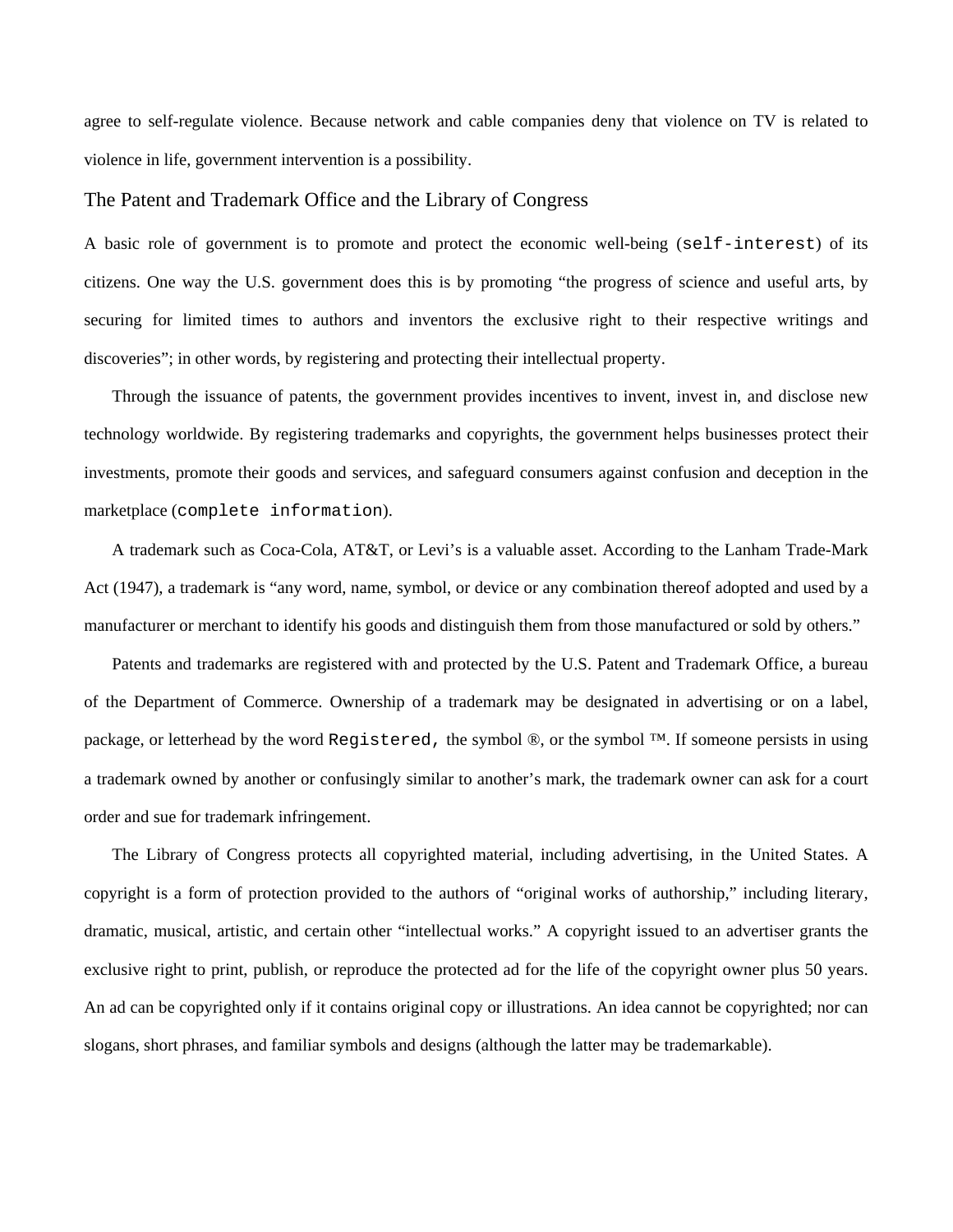Copyright is indicated by the word Copyright, the abbreviation Copr., or the symbol © followed by the year of first publication and the name of the advertiser or copyright owner.

#### State and Local Regulation

Advertisers are also subject to state or local laws. Since the U.S. federal deregulation trend of the 1980s, state and local governments have taken a far more active role.

#### Regulation by State Governments

State legislation governing advertising is often based on the truth-in-advertising model statute developed in 1911 by Printer's Ink, for many years the major trade publication of the industry. The statute holds that any maker of an ad found to contain "untrue, deceptive, or misleading" material is guilty of a misdemeanor. Today 46 states (all except Arkansas, Delaware, Mississippi, and New Mexico) enforce laws patterned after this statute.

All states also have "little FTC acts," consumer protection laws that govern unfair and deceptive business practices. States themselves can investigate and prosecute cases, and individual consumers can bring civil suits against businesses. To increase their clout, some states team up on legal actions—for example, to challenge deceptive ad promotions in the airline, rental-car, and food-making industries. As one observer pointed out, "Many of the food manufacturers could litigate some of the smaller states into the ground, but they might not be willing to fight it out against 10 states simultaneously."

Different states have different regulations governing what can be advertised. Some states prohibit advertising for certain types of wine and liquor, and most states restrict the use of federal and state flags in advertising.

This can present a major problem to national marketers. And in some cases, it actually hurts consumers. For example, many companies trying to conduct environmentally responsible marketing programs feel stymied by the different state laws governing packaging materials and recycling. In the tobacco case discussed earlier, the teaming of numerous state attorneys general proved a formidable foe for the giant tobacco industry. In the end, facing the prospect of an infinite number of lawsuits from individual states and even municipalities, the industry buckled under, agreeing to settle and pay the various states hundreds of billions of dollars.

#### Regulation by Local Governments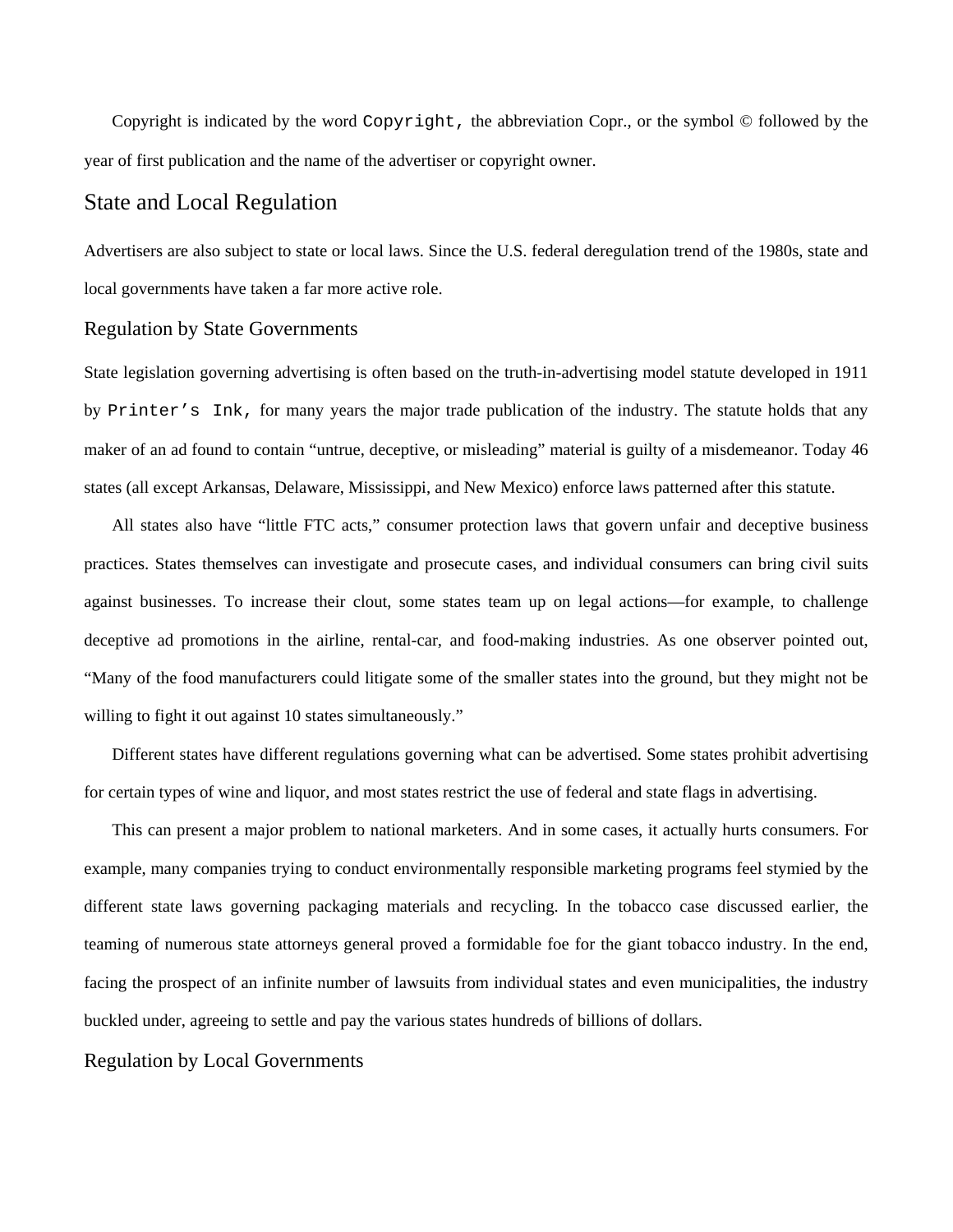Many cities and counties also have consumer protection agencies to enforce laws regulating local advertising practices. The chief function of these agencies is to protect local consumers against unfair and misleading practices by area merchants.

In one year alone, the Orange County, California, district attorney's office received more than 1,200 complaint letters from consumers about everything from dishonest mechanics and phony sale ads to a taco stand that skimped on the beef in its "macho" burrito. In a case against Los Angeles–based Closet Factory, Inc., the DA collected \$40,000 in fines to settle a false advertising suit. The company was charged with running newspaper ads that gave consumers a false sense of urgency regarding "sales" that actually never end. This type of advertising, known as a continuous sale, violates the state's Business and Professions Code. It also advertises a false percentage off the regular price. Since the sale is never really over, the sale price becomes the regular price.

## Nongovernment Regulation

Nongovernment organizations also issue advertising guidelines. In fact, advertisers face considerable regulation by business-monitoring organizations, related trade associations, the media, consumer groups, and advertising agencies themselves.

#### The Better Business Bureau (BBB)

The largest of the U.S. business-monitoring organizations is the Better Business Bureau (BBB), established in 1916. Funded by dues from more than 100,000 member companies, it operates primarily at the local level to protect consumers against fraudulent and deceptive advertising and sales practices. When local bureaus contact violators and ask them to revise their advertising, most comply.

The BBB's files on violators are open to the public. Records of violators who do not comply are sent to appropriate government agencies for further action. The BBB often works with local law enforcement agencies to prosecute advertisers guilty of fraud and misrepresentation. Each year, the BBB investigates thousands of ads for possible violations of truth and accuracy.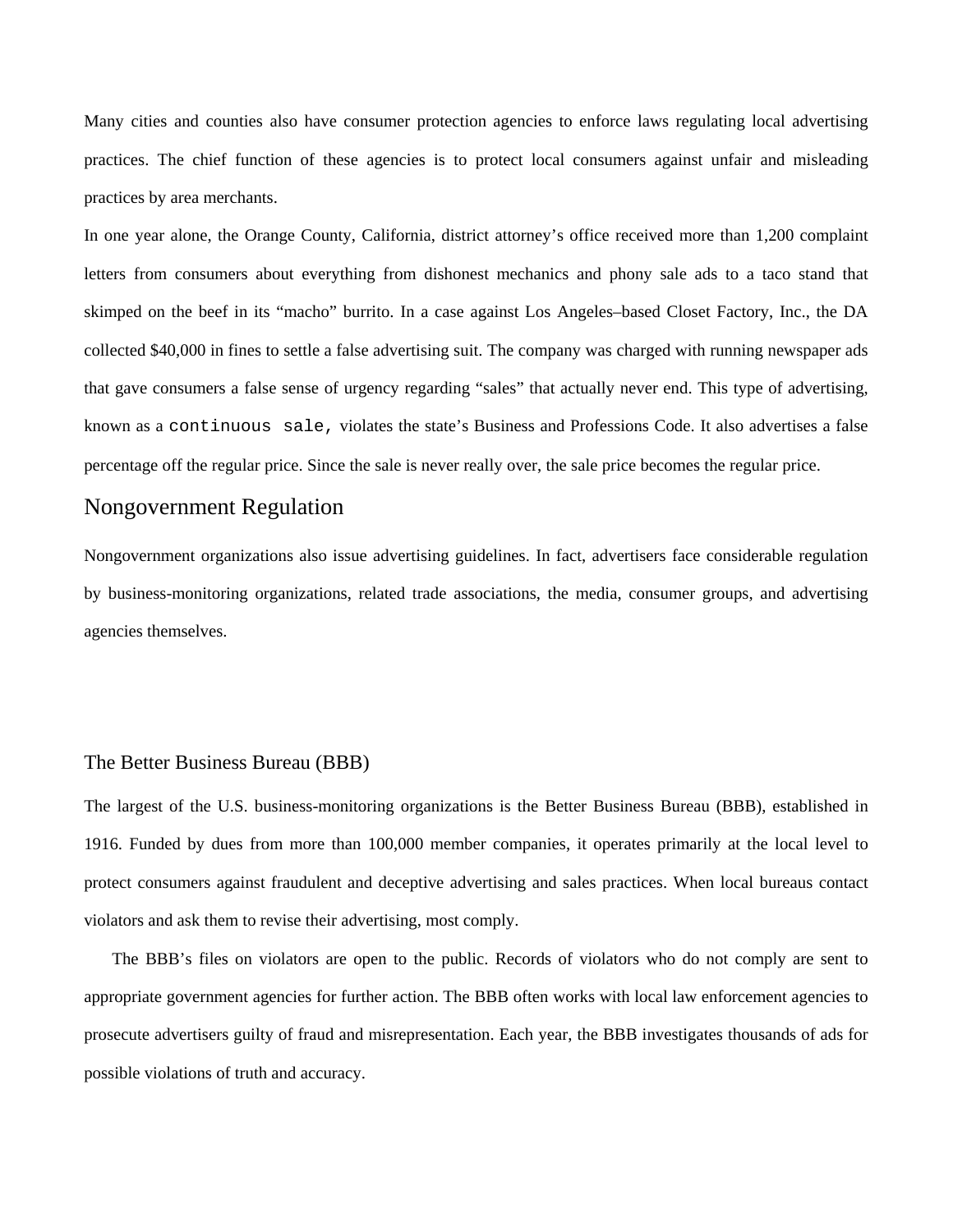The Council of Better Business Bureaus is the parent organization of the Better Business Bureau and a sponsoring member of the National Advertising Review Council. One of its functions is to help new industries develop standards for ethical and responsible advertising. The Code of Advertising of the Council of Better Business Bureaus (the BBB Code) has been called the most important self-regulation of advertising. The BBB Code is only a few pages long, but it is supplemented by a monthly publication called Do's and Don'ts in Advertising Copy, which provides ongoing information about advertising regulations and recent court and administrative rulings that affect advertising. Since 1983, the National Advertising Division of the Council of Better Business Bureaus has published guidelines for advertising to children, a particularly sensitive area.

#### The National Advertising Review Council (NARC)

The National Advertising Review Council (NARC) was established in 1971 by the Council of Better Business Bureaus, the American Association of Advertising Agencies, the American Advertising Federation, and the Association of National Advertisers. Its primary purpose is to promote and enforce standards of truth, accuracy, taste, morality, and social responsibility in advertising.

NARC is one of the most comprehensive and effective mechanisms for regulating American advertising. A U.S. district court judge noted in a 1985 case that its "speed, informality, and modest cost," as well as its expertise, give NARC special advantages over the court system in resolving advertising disputes.

#### NARC Operating Arms

The NARC has two operating arms: the National Advertising Division (NAD) of the Council of Better Business Bureaus and the National Advertising Review Board (NARB). The NAD monitors advertising practices and reviews complaints about advertising from consumers and consumer groups, brand competitors, local Better Business Bureaus, trade associations, and others. The appeals board for NAD decisions is the NARB, which consists of a chairperson and 70 volunteer members (39 national advertisers, 21 agency representatives, and 10 laypeople).

#### The NAD/NARB Review Process

To encourage consumers to register complaints, the NAD itself runs ads that include a complaint form. Most target untruthfulness or inaccuracy.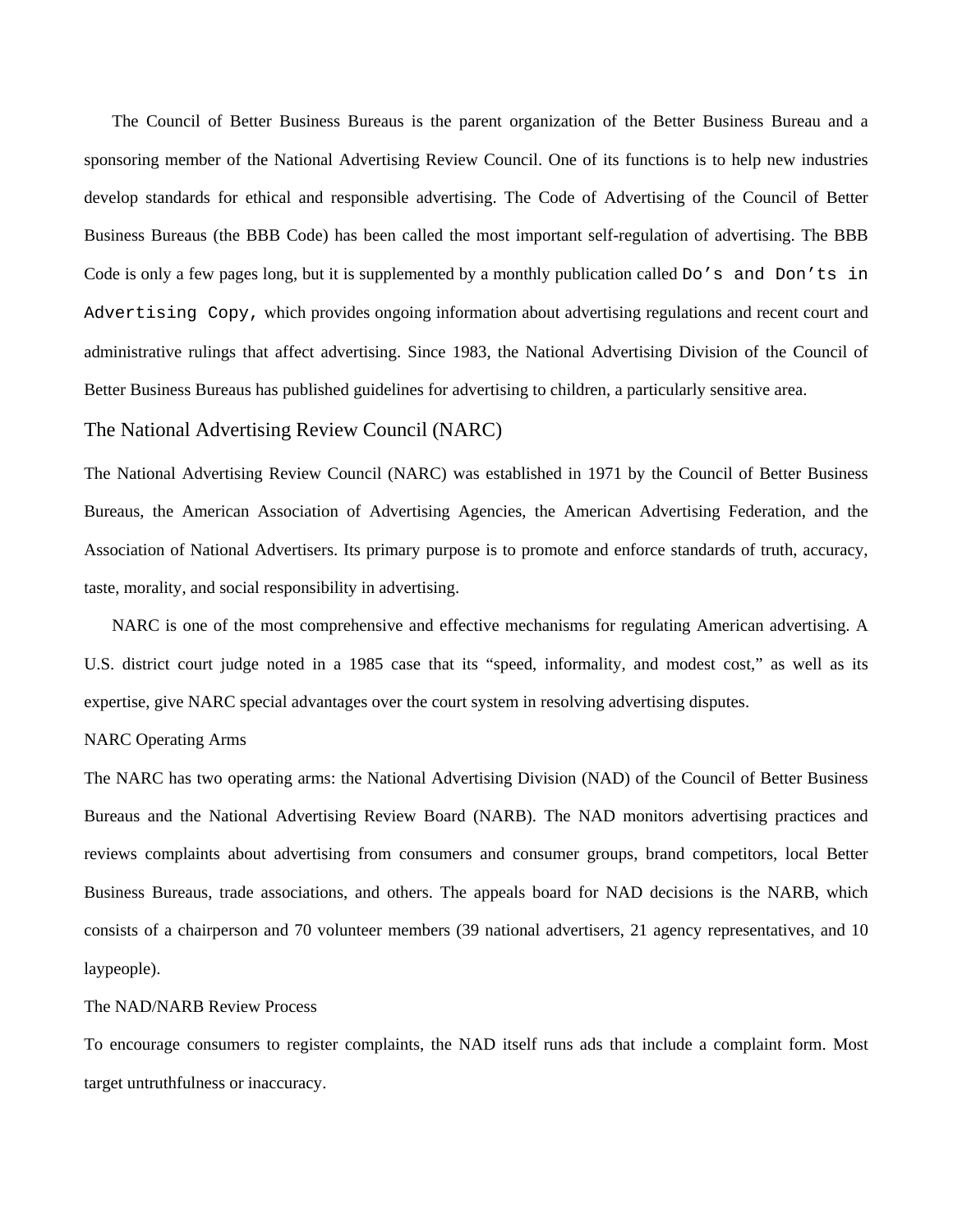When the NAD finds a valid complaint, it contacts the advertiser, specifying any claims to be substantiated. If substantiation is inadequate, the NAD requests modification or discontinuance of the claims.

The case of the leather flight jacket shows how well the NAD process works. Neil Cooper LLC is a company that manufactures a leather jacket. In its print ads it claims that its A-2 leather flight jackets are the "official battle gear of U.S. Air Force Pilots." Avirex, Ltd., a competing company, complained to the NAD since the A-2 jacket currently being purchased by the Department of Defense and worn by U.S. pilots is the jacket manufactured by them, not Neil Cooper. Neil Cooper explained that, while it was not the current supplier, many pilots continued to buy from Neil Cooper directly because they preferred that product. Notwithstanding, the NAD sided with Avirex and recommended that Neil Cooper qualify its claims to make it clear that it is selling a reproduction of an authentic A-2 flight jacket rather than the current official jacket of the U.S. Air Force. Neil Cooper agreed.

If the NAD and an advertiser reach an impasse, either party has the right to a review by a five-member NARB panel (consisting of three advertisers, one agency representative, and one layperson). The panel's decision is binding. If an advertiser refuses to comply with the panel's decision (which has never yet occurred), the NARB will refer the matter to an appropriate government body and so indicates in its public record. Of 3,000 NAD investigations conducted between 1971 and 1990, only 70 were disputed and referred to the NARB for resolution.

#### Regulation by the Media

Almost all media review ads and reject material they regard as objectionable, even if it isn't deceptive. Many people think the media are more effective regulators than the government.

#### Television

Of all media, the TV networks conduct the strictest review. Advertisers must submit all commercials intended for a network or affiliated station to its broadcast standards department. Many commercials (in script or storyboard form) are returned with suggestions for changes or greater substantiation. Some ads are rejected outright if they violate network policies.

The three major U.S. broadcast networks base their policies on the original National Association of Broadcasters Television Code. But network policies vary enough that it's difficult to prepare universally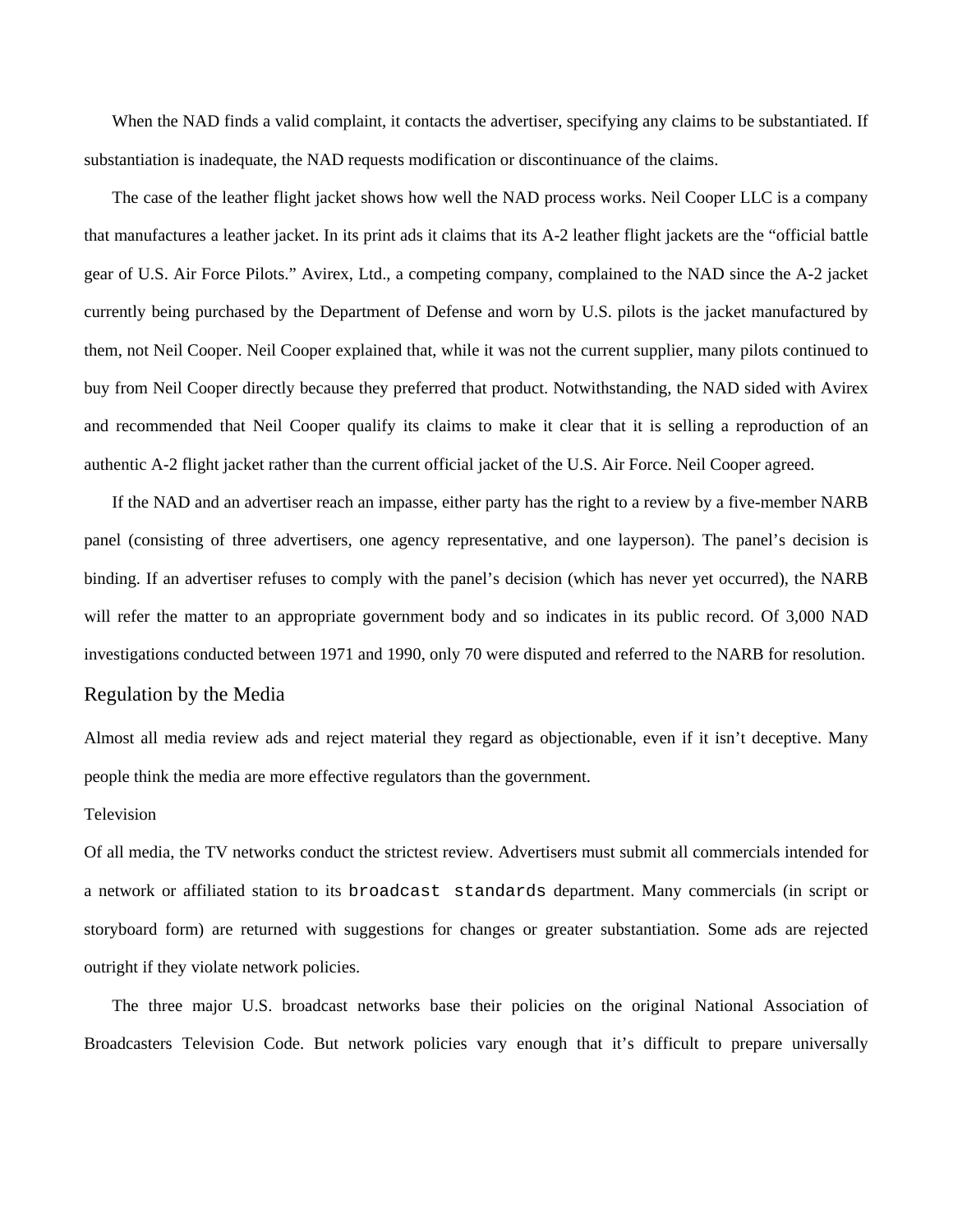acceptable commercials. Cable networks and local stations tend to be much less stringent, as demonstrated by their acceptance of condom ads.

#### Radio

The 19 U.S. radio networks, unlike TV networks, supply only a small percentage of their affiliates' programming, so they have little or no say in what their affiliates advertise. A radio station is also less likely to return a script or tape for changes. Some stations, such as KLBJ in Austin, Texas, look mainly at whether the advertising is illegal, unethical, or immoral.101 They don't want spots to offend listeners or detract from the rest of the programming.

Every radio station typically has its own unwritten guidelines. KDWB, a Minneapolis/St. Paul station with a large teenage audience, turned down a psychic who wanted to buy advertising time but did allow condom and other contraceptive ads. KSDO in San Diego, a station with a business and information format, won't air commercials for X-rated movies or topless bars.

#### Magazines

National magazines monitor all advertising, especially by new advertisers and for new products. Newer publications eager to sell space may not be so vigilant, but established magazines, such as Time and Newsweek, are highly scrupulous. Many magazines will not accept advertising for certain types of products. The New Yorker won't run discount retail store advertising or ads for feminine hygiene or self-medication products. Reader's Digest won't accept tobacco ads.

Some magazines test every product before accepting the advertising. Good Housekeeping rejects ads if its tests don't substantiate the advertiser's claims. Products that pass are allowed to feature the Good Housekeeping "Seal of Approval."

#### Newspapers

Newspapers also monitor and review advertising. Larger newspapers have clearance staffs who read every ad submitted; most smaller newspapers rely on the advertising manager, sales personnel, or proofreaders.

The advertising policies set forth in Newspaper Rates & Data specify, "No objectionable medical, personal, matrimonial, clairvoyant, or palmistry advertising accepted; no stock promotion or financial advertising,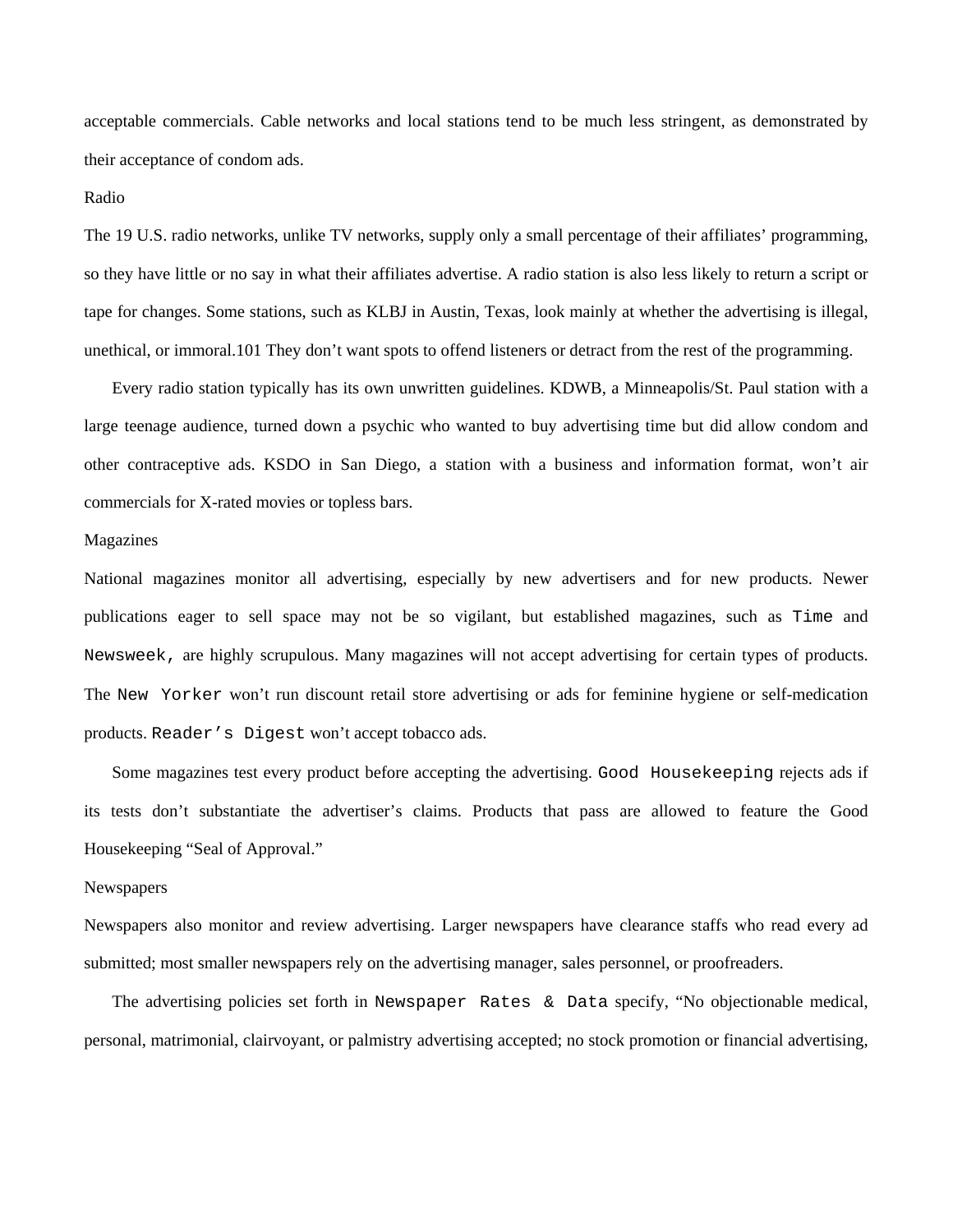other than those securities of known value." Another rule prohibits ads that might easily be mistaken for regular reading material unless they feature the word advertisement or advt.

In addition, most papers have their own acceptability guidelines, ranging from one page for small local papers to more than 50 pages for large dailies such as the Los Angeles Times. Some codes are quite specific. The Detroit Free Press won't accept classified ads containing such words as "affair" or "swinger." Some newspapers require advertisers who claim "the lowest price in town" to include a promise to meet or beat any price readers find elsewhere within 30 days.

One problem advertisers face is that newspapers' codes are far from uniform. Handgun ads may be prohibited by one newspaper, accepted by another if the guns are antique, and permitted by a third so long as the guns aren't automatic. And newspapers do revise their policies from time to time.

#### Regulation by Consumer Groups

Of all the regulatory forces governing advertising, consumer protection organizations have shown the greatest growth. Starting in the 1960s, the consumer movement became increasingly active in fighting fraudulent and deceptive advertising. Consumers demanded that products perform as advertised and that more product information be provided for people to compare and make better buying decisions. The consumer movement gave rise to consumerism, social action to dramatize the rights of the buying public. It is clear now that the U.S. consumer has the power to influence advertising practices dramatically.

Today, advertisers and agencies pay more attention to product claims, especially those related to energy use (such as the estimated miles per gallon of a new car) and the nutritional value of processed foods. Consumerism fostered the growth of consumer advocacy groups and regulatory agencies and promoted more consumer research by advertisers, agencies, and the media in an effort to learn what consumers want—and how to provide it. Investment in public goodwill pays off in improved consumer relations and sales.

Consumer Information Networks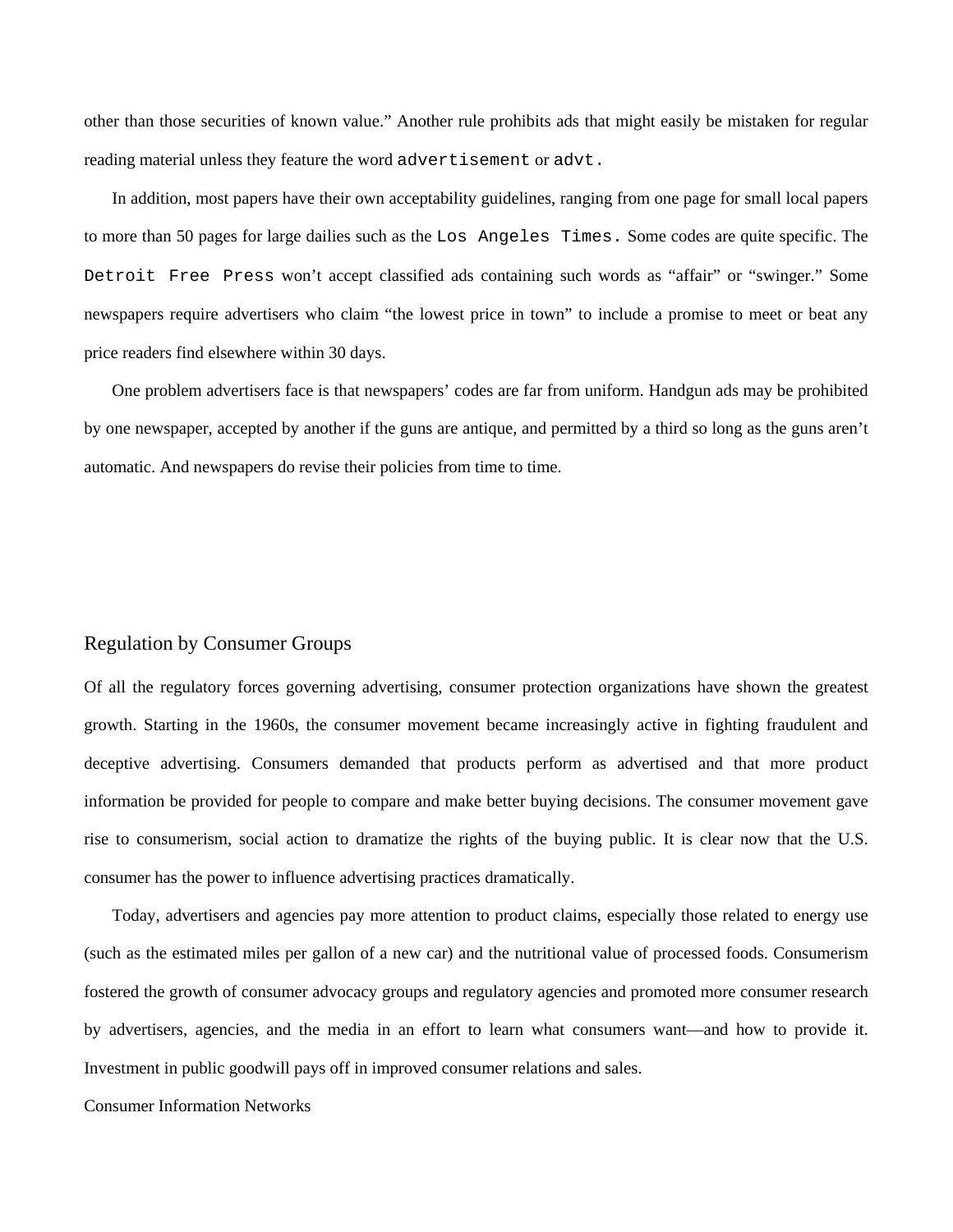Organizations such as the Consumer Federation of America (CFA), the National Council of Senior Citizens, the National Consumer League, and the National Stigma Clearinghouse exchange and disseminate information among members. These consumer information networks help develop state, regional, and local consumer organizations and work with national, regional, county, and municipal consumer groups.

Consumer interests also are served by private, nonprofit testing organizations such as Consumers Union, Consumers' Research, and Underwriters Laboratories.

#### Consumer Advocates

Consumer advocate groups investigate advertising complaints received from the public and those that grow out of their own research. If a complaint is warranted, they ask the advertiser to halt the objectionable ad or practice. If the advertiser does not comply, they release publicity or criticism about the offense to the media and submit complaints with substantiating evidence to appropriate government agencies for further action. In some instances, they file a lawsuit to obtain a cease-and-desist order, a fine, or other penalty against the violator.

Today, with so many special-interest advocacy groups, even the most sensitive advertisers feel challenged. To attract attention, advertising must be creative and stand out from competing noise. Yet advertisers fear attention from politically correct activists (the "PC police"). Calvin Klein ads were attacked by the Boycott Anorexic Marketing group. A Nike ad starring Porky Pig was protested by the National Stuttering Project in San Francisco. An animated public service spot from Aetna Insurance drew complaints from a witches' rights group.

When the protests start flying, the ads usually get pulled. Steve Hayden, chair of BBDO Los Angeles, believes it would be possible to get any spot pulled with "about five letters that appear on the right stationery." As Shelly Garcia noted in Adweek, "The way things are these days, nothing motivates middle managers like the need to avoid attention." She lamented the fact that "there are fewer and fewer opportunities to have any fun in advertising."

#### Self-Regulation by Advertisers

Advertisers also regulate themselves. They have to. In today's competitive marketplace, consumer confidence is essential. Most large advertisers gather strong data to substantiate their claims. They maintain careful systems of advertising review to ensure that ads meet both their own standards and industry, media, and legal requirements.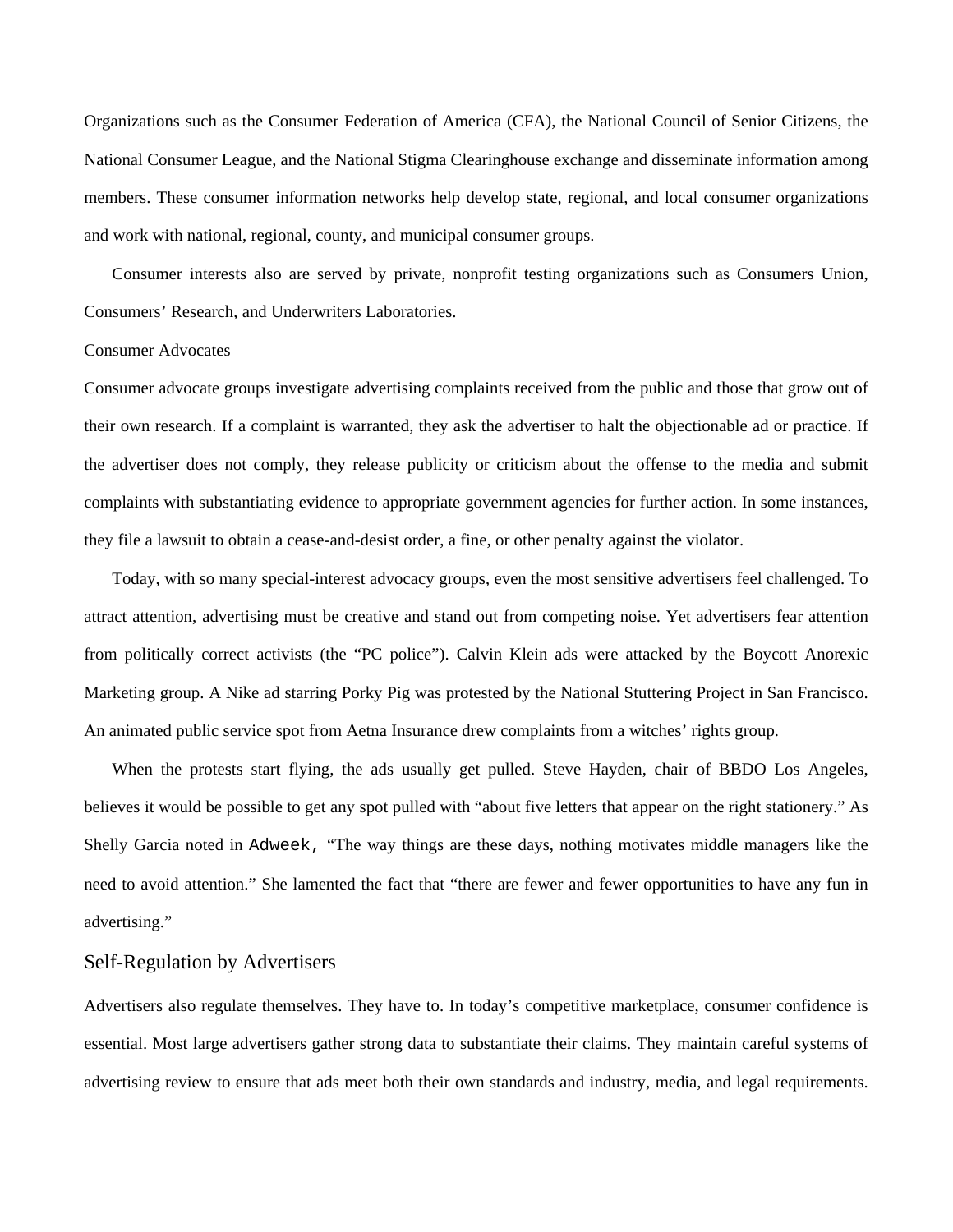Many advertisers try to promote their social responsibility by tying in with a local charity or educational organization.

Many industries maintain advertising codes that companies agree to follow. These codes also establish a basis for complaints. However, industry advertising codes are only as effective as the enforcement powers of the individual trade associations. And because enforcement may conflict with antitrust laws, trade associations usually use peer pressure rather than hearings or penalties.

#### Self-Regulation by Ad Agencies and Associations

Most ad agencies monitor their own practices. Professional advertising associations also oversee members' activities to prevent problems that might trigger government intervention. Advertising publications report issues and court actions to educate agencies and advertisers and warn them about possible legal infractions.

#### Advertising Agencies

Although advertisers supply information about their product or service to their agencies, the agencies must research and verify product claims and comparative product data before using them in advertising. The media may require such documentation before accepting the advertising, and substantiation may be needed if government or consumer agencies challenge the claims.

Agencies can be held legally liable for fraudulent or misleading advertising claims. (See the Chapter 8 Ethical Issue, "A War of Comparisons.") For this reason, most major advertising agencies have in-house legal counsel and regularly submit their ads for review. If any aspect of the advertising is challenged, the agency asks its client to review the advertising and either confirm claims as truthful or replace unverified material.

#### Advertising Associations

Several associations monitor industrywide advertising practices. The American Association of Advertising Agencies (AAAA), an association of the largest advertising agencies throughout the United States, controls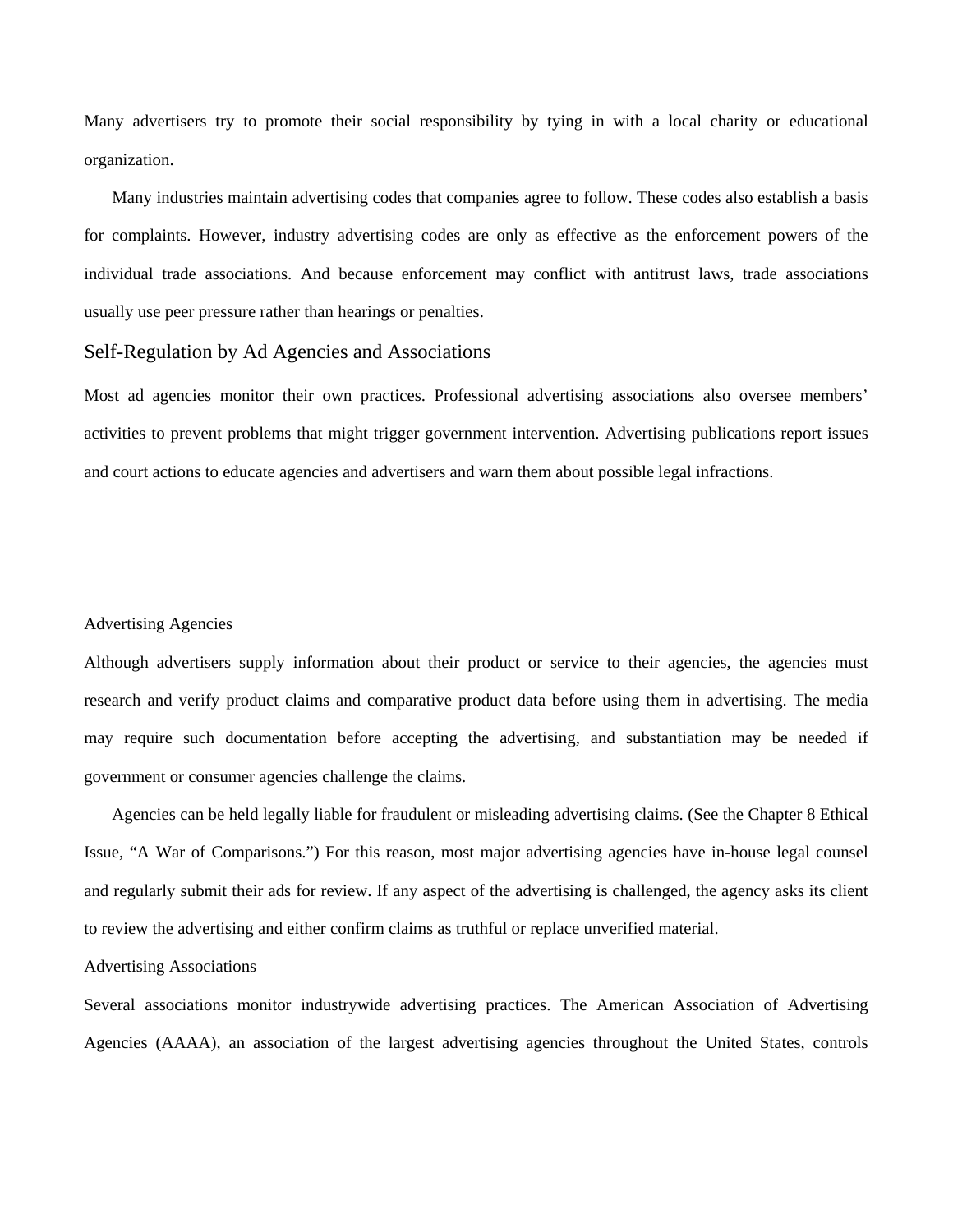agency practices by denying membership to any agency judged unethical. The AAAA Standards of Practice and Creative Code set advertising principles for member agencies.

The American Advertising Federation (AAF) helped to establish the FTC, and its early vigilance committees were the forerunners of the Better Business Bureau. The AAF Advertising Principles of American Business, adopted in 1984, define standards for truthful and responsible advertising. Since most local advertising clubs belong to the AAF, it is instrumental in influencing agencies and advertisers to abide by these principles.

The Association of National Advertisers (ANA) comprises 400 major manufacturing and service companies that are clients of member agencies of the AAAA. These companies, pledged to uphold the ANA code of advertising ethics, work with the ANA through a joint Committee for Improvement of Advertising Content.

# The Ethical and Legal Aspects of Advertising in Perspective

Unquestionably, advertising offers considerable benefits to marketers and consumers alike. However, there's also no disputing that advertising has been and still is too often misused. As Adweek editor Andrew Jaffe says, the industry should do all it can to "raise its standards and try to drive out that which is misleading, untruthful, or downright tasteless and irresponsible." Otherwise, he warns, the pressure to regulate even more will become overwhelming.

Advertising apologists point out that of all the advertising reviewed by the Federal Trade Commission in a typical year, 97 percent is found to be satisfactory. In the end, advertisers and consumers need to work together to ensure that advertising is used intelligently, ethically, and responsibly for the benefit of all.

# Chapter Summary

As one of the most visible activities of business, advertising is both lauded and criticized for the role it plays in selling products and influencing society. Some controversy surrounds advertising's role in the economy. To debate advertising's economic effects, we employ the four basic assumptions of free-enterprise economics: selfinterest, many buyers and sellers, complete information, and absence of externalities.

The economic impact of advertising can be likened to the opening shot in billiards—a chain reaction that affects the company as well as its competitors, customers, and the business community. On a broader scale,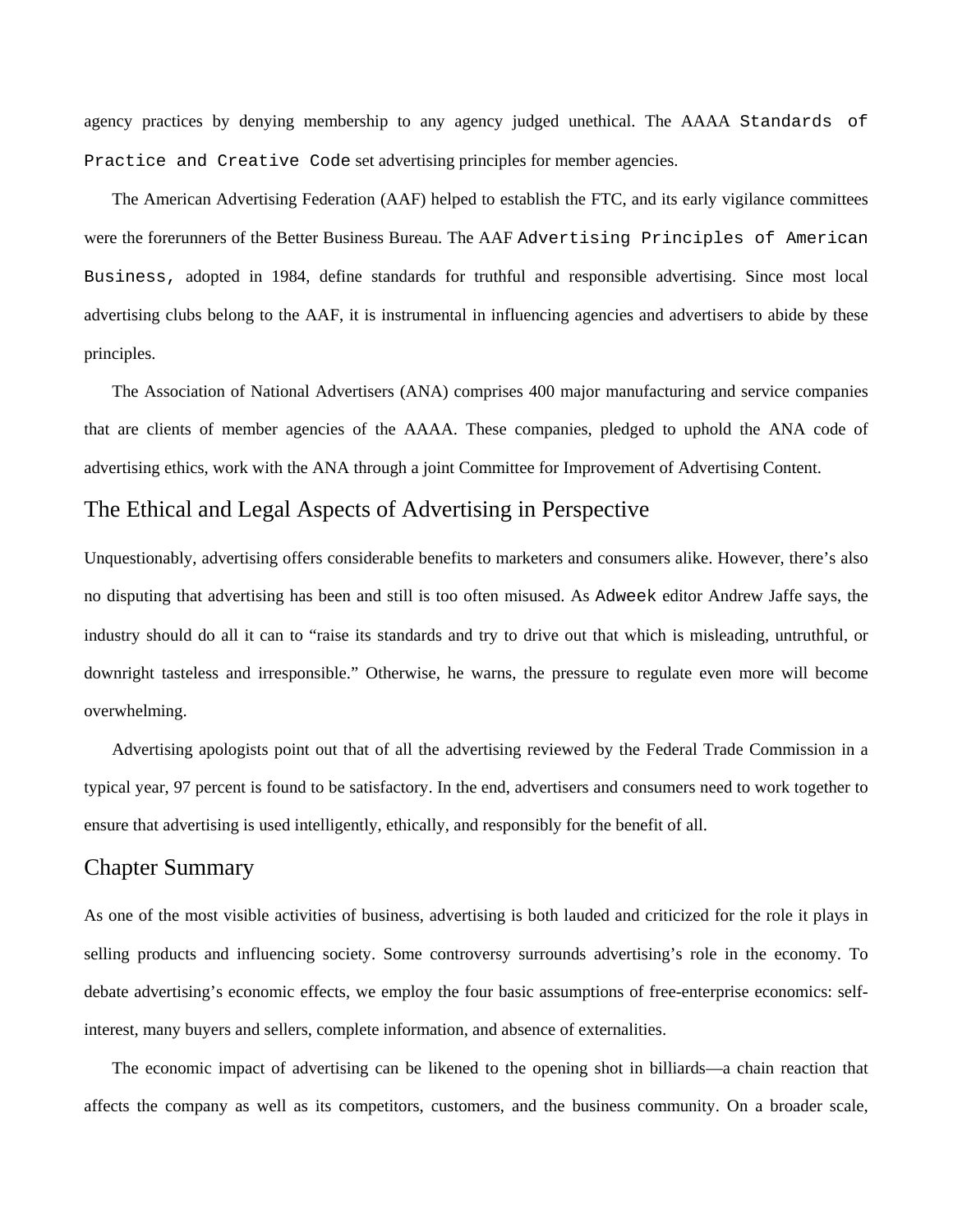advertising is often considered the trigger on a country's mass-distribution system, enabling manufacturers to produce the products people want in high volume, at low prices, with standardized quality. People may argue, though, about how advertising adds value to products, affects prices, encourages or discourages competition, promotes consumer demand, narrows or widens consumer choice, and affects business cycles.

Although controversy surrounds some of these economic issues, few dispute the abundance principle: In an economy that produces more goods and services than can be consumed, advertising gives consumers more complete information about the choices available to them, encourages more sellers to compete more effectively, and thereby serves the self-interest of both consumers and marketers.

Social criticisms of advertising may be short-term manipulative arguments or long-term macro arguments. While the economic aspect of advertising focuses on the free-enterprise principles of self-interest and many buyers and sellers, the social aspect typically involves the concepts of complete information and externalities.

Critics say advertising is deceptive; it manipulates people into buying unneeded products, it makes our society too materialistic, and there's just too much of it. Further, they say, advertising perpetuates stereotypes, and all too frequently, it is offensive and in bad taste.

Proponents admit that advertising is sometimes misused. However, they point out that despite its problems, advertising offers many social benefits. It encourages the development of new products and speeds their acceptance. It fosters employment, gives consumers and businesses a wider variety of product choices, and helps keep prices down by encouraging mass production. It stimulates healthy competition among companies and raises the overall standard of living. Moreover, sophisticated marketers know the best way to sell their products is to appeal to genuine consumer needs and be honest in their advertising claims.

In short, while advertising can be criticized for giving less than complete information and for creating some unwanted externalities, it also contributes to the free enterprise system by encouraging many buyers and sellers to participate in the process, thereby serving the self-interest of all.

Under growing pressure from consumers, special-interest groups, and government regulation, advertisers developed higher standards of ethical conduct and social responsibility. Advertisers confront three levels of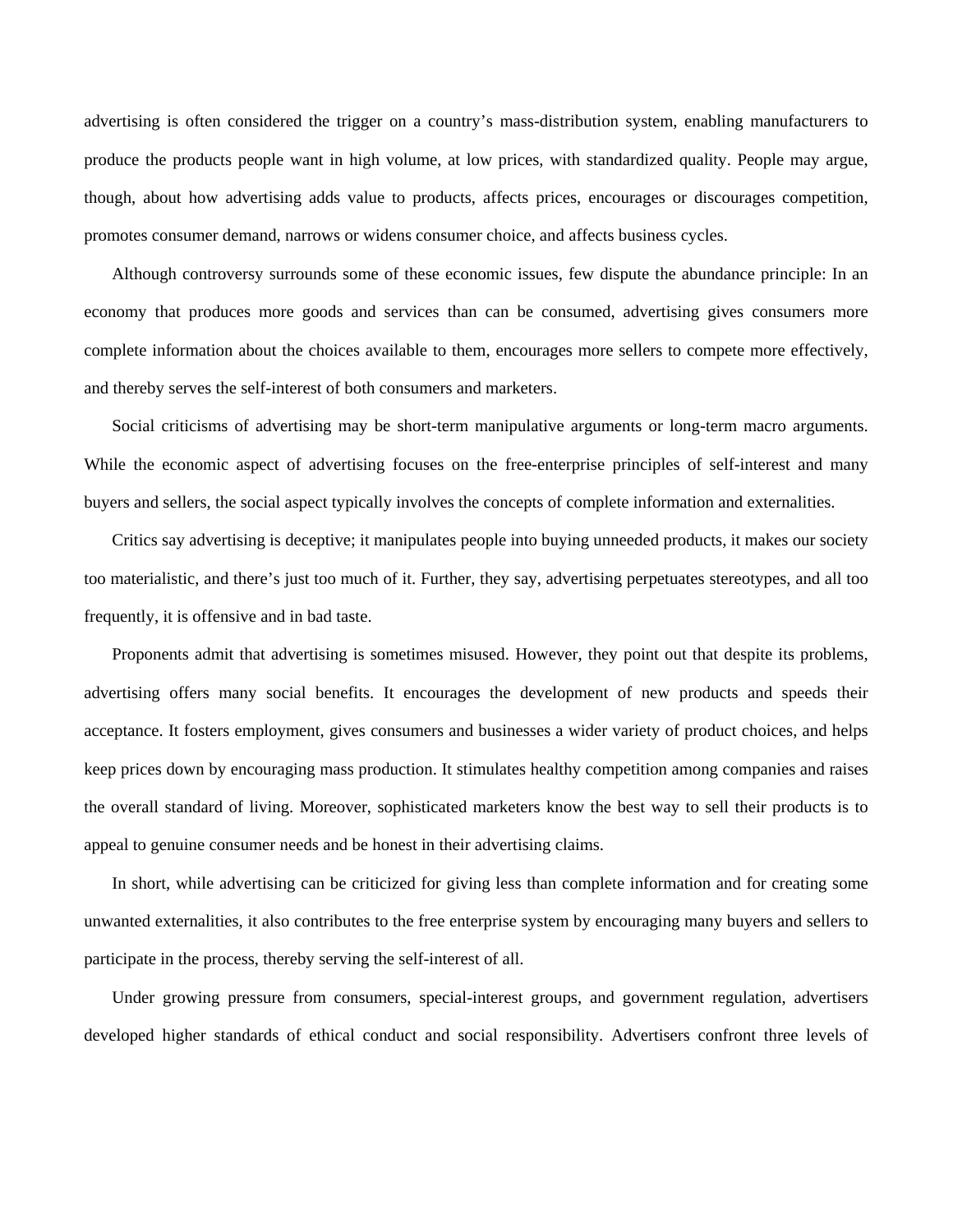ethical consideration: the primary rules of ethical behavior in society, their personal value system, and their personal philosophy of singular ethical concepts.

The federal and state courts are involved in several advertising issues, including First Amendment protection of commercial speech, and infringements on the right to privacy. Advertising is regulated by federal, state, and local government agencies, business-monitoring organizations, the media, consumer groups, and the advertising industry itself. All of these groups encourage advertisers to give more complete information to consumers and eliminate any externalities in the process.

The Federal Trade Commission, the major federal regulator of advertising in the United States, is responsible for protecting consumers and competitors from deceptive and unfair business practices. If the FTC finds an ad deceptive or unfair, it may issue a cease-and-desist order or require corrective advertising.

The Food and Drug Administration (FDA) monitors advertising for food and drugs and regulates product labels and packaging. The Federal Communications Commission (FCC) has jurisdiction over the radio and TV industries, although deregulation severely limited its control over advertising in these media. The Patent and Trademark Office governs ownership of U.S. trademarks, trade names, house marks, and similar distinctive features of companies and brands. The Library of Congress registers and protects copyrighted materials.

State and local governments also enact consumer protection laws that regulate advertising.

Nongovernment regulators include the Council of Better Business Bureaus and its National Advertising Division. The NAD, the most effective U.S. nongovernment regulatory body, investigates complaints from consumers, brand competitors, or local Better Business Bureaus and suggests corrective measures. Advertisers that refuse to comply are referred to the National Advertising Review Board (NARB), which may uphold, modify, or reverse the NAD's findings.

Other sources of regulation include the codes and policies of the print media and broadcast media. Consumer organizations and advocates also control advertising by investigating and filing complaints against advertisers and by providing information to consumers. Finally, advertisers and agencies regulate themselves.

# Review Questions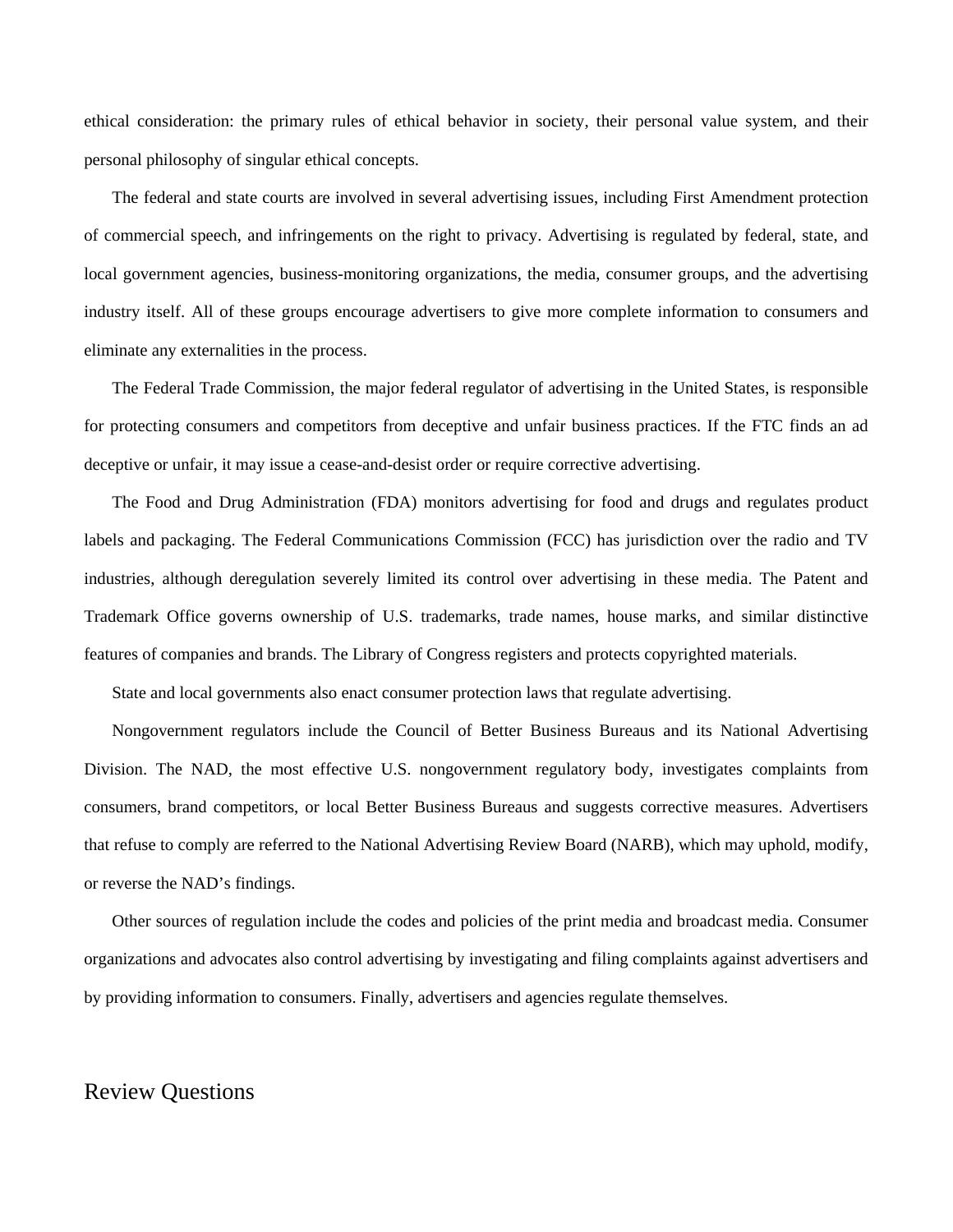- 1. What role does advertising play in our economic system?
- 2. What are the two types of social criticisms of advertising?
- 3. What is puffery? Give some examples. Do you ever feel deceived by puffery in advertising?
- 4. Does advertising affect our value system? In what ways?
- 5. What is the difference between an advertiser's ethics and its social responsibility?
- 6. How does government regulation of advertising in the United States differ from regulation in many foreign countries?

 7. How does commercial speech differ from political speech? Do you think advertisers should have the same First Amendment rights as everyone else? Explain.

- 8. What is the role of the FTC in advertising? Do you think this role should be expanded or restricted?
- 9. How do regional and local governments affect advertisers?

 10. How well do advertisers regulate themselves? In what areas do you think advertisers have done well, and where should they clean up their act?

11. The Advertising Experience

 In order to understand better a technique, even a questionable one, it is sometimes best to have practiced it oneself. Take a common product and create a responsible advertisement for it. Next, puff the ad up using the techniques studied in the chapter. Be prepared to discuss the differences between the advertisements and how the puffery affects consumer perception.

# Exploring the Internet

The Internet exercises for Chapter 3 address three areas of advertising covered in the chapter: advertising law, government regulation of advertising, and ethical self-regulation.

1. Advertising Law

As you learned in this chapter, advertisers and their agencies are held accountable for the work they produce and must know the law(s) governing their communication. Understanding the legal ramifications behind a piece of communication is critical to any advertiser.

Therefore, finding ways to keep abreast of the latest cases/issues relating to advertising law and the implications thereof is of the utmost importance to advertising practitioners. Visit the advertising law firm Hall Dickler Kent Goldstein & Wood site (www.adlaw.com) and the Advertising Law Resource Center (www.lawpublish.com), and then discuss the following:

a. Review the documents/articles at these sites and discuss the fundamental principles behind advertising law, including substantiation, deception, and unfairness.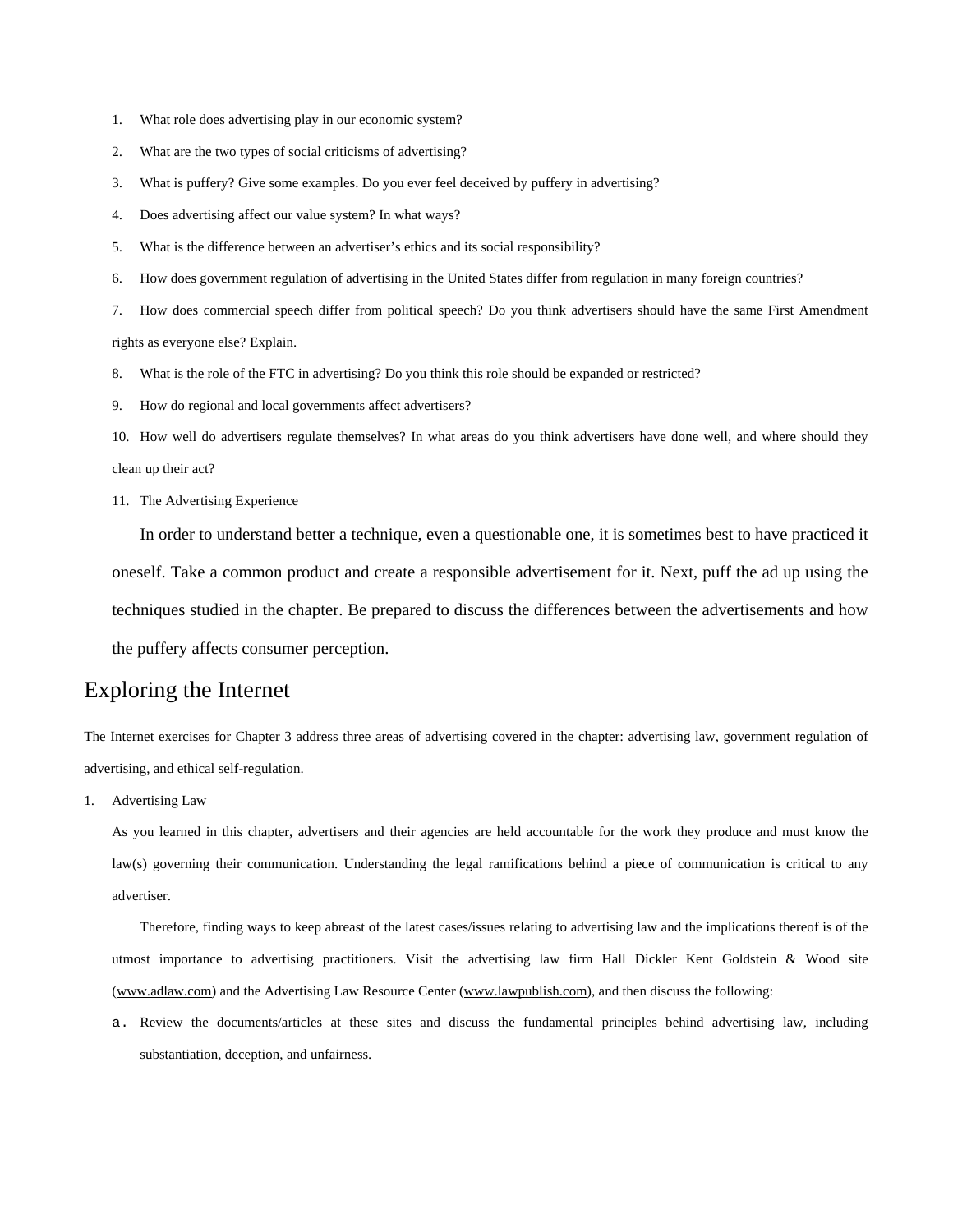- b. Choose one article/discussion or one case study in Lewis Rose's archives and illustrate its importance to advertisers and their agencies.
- c. Discuss the value these websites provide the advertising community, with special emphasis on local advertisers.
- 2. Regulation of Advertising

The FTC's Division of Advertising Practices protects consumers from deceptive and unsubstantiated advertising. Apply what you have learned by visiting the division's website (www. ftc.gov) and answering the following questions. (You may want to review the policies and guides found at www.ftc.gov/bcp/guides/guides.htm.)

- a. Give a general description of what the FTC considers to be deceptive and unfair advertising.
- b. Describe the requirements for substantiating advertising and the process advertisers and their agencies must undergo to do so.
- c. Choose a fourth topic covered on the site and discuss its relevance and importance to the advertising industry.

Be sure to check out the following sites that are also related to the regulation of the advertising industry:

- n Council of Better Business Bureaus' National Advertising Division (NAD) www.nadreview.org
- Consumers International www.consumersinternational.org
- n European Commission europa.eu.int
- 3. Pushing the Limits of Legality

Although the Internet may seem borderless and boundless, the FTC does work to enforce consumer protection laws online. However, violations may occur, especially in the online advertising campaigns of recently founded dot-coms. Visit www. ftc.gov/bcp/conline/pubs/buspubs/dotcom for an overview of developments in Internet advertising regulation. Then find two websites you believe to be making inflated claims. Discuss in detail how the sites exaggerate their products. Using the FTC's guidelines, note which claims are legal, even if exaggerated, and which claims have crossed the line legally.

Views of offensiveness vary a great deal from country to country. Clothing retailer Benetton uses the same ads all over the world, and sometimes the ads impinge on the customs and religious beliefs of certain countries. The intended message in this ad, poignantly called "A Kiss from God," is that love surmounts all conventional taboos. But the Italian Advertising Authority banned it. In areas where the influence of the church was less strong, the message was better understood. In England, for example, it won the Eurobest Award. And Sister Barbara of Alzey wrote to Benetton from Germany: "I think that this photo expresses a great deal of tenderness, serenity, and peace." Spend some time on Benetton's website (www.benetton.com) and see how the company uses its themeline, the United Colors of Benetton, to promote racial tolerance and peace among nations.

# Ad Lab 3–A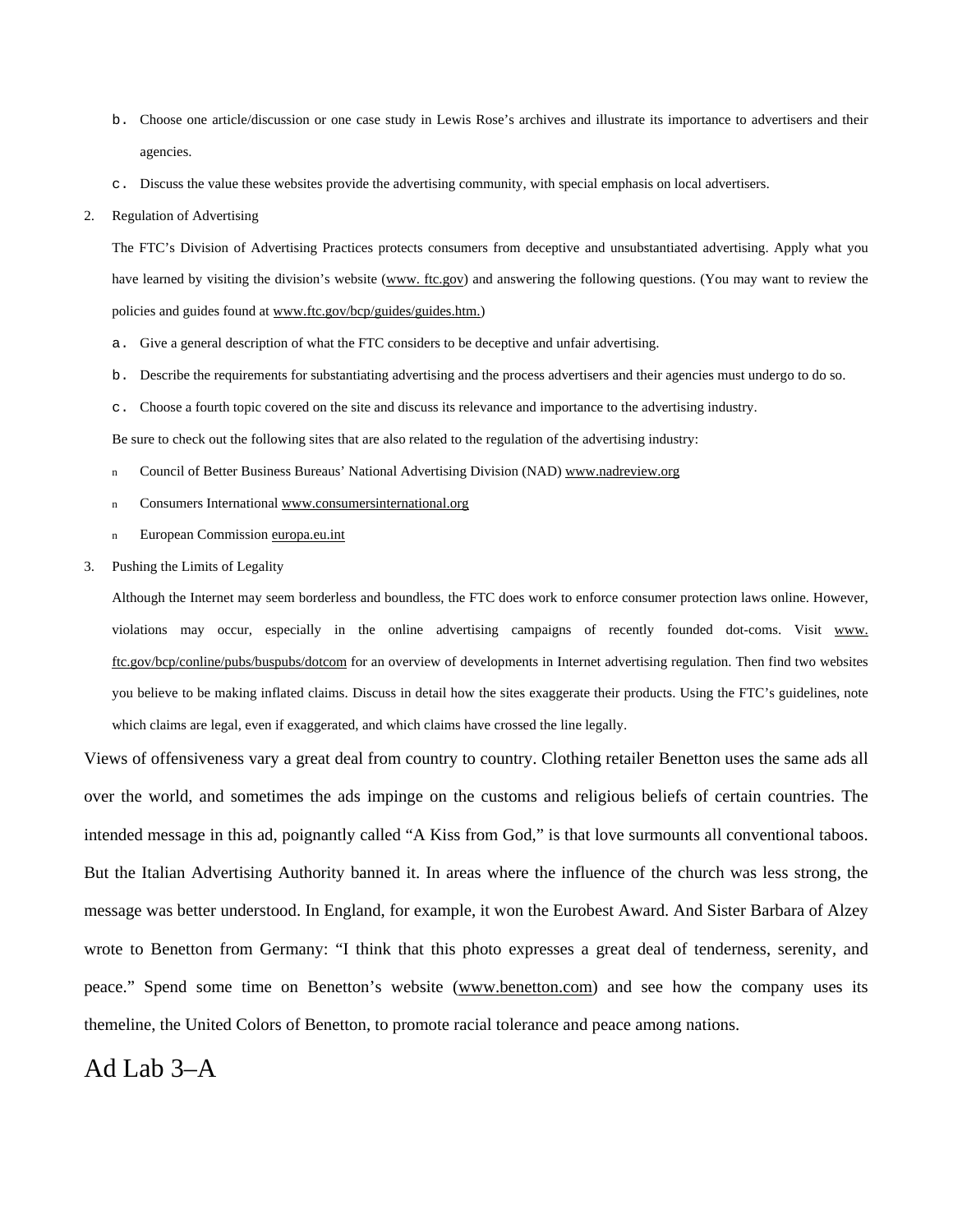#### Unfair and Deceptive Practices in Advertising

The courts have held that these acts constitute unfair or deceptive trade practices and are therefore illegal.

#### False Promises

Making an advertising promise that cannot be kept, such as "restores youth" or "prevents cancer." When Listerine claimed to prevent or reduce the impact of colds and sore throats, the FTC banned the campaign and required the company to run millions of dollars' worth of corrective ads.

#### Incomplete Description

Stating some but not all of a product's contents, such as advertising a "solid oak" desk without mentioning that only the top is solid oak and the rest is pine.

#### False and Misleading Comparisons

Making false comparisons, either explicitly or by implication, such as "Like Tylenol, Advil doesn't upset my stomach." That implies that Advil is equal in avoiding stomach upset, though in truth Tylenol is better. To some people, Advil's claim might even suggest that Tylenol upsets the stomach, which is also false.

#### Bait-and-Switch Offers

Advertising an item at an unusually low price to bring people into the store and then "switching" them to a higher-priced model by claiming that the advertised product is out of stock or poorly made.

Visual Distortions and False Demonstrations

Using trick photography or computer manipulation to enhance a product's appearance—for example, a TV commercial for a "giant steak" dinner special showing the steak on a miniature plate that makes it look extra large. In one classic case, General Motors and its window supplier, Libby Owens-Ford, rigged a demonstration to show how clear their windows were. The GM cars were photographed with the windows down, the competitor's car with the windows up—and Vaseline smeared on them.

#### False Testimonials

Implying that a product has the endorsement of a celebrity or an authority who is not a bona-fide user, or implying that endorsers have a certain expertise that in fact they don't.

Partial Disclosure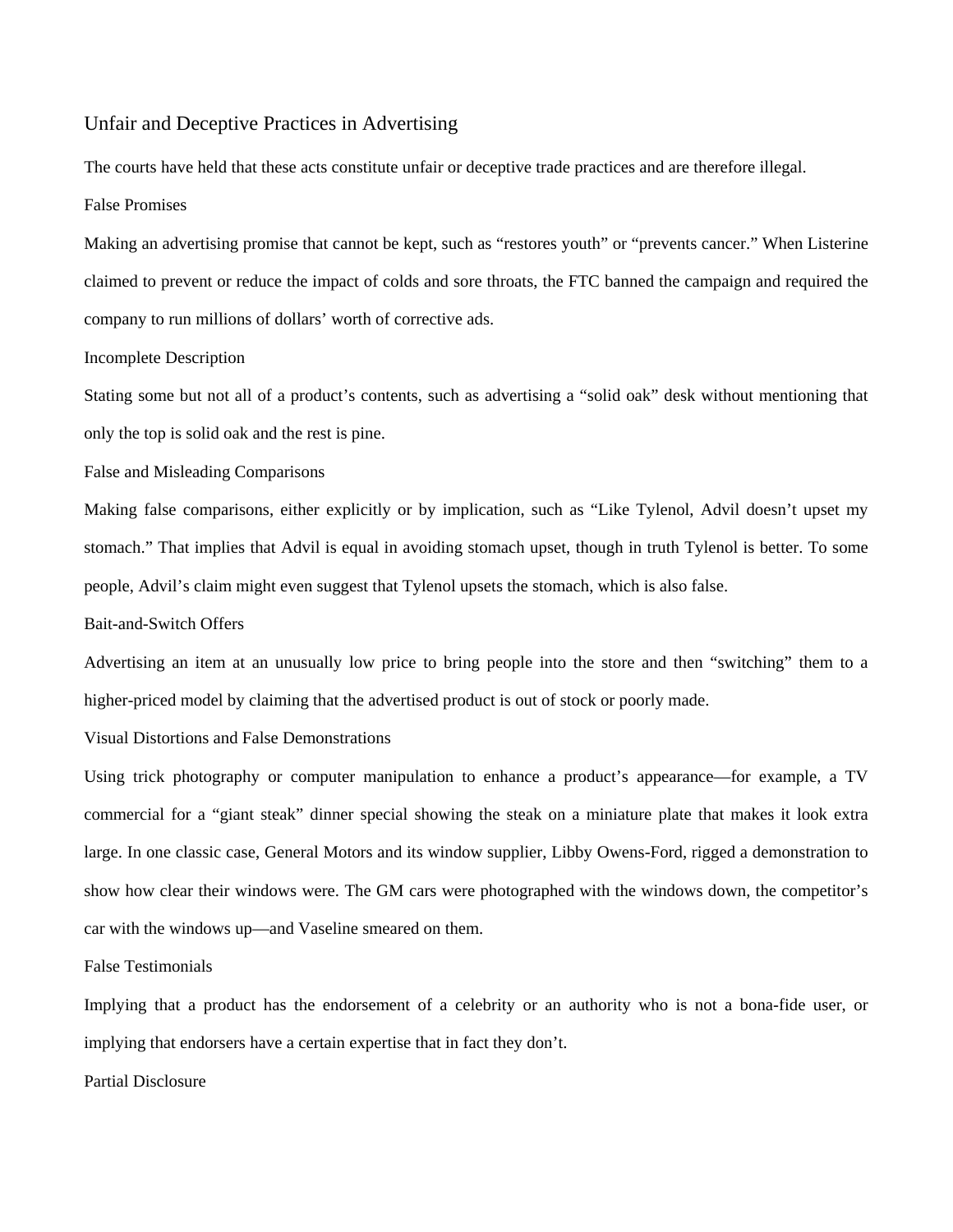Stating certain facts about the advertised product but omitting other material information. An example is claiming, "Kraft's Singles processed cheese slices are made from five ounces of milk," which give Singles more calcium than the imitators' without mentioning that processing loses about two ounces of the milk.

#### Small-Print Qualifications

Making a statement in large print, such as Beneficial's "Instant Tax Refund," only to qualify or retract it in obscure, small, or unreadable type elsewhere in the ad: "If you qualify for one of our loans." To the FTC, if readers don't see the qualification, it's not there.

#### Laboratory Applications

- 1. Describe some examples of deception you have seen in advertising.
- 2. Who are the principal victims of unfair or deceptive advertising practices and what remedies are available to them?

Status comes in many forms and often what is unsaid has greater impact than what is said. Such is the case in this beautifully photographed ad for The Ritz-Carlton. Notice the sparse, understated copy; the soft enormity of the landscape in relation to the smalll, off-centered couple; the elegant use of white framing; and the discreet communication of contact information. In the quietest way, the whole ad whispers class—and that screams status. Some advertising reflects the interest of the public at large in the form of government ads, such as this public service announcement from the Library of Congress. Check out its excellent website (http://lcweb.loc.gov).

With tightening markets, advertisers must double their efforts to maintain or expand market share. One way is to expand into minority communities, which have enormous buying power and comprise a significant amount of market share.

Tastes of consumers—and advertisers—may differ geographically, as shown in this award-winning Australian surfwear ad. Local Sydney surfers responded quite favorably to the ad.

Without advertising, public service organizations would be unable to reach a mass audience to educate people about important health and social issues. Here, the Ad Council promotes awareness of the problems associated with learning disabilities.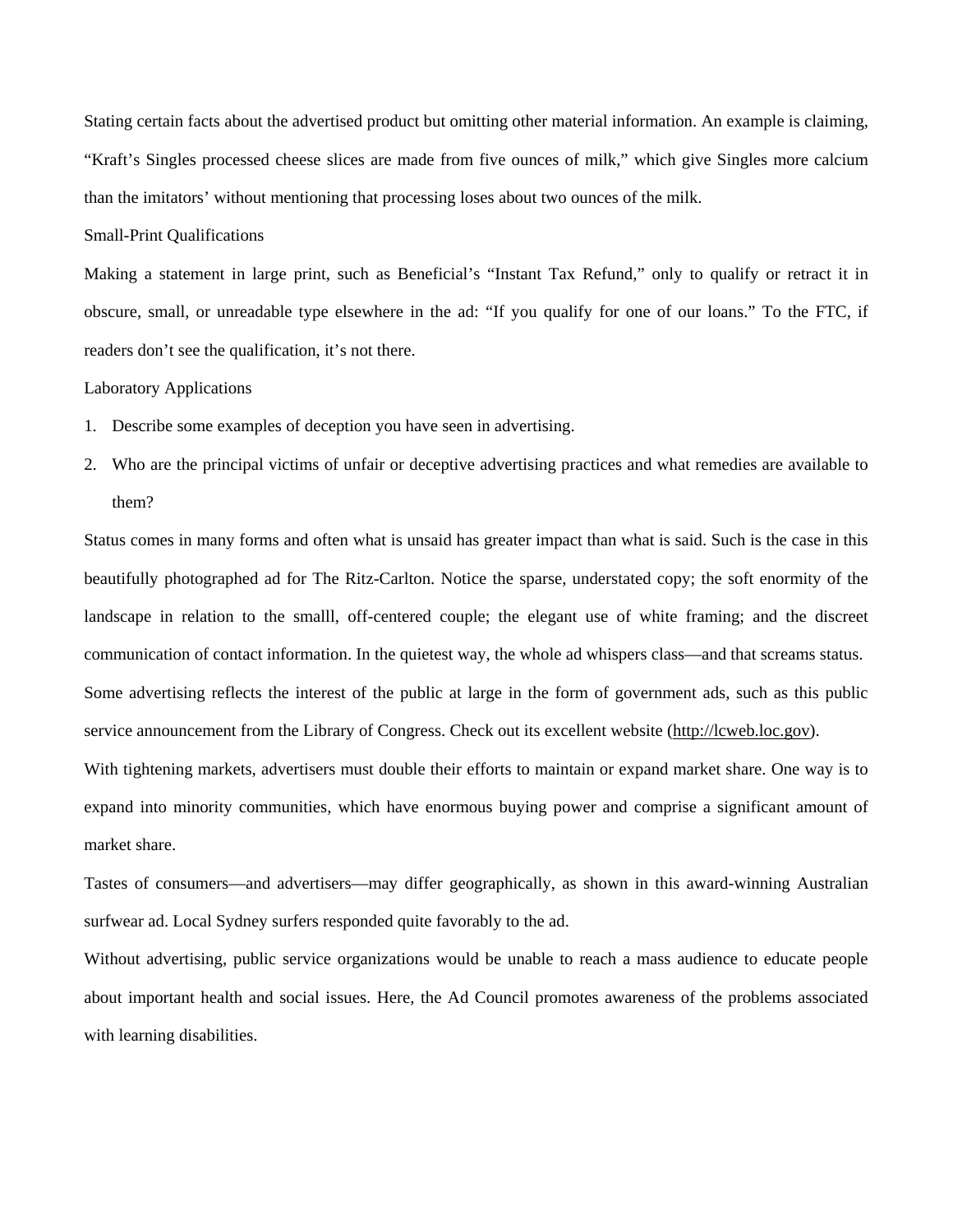Today's consumer is more sophisticated than ever about social issues like environmentalism. Leclerc addresses the issue of "plastic bag pollution" in a beautifully produced campaign, where it tells customers "No, Leclerc does not really want to be seen everywhere." Other ads in the series say, "There are some places we don't want to see our name," and "Some advertising we'll pass up willingly."

# Ethical Issues

#### Truth in Advertising: Fluffing and Puffing

Perhaps nothing characterizes advertising in the minds of most people more than the term puffery. In advertising, puffery means exaggerated commendation, or hype. The term comes from the Old English word pyffan, meaning "to blow in short gusts" or "to inflate; make proud or conceited." Puffery surely predates recorded history.

#### The Nature of Puffery

Regardless of its long heritage and current widespread use, we should question puffery's role in advertising. Inherently, puffery erodes advertising's credibility as a trustworthy messenger by first lowering the public's belief in the advertising they see. People begin to question those who support and create such advertising—the advertisers, ad professionals, and ultimately the media that run such ads. A slogan such as "Quality worth your trust" is immediately deemed false when used in an ad for a product that's generally perceived as inferior. Soon people begin joking that the agency is out of touch or lying or "should be shot."

#### Defining Puffery

Regardless of the criticisms, puffery remains legal. And in the United States, it's relatively well defined by law.

In 1906, as part of the Uniform Sales Act (now called the Uniform Commercial Code), a seller's opinion (an element of puffery) cannot constitute the sole basis of a warranty to the customer; more information is required. In 1916, the law stipulated puffery as acceptable if it is "mere exaggeration" but illegal if it invents advantages and then "falsely asserts their existence." The buyer's state of mind entered the definition in 1941: "'Sales talk,' or 'puffing,' . . . is considered to be offered and understood as an expression of the seller's opinion only, which is to be discounted as such by the buyer, and on which no reasonable man would rely." The Federal Trade Commission joined the dialogue in the late 1950s, confirming, "Puffery does not embrace misstatements of material facts."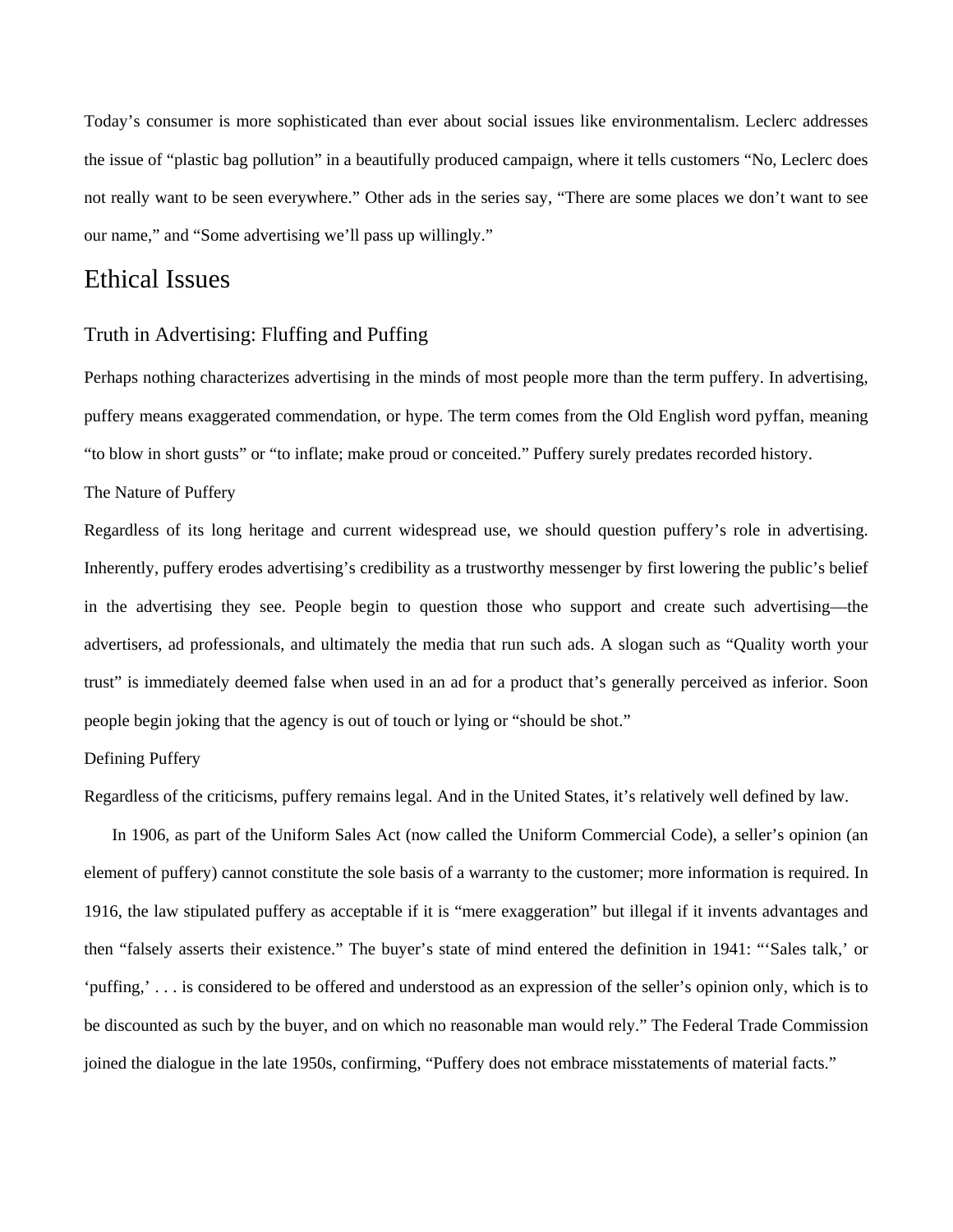As you can see, puffery's legal definition establishes that the characteristics puffed must, in fact, exist. The challenge is defining where puffing crosses over from exaggeration into falsehood and then to deception. Exaggeration is often the starting point of falsehood, but falsehood is not necessarily harmful or injurious—in fact, it may be playful and creative. Deception, however, is interpreted as being injurious to consumers and is therefore illegal.

Take, for example, the case with Papa John's International, who invested millions of dollars over the years in its "Better ingredients, Better pizza," advertising campaign. The vague and subjective claim might be considered puffery. But when it named its rival Pizza Hut in ads, the issue changed from mere puffery to comparison. And comparison advertising requires convincing substantiation; otherwise it may be considered deceptive.

In 1998, Pizza Hut filed a lawsuit in Dallas federal court against Papa John's, alleging that its campaign was "false, misleading, and deceptive," as defined by the Lanham Act. A Texas jury ruled in favor of Pizza Hut, charging that Papa John's "Better ingredients, Better pizza" campaign constituted deceptive advertising. Pizza Hut was awarded \$467,619.75. Papa John's was ordered to remove its slogan from ads, pizza boxes, restaurant signage, and delivery trucks.

Later, the decision was reversed by the Disctrict Court of Appeals after Papa John's removed the references to Pizza Hut. But the point had still been made: Advertisers have to be careful about the puffery claims they make they no longer have free rein. Marketers need to be able to substantiate any claims that they make. An indirect comparison, or even the appearance of one, could render them liable.

#### The Use of Puffery

Common usage portrays puffery as praise for the item to be sold using subjective opinions, superlatives, exaggerations, and vagueness, and generally stating no specific facts. Ivan Preston, the leading scholar on the issue of puffery, has established six levels of puffery:

- \* Best (strongest claim): "Nestlé's makes the very best chocolate."
- \* Best possible: "Nothing cleans stains better than Clorox bleach" or "Visa—it's everywhere you want to be."
- \* Better: "Advil just works better."
- \* Especially good: "Extraordinary elegance." (Coty)
- Good: "M'm, m'm good." (Campbell's soup)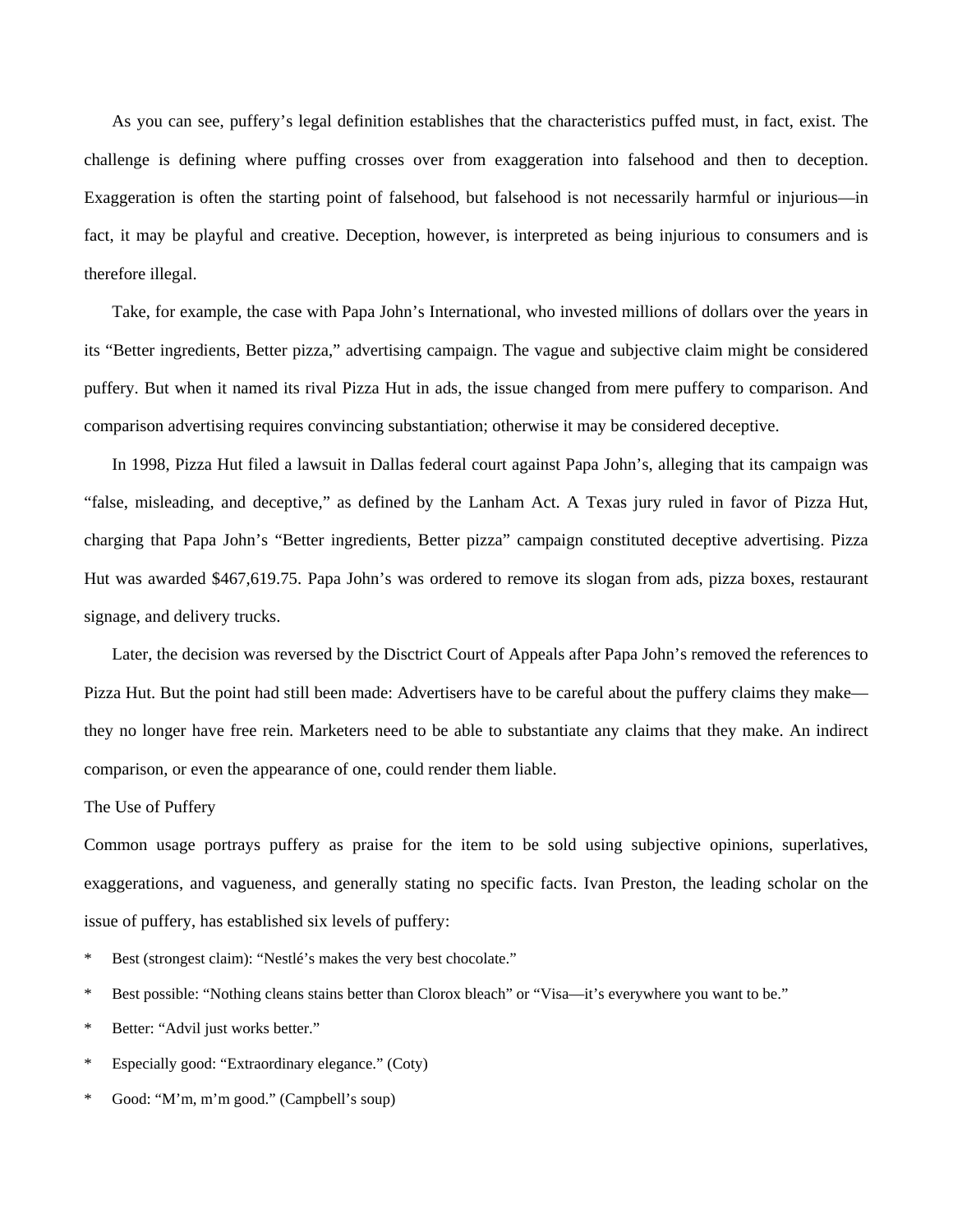#### \* Subjective qualities (weakest claim): "There's a smile in every Hershey bar."

Puffery often takes the form of "nonproduct facts," information not specifically about the product and therefore not directly ascertainable as being truths, falsehoods, or deceptions specific to the product. Nonproduct facts are typically about consumers: their personalities, lifestyles, fears, anxieties. An example is the Army's positioning message, "Be all that you can be in the Army." The claim relies on the potential for what can happen to the ad's readers while they're in the Army. It doesn't actually promise any specific benefits such as improved physical fitness or more education. Thus, regardless of what actually happens to readers who join up, the claim is neither true nor false about the Army.

Puffery can also be "artful display," the visual presentation of a product. Although not well defined by law, visual exaggeration is ever-present in ads to enhance moods, excite viewers, and more. The existence of professional models, for example, suggests that some individuals are more visually attractive than others. This factor makes them appealing (see the Ethical Issue in Chapter 12, "Does Sex Appeal?"). But does their appearance in an ad imply that owning the product will make the buyer more physically attractive? Although most prospective purchasers don't expect the product to improve their physical appearance, they might well become disappointed if the product failed to live up to the implied promise—the puffery—that it can improve their psychological self-image.

#### Judging Puffery

We live in exciting times. Populations are more literate, satellites and the Internet keep the world informed instantly, and modern technology speeds up the way we live and play. And part of the glitz of our modern life is puffery, adding pizzazz and stimulating our dreams.

But who should protect consumers from their love/hate relationship with puffery, especially when puffery crosses the line and becomes injurious? Who should evaluate puffery's ethics? The courts may, but only when a consumer challenges an advertiser. The actions and attitudes of the advertising profession can make a huge difference. If the First Amendment doesn't curtail them, the media can also affect the use and abuse of puffery. Sources: "Advertising Puffery: Current Status," Reed Smith Hall Dickler, 2004 (retrieved from www.adlaw.com); Lane Jennings, "Hype, Spin, Puffery and Lies: Should We Be Scared? Media Mythmakers Keep the Public Ill Informed," The Futurist, January/February 2004 (retrieved from InfoTrac); Perry Haan and Cal Berkey, "A Study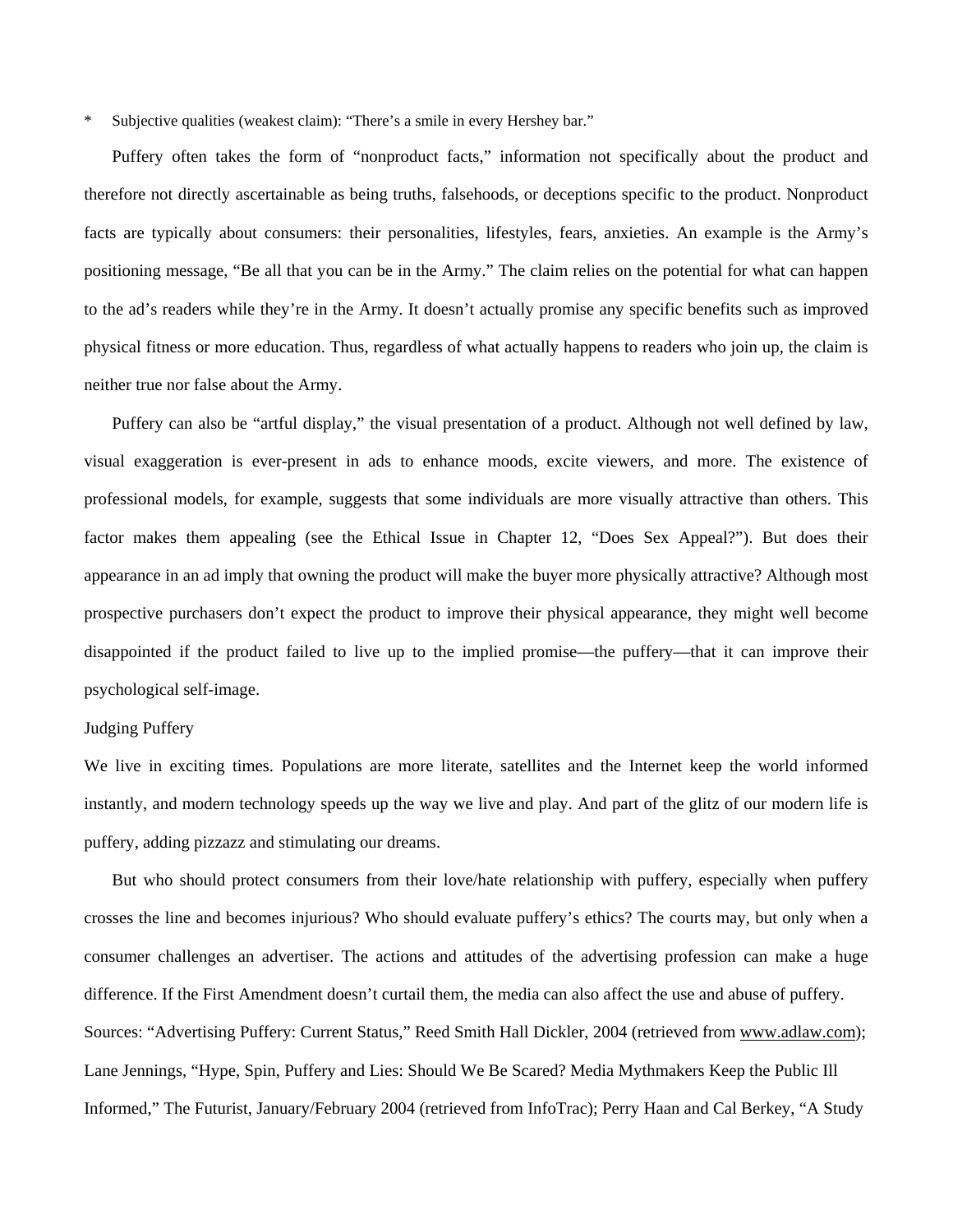of the Believability of the Forms of Puffery," Journal of Marketing Communications, December 2002, p. 248; Thomas Morrison, "How a Seemingly Innocuous Slogan Led to the Pizza Wars," Spring 2002 (retrieved from www.pbwt.com/Resources/index-newsletter.html); Ivan Preston, "A Problem Ignored: Dilution and Negation of Consumer Information by Antifactual Content," Journal of Consumer Affairs, December 22, 2002 (retrieved from InfoTrac).

# Ad Lab 3–B

#### The Importance of Good Legal Counsel in Advertising

For many years, Jack Russell had dreamed of this opportunity—opening a members-only club for young people who were not yet old enough to drink. He could already taste the success that was about to be his—money, fame, and fortune were all within his reach. He took every avenue possible to promote the new, exclusive club. He ran ads in local entertainment magazines and community newspapers. Local rock radio stations, though, were the mainstay—shouting out the good news for kids all over town, complete with a phone number and address for sending in their charter membership fees. Jack's wonderful idea was about to take flight. But then the local district attorney ripped the magic carpet out from underneath him. See, Jack Russell was selling memberships to a club that had not opened yet. In fact, he hadn't even signed the lease on the proposed premises. To the DA, it smelled of scam. He figured Jack was taking money from kids for something that didn't exist. That would be fraud. The DA charged him with false advertising—and fraud. When Jack answered his ringing doorbell, two uniformed officers were standing there. They handcuffed him, gave him a ride downtown, and threw him in jail. If Jack had just passed his ads by a communications lawyer, he could have avoided a very embarrassing and expensive nightmare. And he'd be a free man.

Ethical and legal problems with advertising seem to pop up constantly. Not only government officials, but competitors and consumer rights groups scrutinize ads carefully—either for their own self-interest or to protect the rights of consumers. As a result, every agency and advertiser needs to have a strong understanding of the laws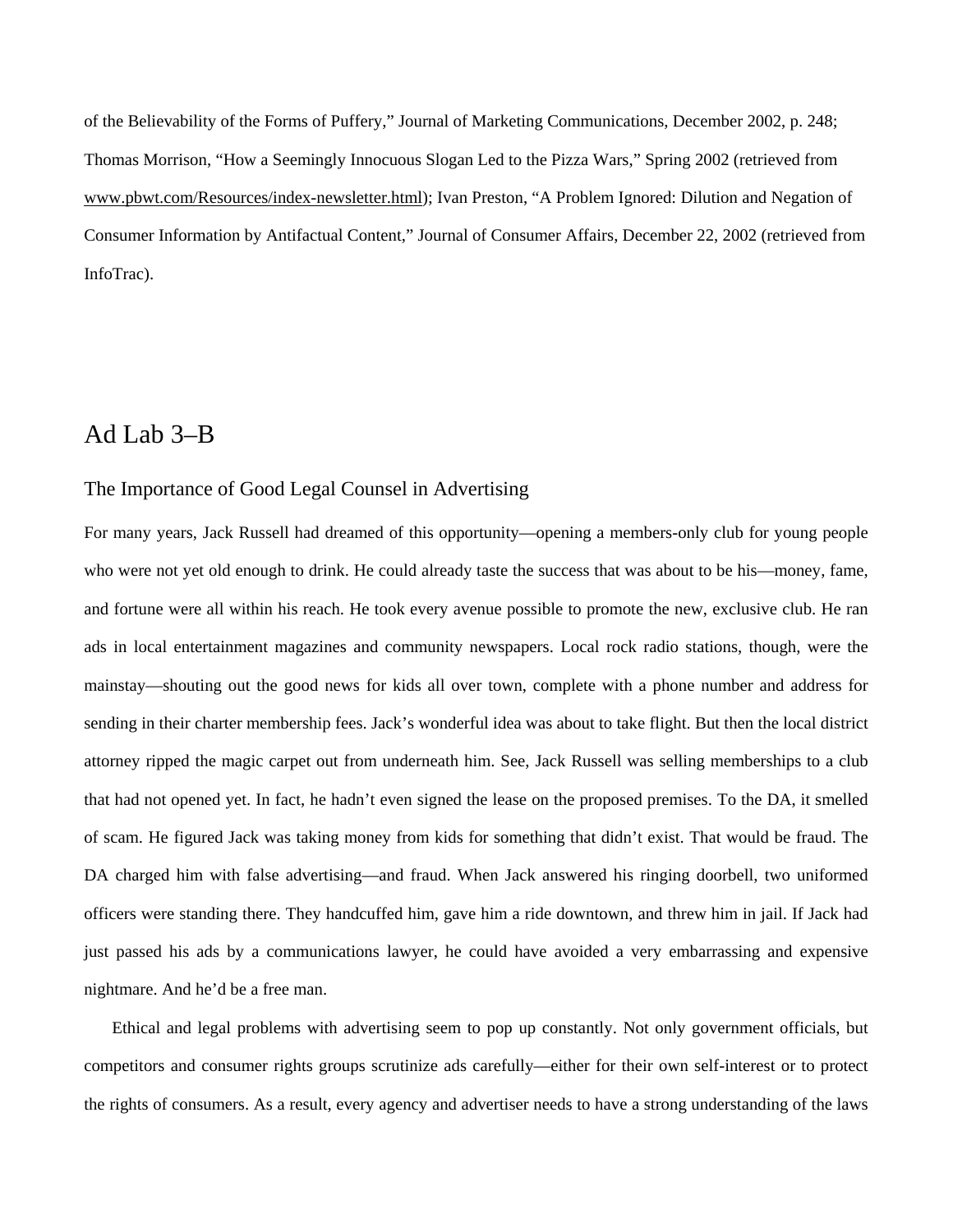that govern advertising. They also need to retain the services of a good law firm that specializes in advertising and communication law.

One such firm is Hall Dickler Kent Goldstein & Wood LLP. With offices in New York and Los Angeles, Hall Dickler serves a blue-chip client roster that includes some of the nation's largest advertisers as well as numerous prominent advertising associations such as the 4As, the Association of National Advertisers, and the American Advertising Federation.

Hall Dickler routinely provides its clients with a wide array of services: checking advertising copy for legal acceptability; reviewing promotional concepts, scripts, and testimonials as they relate to sweepstakes, games, and contests; and representing clients before federal and state regulatory bodies. Hall Dickler helps clients adopt corporate procedures and policies to protect against the legal liabilities of doing business in new media outlets such as the Internet. The firm handles all aspects of intellectual property on a worldwide basis. This includes determining the availability of proposed trademarks, trade names, corporate names, Internet domain names, and copyright works/titles.

As a public service, the firm publishes a sophisticated newsletter and maintains a website, both under the name of ADLAW. From the newsletter, clients and prospects can get important information about new laws or proposed legislation affecting advertising; and the website (adlaw.com) offers a wide array of regularly updated resources including the ADLAW handbook, a guide to key legal issues in advertising, a Contract Forms database with sample legal documents, and articles on the legal complexities of promotional programs. Another highlight of the site is the Resource Files tab, which provides up-to-date links to key sites relevant to legal issues.

#### Laboratory Applications

1. Go to adlaw.com and explore the website. Click on the "What's New" tab and read about current advertisingrelated legal cases. Pick one that interests you, read it, and then write a brief report including the title of the case, the names of the parties involved, the issues at stake, and a summary of the decision that was handed down if there has been a judgment.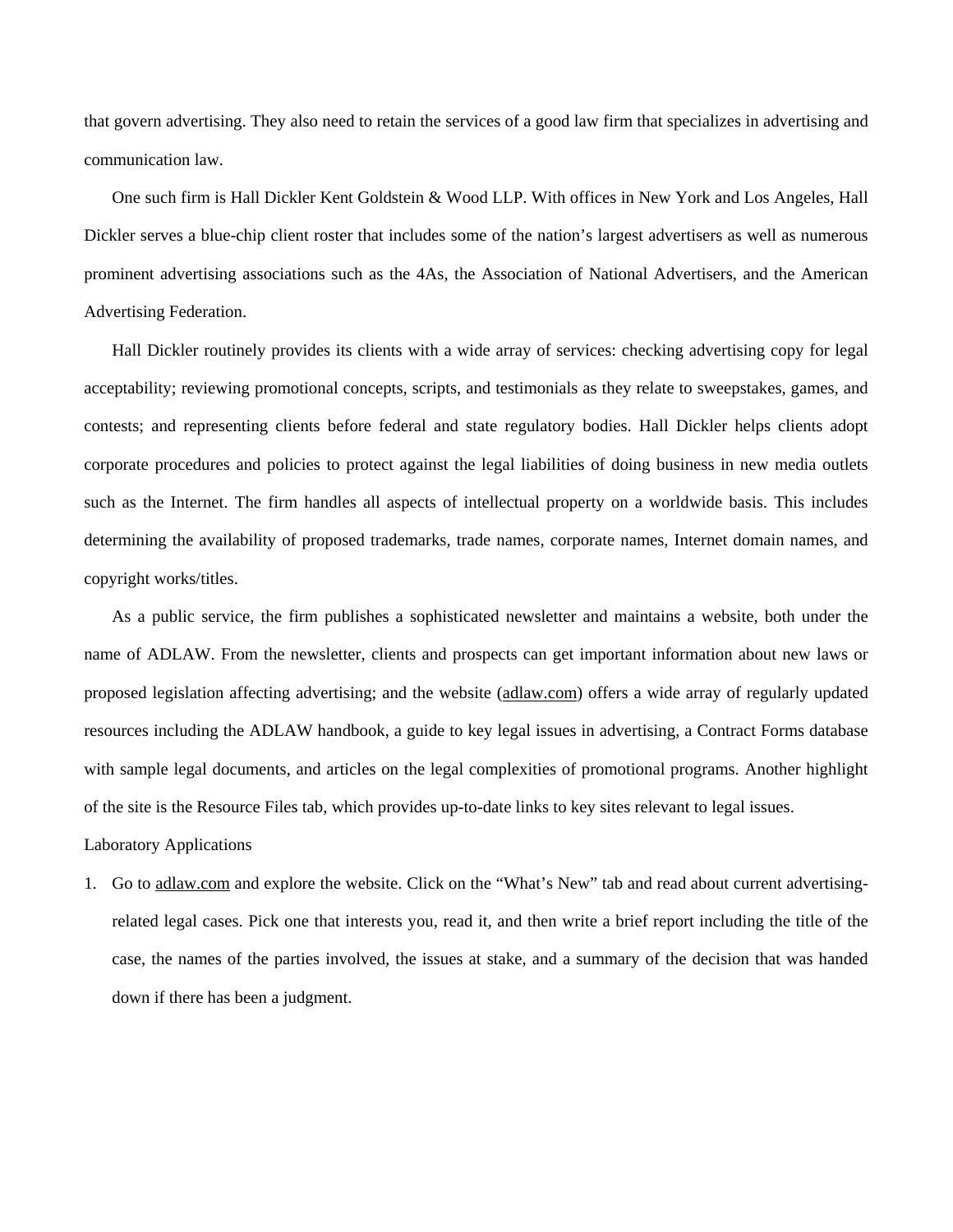- 2. Click on the "Resource Files" tab and then the "Sweepstakes, Games, Etc." link. Study the list of articles, choose one, and prepare a summary you can present to your class. If possible, include examples from your own personal experience.
- 3. What ethical, social, or legal issues do you think will be addressed in the next 10 years relative to advertising and the Internet?

Despite the constraints of stricter advertising laws overseas, ads can still be very effective and creative. The copy for this cute ad from IVO, Finland's power company, reads: "The more pleasant way. Electrical heating." The ad is certainly appropriate given that country's somewhat chilly climate.

When planning to advertise overseas, companies must be very cautious about the do's and don'ts of other countries. Typically, they retain the services of attorneys familiar with local laws. Many international law firms have websites that can be quickly located on the Internet. Hall Dickler refers its clients to GALA (www.galamarketlaw.com), an international network of lawyers it belongs to.

Seven basic principles underlie CARU's guidelines for advertising to children under the age of 12:

1. Advertisers should always take into account the level of knowledge, sophistication, and maturity of the audience to which their message is primarily directed. Younger children have a limited capacity for evaluating the credibility of information they receive. They also may lack the ability to understand the nature of the information they provide. Advertisers, therefore, have a special responsibility to protect children from their own susceptibilities.

2. Realizing that children are imaginative and that make-believe play constitutes an important part of the growing up process, advertisers should exercise care not to exploit unfairly the imaginative quality of children. Unreasonable expectations of product quality or performance should not be stimulated either directly or indirectly by advertising.

3. Products and content that are inappropriate for use by children should not be advertised or promoted directly to children. 4. Recognizing that advertising may play an important part in educating a child, advertisers should communicate information in a truthful and accurate manner and in language understandable to young children with full recognition that the child may learn practices from advertising that can affect his or her health and well being.

5. Advertisers are urged to capitalize on the potential of advertising to influence behavior by developing advertising that, wherever possible, addresses itself to positive and beneficial social behavior such as friendship, kindness, honesty, justice, generosity, and respect for others.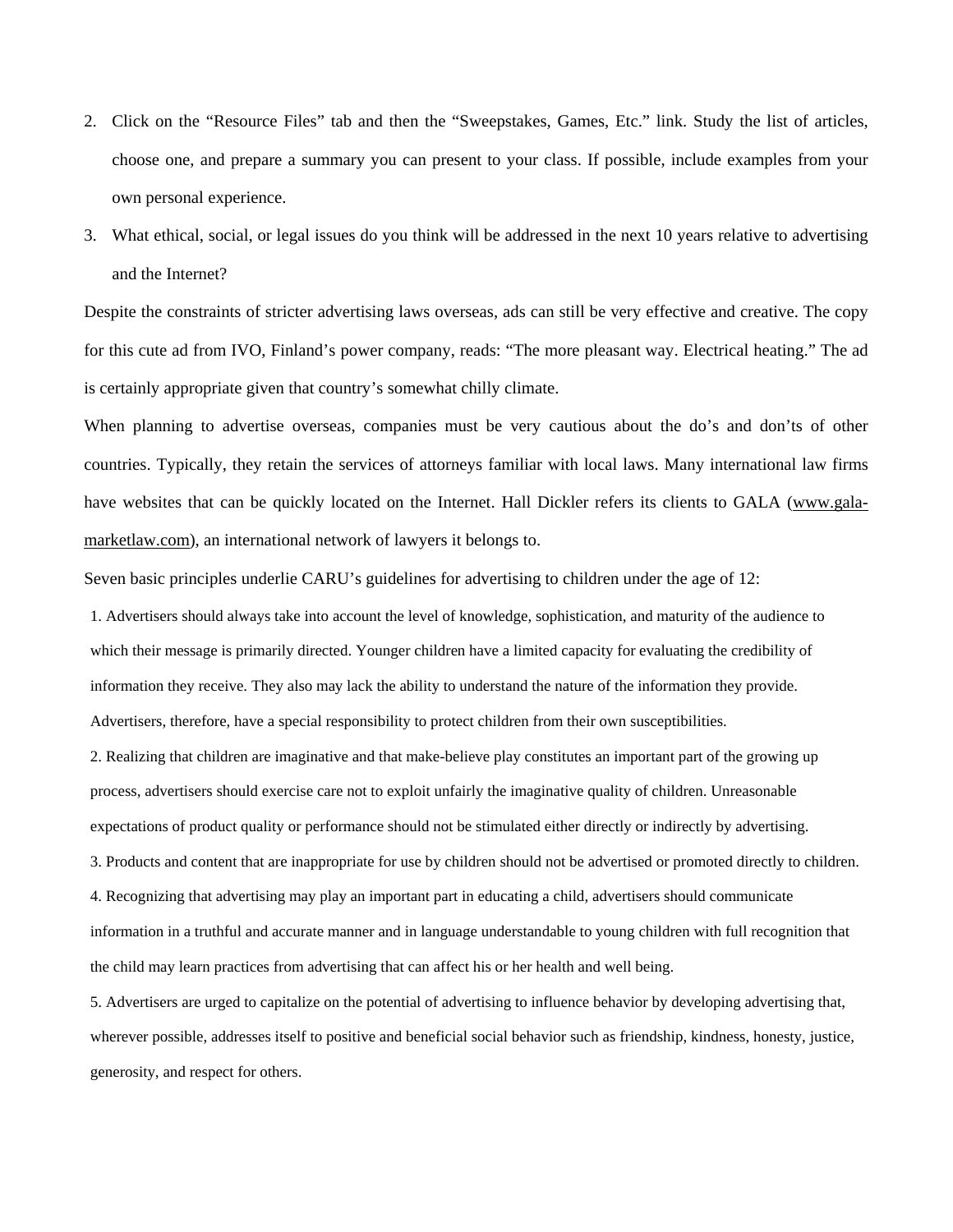6. Care should be taken to incorporate minority and other groups in advertising in order to present positive and prosocial roles and role models wherever possible. Social stereotyping and appeals to prejudice should be avoided.

7. Although many influences affect a child's personal and social development, it remains the prime responsibility of the parents to provide guidance for children. Advertisers should contribute to this parent–child relationship in a constructive manner.

The purpose of comparative ads is to demonstrate the superiority of one product over another. Dy•Dee Wash takes the au natural marketing approach, with a cloth diaper service that is more environmentally friendly than the use of disposable diapers.

In Canada, all packages and labels must be printed in both English and French, and most major companies also run their ads in both languages. The layout of the French version of HP ad is modified to accomodate the slightly longer text.

Advertising law requires that celebrity endorsers actually use the product. For example, this ad for Crest toothpaste features the beautiful smile of actress Vanessa Williams. Since the implication is that Crest helped her keep this "ageless smile," she would have to be an actual user of the product.

To provide consumers with more complete information, the U.S. Food and Drug Administration regulates the content of pharmaceutical ads. It used to require that advertisers include all the information from the product insert in its TV ads. This necessitated lengthy commercials with minuscule copy. In 1997, the rule was changed, allowing pharmaceutical companies to advertise on TV and radio as long as they mentioned any important side effects and directed consumers to other sources for further information, such as their magazine ads or their website. Notice how this magazine ad for Animal Health's Revolution complies with the FDA's disclosure requirements.

Coca-Cola's trademark varies from country to country. But the overall look is retained through use of similar letterforms and style, even with different alphabets.

The Board of Directors of the American Association of Advertising Agencies recognizes that when used truthfully and fairly, comparative advertising provides the consumer with needed and useful information.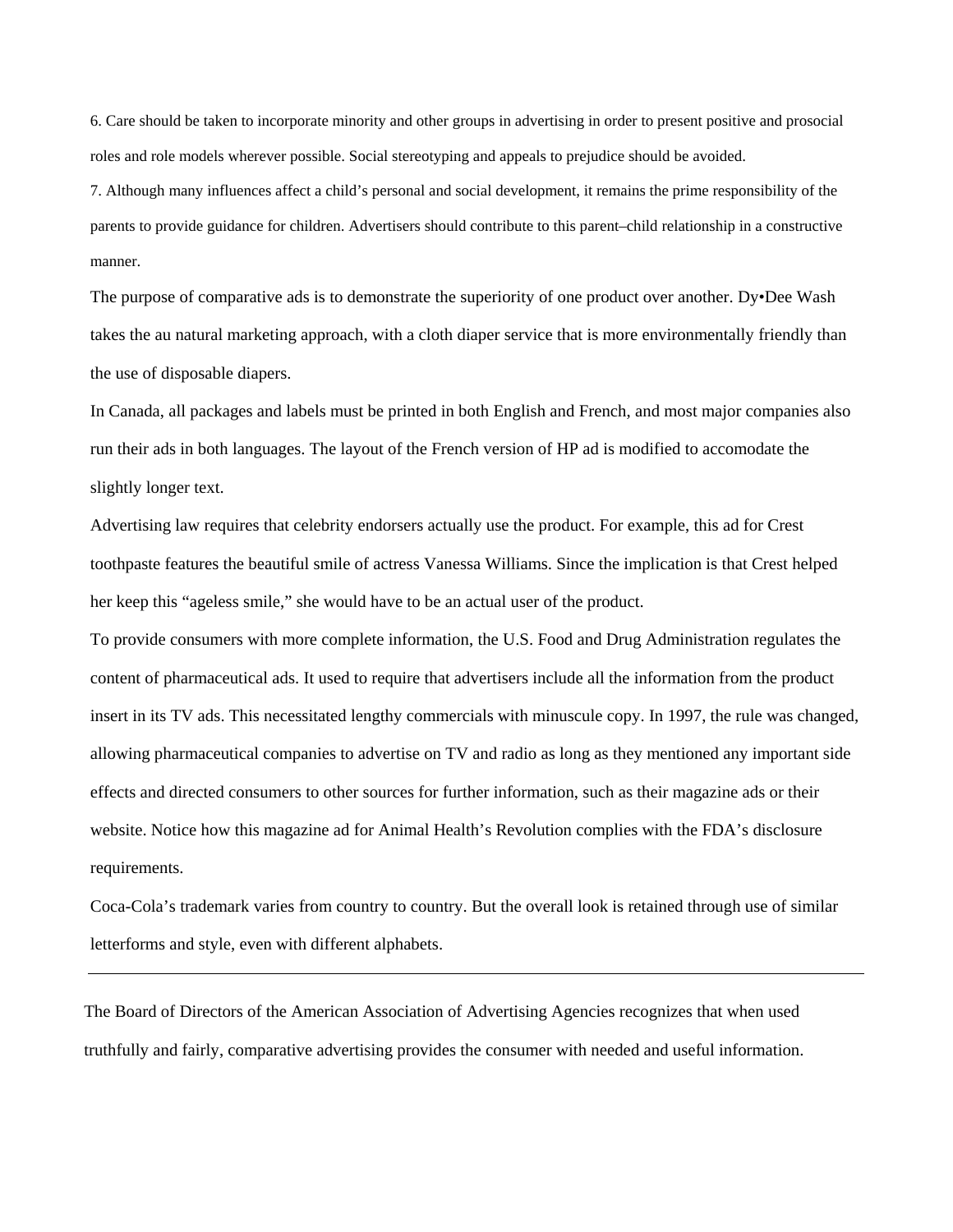However, extreme caution should be exercised. The use of comparative advertising, by its very nature, can distort facts and, by implication, convey to the consumer information that misrepresents the truth. Therefore, the Board believes that comparative advertising should follow certain guidelines:

 1. The intent and connotation of the ad should be to inform and never to discredit or unfairly attack competitors, competing products, or services.

 2. When a competitive product is named, it should be one that exists in the marketplace as significant competition.

 3. The competition should be fairly and properly identified but never in a manner or tone of voice that degrades the competitive product or service.

 4. The advertising should compare related or similar properties or ingredients of the product, dimension to dimension, feature to feature.

5. The identification should be for honest comparison purposes and not simply to upgrade by association.

 6. If a competitive test is conducted, it should be done by an objective testing source, preferably an independent one, so that there will be no doubt as to the veracity of the test.

7. In all cases the test should be supportive of all claims made in the advertising that are based on the test.

 8. The advertising should never use partial results or stress insignificant differences to cause the consumer to draw an improper conclusion.

 9. The property being compared should be significant in terms of value or usefulness of the product to the consumer.

10. Comparatives delivered through the use of testimonials should not imply that the testimonial is more than one individual's thought unless that individual represents a sample of the majority viewpoint.

To help consumers make informed decisions, Good Housekeeping magazine tests the products in their ads and provides a seal of approval to those advertisers, such as Heat-N-Glo, who substantiate their claims. This gives the consumer a more authoritative voice to listen to when trying to decide on purchases.

# Ad Lab 3–C

Editorial or Advertising: It's Adversarial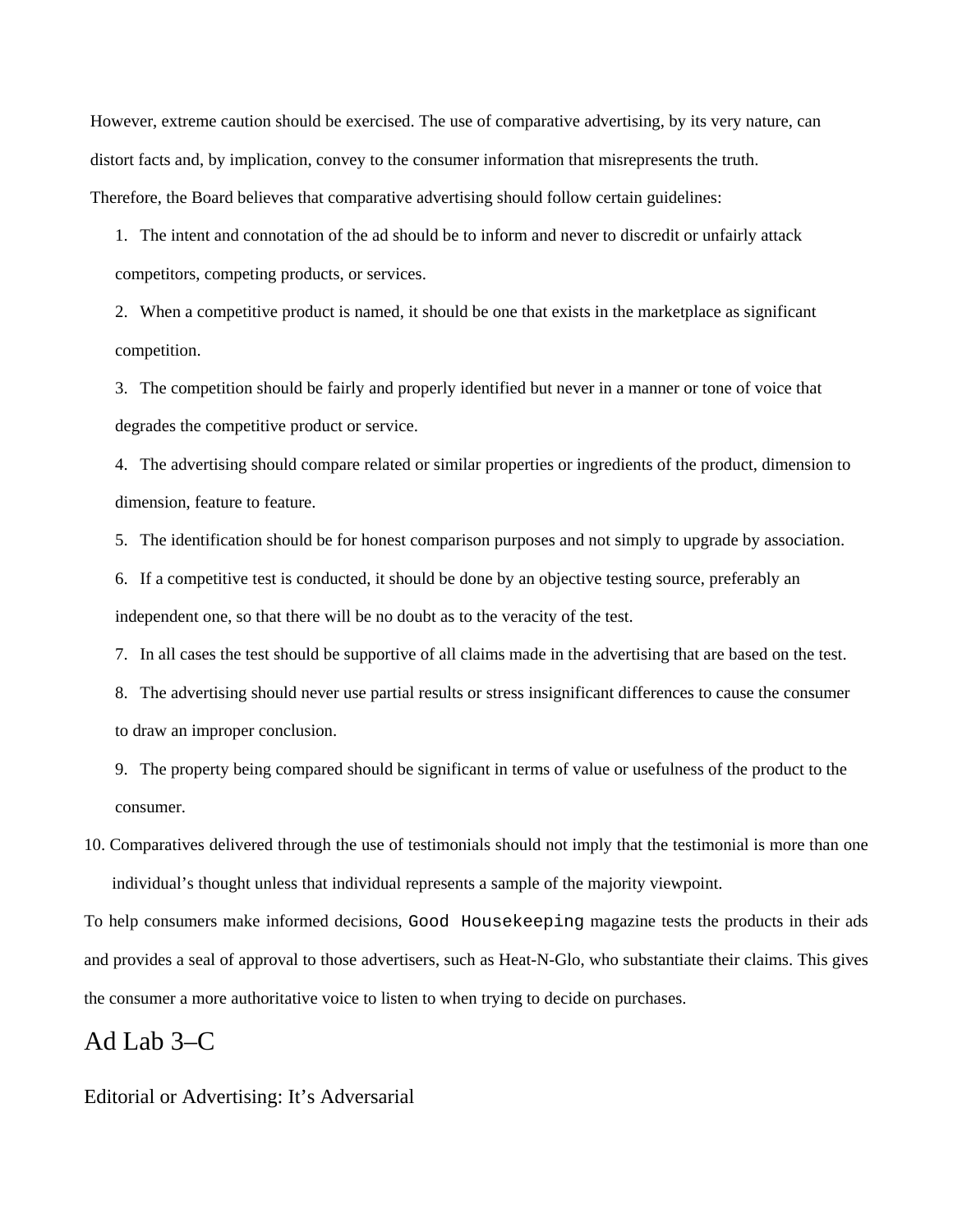Pick up a glossy magazine such as Vogue, Esquire, or Sports Illustrated and you'll find it loaded with ads for cars, liquor, and cigarettes. Advertising agencies like buying space in these upscale publications as long as nothing in the publication directly offends their clients. Agencies are very protective of their clients, so they're careful about where their ads are placed. If an ad runs alongside a story that might reflect badly on the client's product or, even worse, might offend the client's customers, the ad agency will either pull the ad or request that the article be dropped. Moreover, agencies and their clients want to be warned ahead of time when a controversial story will appear. Increasingly, this is becoming a sore point with magazine editors and is creating an ethical stir in the industry. Editors see it as an assault on their independence and integrity. Advertisers see it as their responsibility to sponsor content suitable for, and not offensive to, their customers.

On the other hand, a survey sponsored by the Newspaper Advertising Association and the American Society of Magazine Editors discovered that newspaper ads actually meet consumer expectations better than the quality of news coverage. Consumers told the survey they believe newspaper ads are useful and relevant, saving them both time and money by allowing them to comparison shop at home. As a result, newspaper editors are now looking at expanding their partnership with advertisers.

"I think we need to have advertising and editorial work more closely together to produce a paper, especially since advertising has this solid local franchise," said Washington Post research chief Sharon P. Warden.

In the world of print media, publishers are the businesspeople who worry about the bottom line and editors worry about editorial content and journalistic integrity. Often their interests collide. To interest more advertisers, magazine publishers now create whole sections, sometime entire issues, devoted to advertorials—pages of commercial copy dressed up as news stories. Often it's difficult to differentiate between actual editorial copy and advertising text. Sports Illustrated (SI) publishes an annual special issue called Golf Plus, figuring that the 500,000-plus copies will generate higher interest from advertisers such as Foot Joy and Titleist golf balls.

Maxim Publications is one of a few remaining publications that separate the editorial and business sides of publications. Even so, advertisers with Maxim exert influence over the content that surrounds their ads by reminding editors of revenue loss if certain material is published. Ms magazine solved the conflict by going adfree in 1990.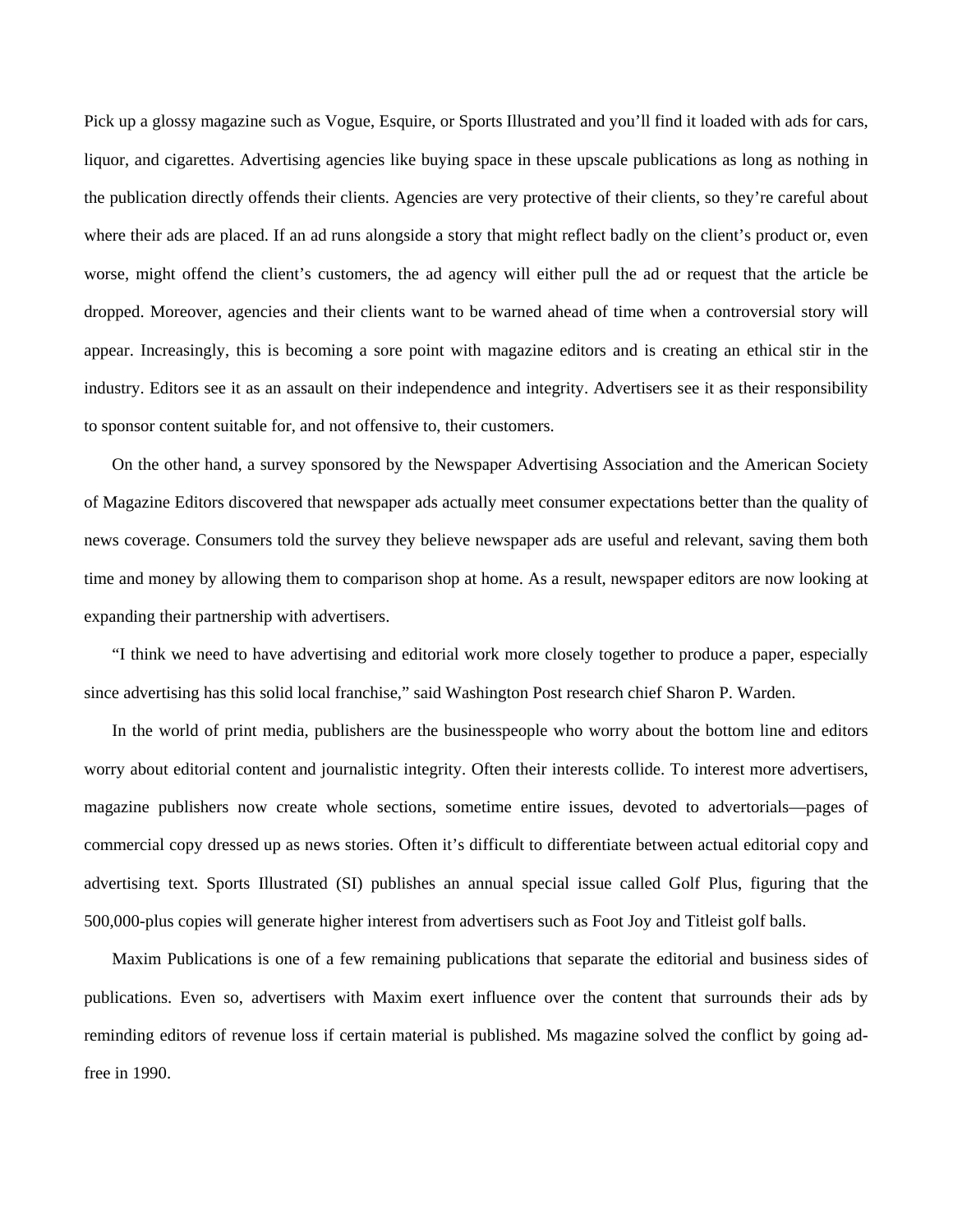Print is not the only medium that falls under editorial scrutiny. Radio and TV are also constantly monitored for content. Some advertisers buying time on radio stations that air syndicated personalities such as Rush Limbaugh and Howard Stern specify "NO RUSH" and "NO HOWARD." Because of the shows' controversial content, they simply refuse to allow their ads to be placed there. Except for the news, television is taped in advance. Many advertisers can review episodes prior to airing and decide to pull the ads if necessary. (See Chapters 15 through 18 for more information on media buying.)

One Michigan homemaker was angered by sexual innuendoes on Fox's TV sitcom Married . . . with Children. So she persuaded Procter & Gamble and other leading advertisers not to buy time on the show. Similarly, many blue-chip advertisers shunned the police drama NYPD Blue on ABC because of scenes with partial nudity and blunt language—until it did too well in the ratings for them to ignore. During the coming-out episode of Ellen in 1997, many advertisers such as Chrysler pulled their spots. The spots, however, were quickly replaced by other sponsors eager to be part of a show that was expected to reach an unusually large audience.

"With TV, it's a case of supply and demand, and right now the demand for commercial time exceeds the supply," said Kevin Goldman, a former advertising columnist for The Wall Street Journal.

However, the case is not the same for magazines. "Magazines are different because there's a finite number of advertisers that want in on a particular book. If Chrysler pulls out of an issue, the pool of advertisers that might take its place is shallow," explained Goldman.

Moreover, magazines (especially new specialty magazines) increasingly tailor their editorial focus to reach niche audiences or a particular demographic. This narrows their options for ad dollars to those marketers targeting the same groups—in effect, giving greater influence to fewer advertisers.

Years ago, the American Society of Magazine Editors drew up guidelines on how magazines should distinguish advertising from regular editorial pages. In October 1996, The ASME released a three-paragraph "Standard for Editorial Independence" following a few episodes in which editors left magazines as a result of apparent interference from their corporate employers. The standard states, "Editors need the maximum possible protection from untoward commercial or extra-journalistic pressures. The chief editor of any magazine must have final authority over the editorial content, words and pictures, that appear in the publication."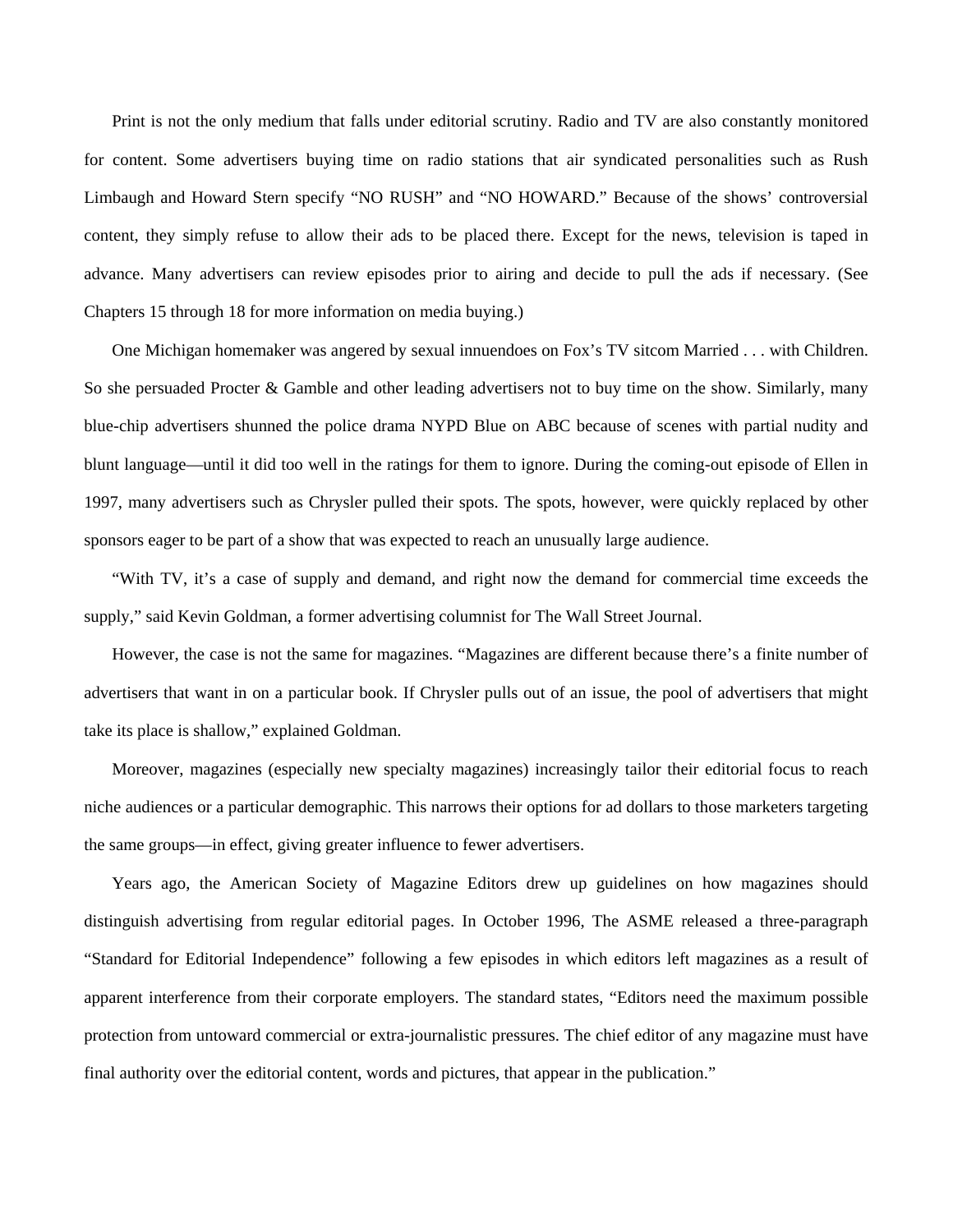Laboratory Applications

When is it okay for an advertiser to give its "editorial" view in a publication or on a show? Provide data to support your answers to the following questions.

- 1. To what degree, if any, should an advertiser exercise control over placement of its ads or content of the publication?
- 2. What effect, if any, could advertorials have on national problems such as age discrimination, racism, sexism, and teenage pregnancy? Be specific.

Exhibit 3–6

Advertising Principles of American Business of the American Advertising Federation (AAF).

1. Truth. Advertising shall tell the truth, and shall reveal significant facts, the omission of which would mislead the public.

2. Substantiation. Advertising claims shall be substantiated by evidence in possession of the advertiser and the advertising agency prior to making such claims.

3. Comparisons. Advertising shall refrain from making false, misleading, or unsubstantiated statements or claims about a competitor or his products or services.

4. Bait advertising. Advertising shall not offer products or services for sale unless such offer constitutes a bona fide effort to sell the advertised products or services and is not a device to switch consumers to other goods or services, usually higher priced.

5. Guarantees and warranties. Advertising of guarantees and warranties shall be explicit, with sufficient information to apprise consumers of their principal terms and limitations or, when space or time restrictions preclude such disclosures, the advertisement shall clearly reveal where the full text of the guarantee or warranty can be examined before purchase.

6. Price claims. Advertising shall avoid price claims that are false or misleading, or savings claims that do not offer provable savings.

7. Testimonials. Advertising containing testimonials shall be limited to those of competent witnesses who are reflecting a real and honest opinion or experience.